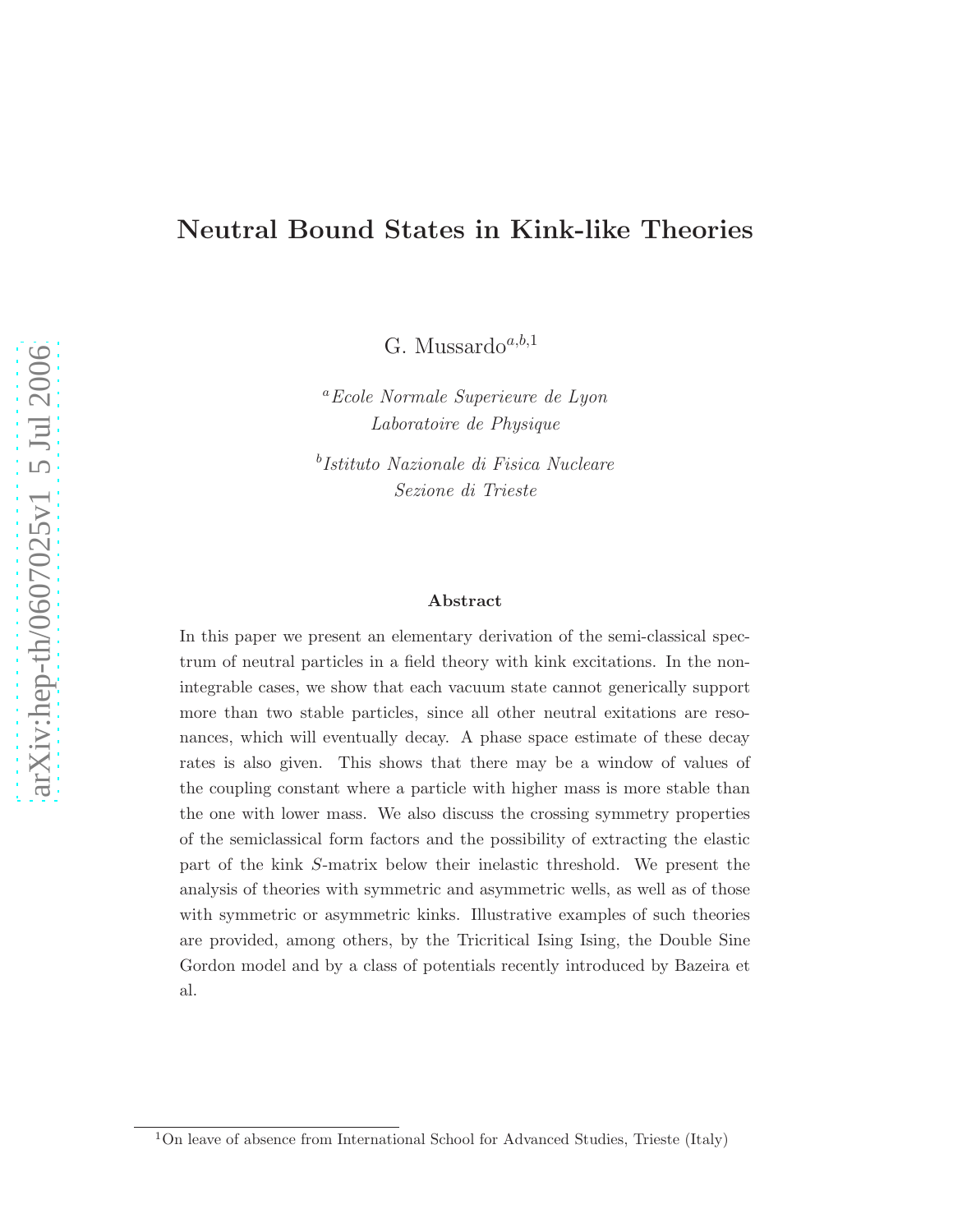# 1 Introduction

<span id="page-1-0"></span>The aim of this paper is to explain in the easiest possible way the presence of neutral bound states in two dimensional field theories with kink topological excitations. The theories that we will consider are those described by a scalar real field  $\varphi(x)$ , with a Lagrangian density

$$
\mathcal{L} = \frac{1}{2} (\partial_{\mu} \varphi)^2 - U(\varphi) \tag{1.1}
$$

where the potential  $U(\varphi)$  possesses several degenerate minima at  $\varphi_a^{(0)}$   $(a = 1, 2, \ldots, n)$ , as the one shown in Figure 1. These minima correspond to the different vacua  $|a\rangle$ of the associate quantum field theory.



Figure 1: Potential  $U(\varphi)$  of a quantum field theory with kink excitations.

The basic excitations of this kind of models are kinks and anti-kinks, i.e. topological configurations which interpolate between two neighbouring vacua. Semiclassically they correspond to the static solutions of the equation of motion, i.e.

<span id="page-1-1"></span>
$$
\partial_x^2 \varphi(x) = U'[\varphi(x)], \qquad (1.2)
$$

<span id="page-1-2"></span>with boundary conditions  $\varphi(-\infty) = \varphi_a^{(0)}$  and  $\varphi(+\infty) = \varphi_b^{(0)}$  $b^{(0)}$ , where  $b = a \pm 1$ . This equation can be equivalently expressed in terms of a first order differential equation

$$
\frac{d\varphi}{dx} = \pm \sqrt{2U(\varphi)} \tag{1.3}
$$

Denoting by  $\varphi_{ab}(x)$  the solutions of this equation, their classical energy density is given by

$$
\epsilon_{ab}(x) = \frac{1}{2} \left( \frac{d\varphi_{ab}}{dx} \right)^2 + U(\varphi_{ab}(x)) , \qquad (1.4)
$$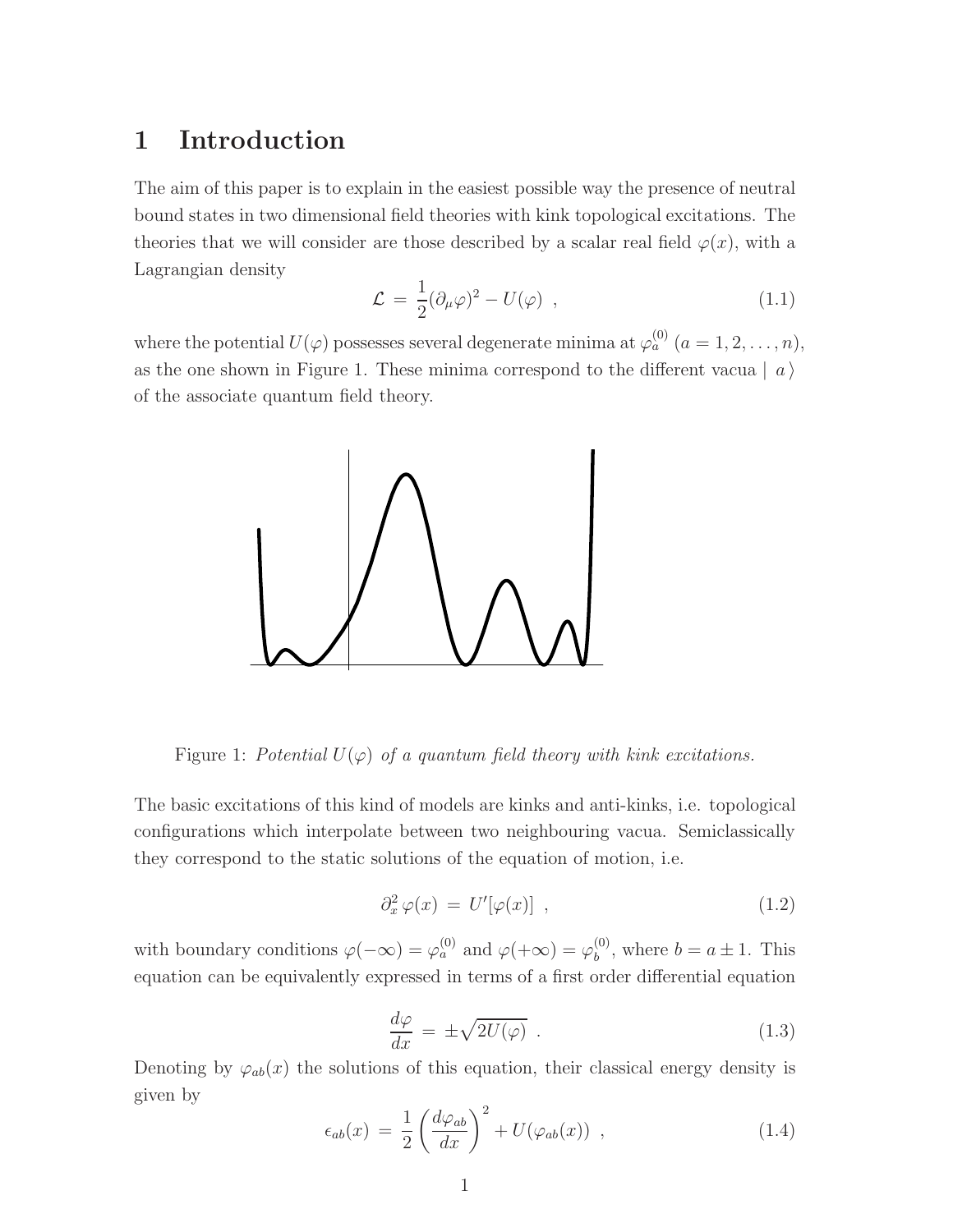and its integral provides the classical expression of the kink masses

<span id="page-2-1"></span>
$$
M_{ab} = \int_{-\infty}^{\infty} \epsilon_{ab}(x) . \qquad (1.5)
$$

As a rule of thumb, it is useful to notice that the classical masses of the kinks  $\varphi_{ab}(x)$ are simply proportional to the heights of the potential between the two minima  $\varphi_a^{(0)}$ and  $\varphi_b^{(0)}$  $b^{(0)}$ 

The classical solutions can be set in motion by a Lorentz transformation, i.e.  $\varphi_{ab}(x) \to \varphi_{ab} \left[ (x \pm vt)/\sqrt{1-v^2} \right]$ . In the quantum theory, these configurations describe the kink states  $| K_{ab}(\theta) \rangle$ , where a and b are the indices of the initial and final vacuum, respectively. The quantity  $\theta$  is the rapidity variable which parameterises the relativistic dispersion relation of these excitations, i.e.

$$
E = M_{ab} \cosh \theta \quad , \quad P = M_{ab} \sinh \theta \quad . \tag{1.6}
$$

Conventionally  $| K_{a,a+1}(\theta) \rangle$  denotes the kink between the pair of vacua  $\{ | a \rangle, | a + 1 \rangle \}$ while  $| K_{a+1,a} \rangle$  is the corresponding *anti-kink*. For the kink configurations it may be useful to adopt the simplified graphical form shown in Figure  $2<sup>1</sup>$ .



<span id="page-2-0"></span>Figure 2: Kink and antikink configurations.

The multi-particle states are given by a string of these excitations, with the adjacency condition of the consecutive indices for the continuity of the field configuration

$$
(K_{a_1,a_2}(\theta_1) K_{a_2,a_3}(\theta_2) K_{a_3,a_4}(\theta_3) \dots), \quad (a_{i+1} = a_i \pm 1)
$$
 (1.7)

<sup>&</sup>lt;sup>1</sup>Although very convenient, one should keep in mind that this graphical representation oversimplifies the exponential approaching to the vacua, which can be different for the one to the right and for the one to the left.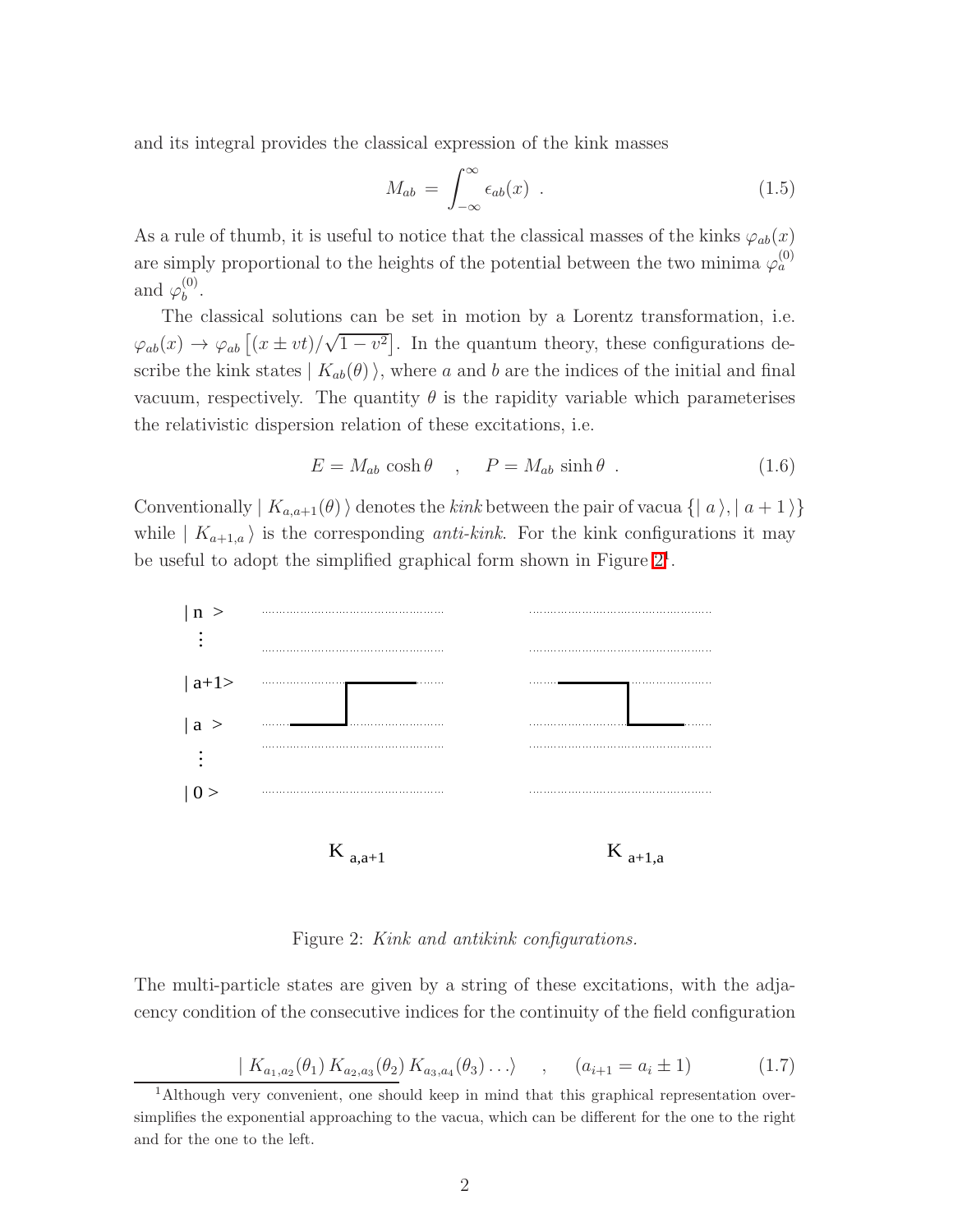In addition to the kinks, in the quantum theory there may exist other excitations in the guise of ordinary scalar particles (breathers). These are the neutral excitations  $| B_c(\theta) \rangle_a$   $(c = 1, 2, ...)$  around each of the vacua  $| a \rangle$ . For a theory based on a Lagrangian of a single real field, these states are all non-degenerate: in fact, there are no extra quantities which commute with the Hamiltonian and that can give rise to a multiplicity of them. The only exact (alias, unbroken) symmetries for a Lagrangian as  $(1.1)$  may be the discrete ones, like the parity transformation  $P$ , for instance, or the charge conjugation  $\mathcal{C}$ . However, since they are neutral excitations, they will be either even or odd eigenvectors of  $\mathcal{C}$ .

The neutral particles must be identified as the bound states of the kink-antikink configurations that start and end at the same vacuum  $| a \rangle$ , i.e.  $| K_{ab}(\theta_1) K_{ba}(\theta_2) \rangle$ , with the "tooth" shapes shown in Figure [3.](#page-3-0)



<span id="page-3-0"></span>Figure 3: Kink-antikink configurations which may give rise to a bound state nearby the vacuum  $|0\rangle_a$ .

If such kink states have a pole at an imaginary value  $i u_{ab}^c$  within the physical strip  $0 < \text{Im } \theta < \pi$  of their rapidity difference  $\theta = \theta_1 - \theta_2$ , then their bound states are defined through the factorization formula which holds in the vicinity of this singularity

$$
| K_{ab}(\theta_1) K_{ba}(\theta_2) \rangle \simeq i \frac{g_{ab}^c}{\theta - i u_{ab}^c} | B_c \rangle_a . \qquad (1.8)
$$

In this expression  $g_{ab}^c$  is the on-shell 3-particle coupling between the kinks and the neutral particle. Moreover, the mass of the bound states is simply obtained by substituing the resonance value  $i u_{ab}^c$  within the expression of the Mandelstam variable s of the two-kink channel

<span id="page-3-1"></span>
$$
s = 4M_{ab}^2 \cosh^2 \frac{\theta}{2} \longrightarrow m_c = 2M_{ab} \cos \frac{u_{ab}^c}{2} \tag{1.9}
$$

Since the kink  $\varphi_{a-1,a}(x)$  that interpolates to the vacuum on the left of  $|a\rangle$  may be different from the kink  $\varphi_{a,a+1}(x)$  which interpolates to the vacuum on the right,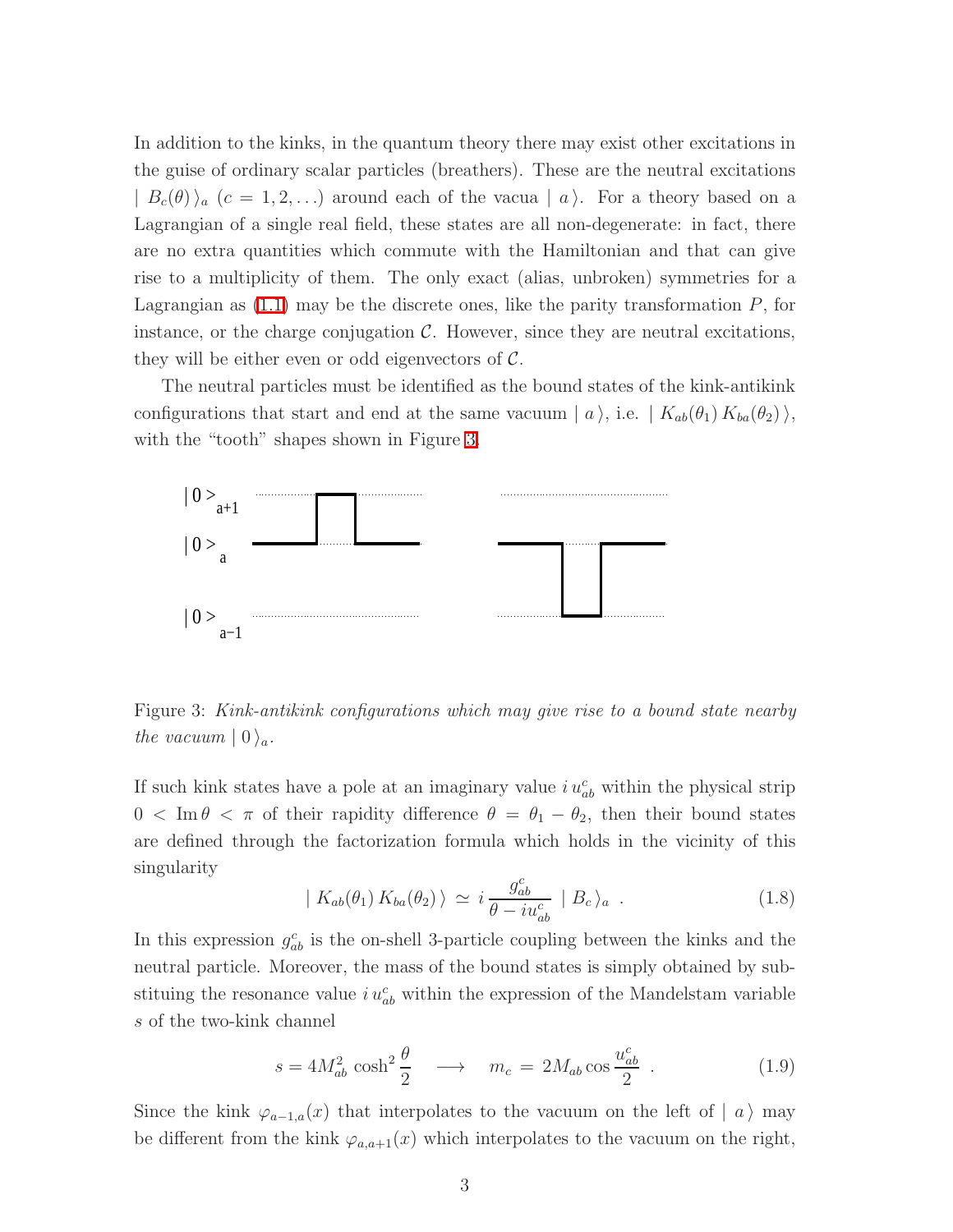a-priori there could be two different towers of breathers that pile up in each vacuum: the first coming from the poles of  $| K_{a,a-1}(\theta_1)K_{a-1,a}(\theta) \rangle$  while the second one from the poles of  $| K_{a,a+1}(\theta)K_{a+1,a}(\theta_2) \rangle$ . However, as we will discuss in the following, this situation cannot occur.

Concerning the vacua themselves, as well known, in the infinite volume their classical degeneracy is removed by selecting one of them, say  $|k\rangle$ , out of the *n* available. This happens through the usual spontaneously symmetry breaking mechanism, even though – stricly speaking – there may be no internal symmetry to break at all. This is the case, for instance, of the potential shown in Figure 1, which does not have any particular invariance. In the absence of a symmetry which connects the various vacua, the world – as seen by each of them – may appear very different: they can have, indeed, different particle contents. The problem we would like to examine in this paper concerns the neutral excitations around each vacuum, in particular the question of the existence of such particles and of the value of their masses.

The answer provided by the perturbation theory to this question is straightforward: after defining  $\eta(x) \equiv \varphi(x) - \varphi_a^{(0)}$  and making a Taylor expansion of  $U(\varphi)$  near  $\varphi_a^{(0)}$ 

$$
U(\varphi_a^{(0)} + \eta) = \frac{1}{2}\omega_a^2 \eta^2 + \frac{1}{3}\lambda_3 \eta^3 + \frac{1}{4}\lambda_4 \eta^4 + \cdots
$$
 (1.10)

one identifies the mass m of the fundamental particle around the vacuum  $|a\rangle$  and  $\omega_a$ , while the rest of the expansion with its interaction terms. The quantity  $\omega_a$ is of course the zero-order value of  $m$  of such a particle, but the crucial point is another one: according to the perturbation theory, as far as the potential has a quadratic curvature at its minimum, there is always a neutral excitation above the corresponding vacuum state. This conclusion is, unfortunately, false.

A famous counter-example is given by the Sine-Gordon model, i.e. the quantum field theory associated to the potential

$$
U_{SG}(\varphi) = \frac{m_0^2}{\beta^2} \left[ 1 - \cos(\beta \varphi) \right] \tag{1.11}
$$

where  $m_0$  is a mass-like parameter and  $\beta$  is a coupling constant. Such a theory has an infinite number of degenerate vacua  $| a \rangle$   $(a = 0, \pm 1, \pm 2, ...)$ , localised at  $\varphi_a^{(0)} = 2\pi a/\beta$ , each of them with the same curvature  $\omega^2 = m_0^2$ . Through the above perturbative argument, one would conclude that each vacuum has always, at least, one neutral excitation. On the other hand, the exact S-matrix of this model [\[1\]](#page-65-0) shows that the situation is rather different: indeed, such a particle does not exist if  $\beta^2 > 4\pi$ .

As in the case of the Sine-Gordon model, the knowledge of the exact S-matrix of a quantum problem would obviously provide a clear cut answer to the question of the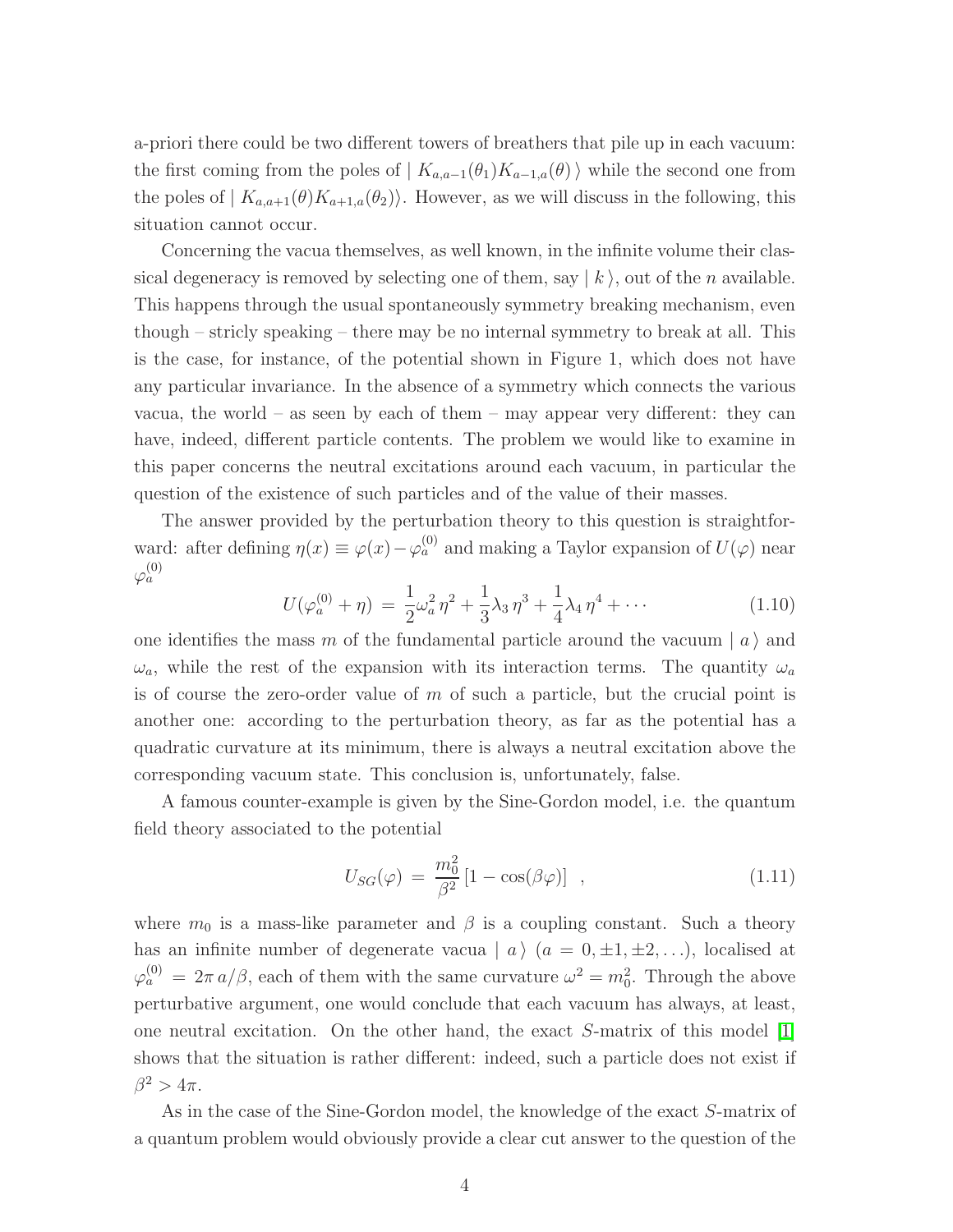particle content of a theory: a proper identification of its poles gives its spectrum. This has been amply proved by the large number of the exact S-matrices associated to the integrable deformations of Conformal Field Theories [\[2\]](#page-65-1) (for a review, see [\[3\]](#page-65-2)). But, what happens if the theory is not integrable? How can we proceed if the exact S matrix is not known?

# 2 A semiclassical formula

The particle content of certain non-integrable models can be studied by using the so-called Form Factor Perturbation Theory [\[4,](#page-65-3) [5,](#page-65-4) [6\]](#page-65-5). As shown in [\[7\]](#page-65-6), this approach can be also extended to compute, in a reliable way, the decay widths of the unstable particles of the theory<sup>2</sup>. In addition to this approach, another interesting route for investigating the non-integrable models comes from semi-classical methods. Originally proposed by Dashen-Hasslacher-Neveu [\[9\]](#page-65-7) and by Goldstone-Jackiw [\[10\]](#page-65-8), this approach has been recently applied either to study quantum field theories on a finite volume [\[12,](#page-65-9) [13,](#page-66-0) [14\]](#page-66-1) or to obtain their spectrum at the semiclassical level [\[15\]](#page-66-2).

The main difference between the two approaches is the following. The Form Factor Perturbation Theory is a formalism based on the S-matrix theory. More precisely, it moves its first steps with the exact scattering amplitudes of the integrable models, reached as a limit of the non-integrable ones. On the contrary, the semi-classical methods build their analysis on the Lagrangian density of the model, irrespectively whether it describes an integrable system or not. As shown in [\[15\]](#page-66-2), the two approaches sometimes coincide while, in some other cases, they complement each other, i.e. one needs both methods to recover the whole spectrum of the theory.

For the problem that concerns this paper – to find the neutral spectrum of the Lagrangian theory  $(1.1)$  – the semiclassical methods are the obvious choice. Their correct implementation may need, though, important pieces of information coming from the S-matrix theory or from the Form Factor Perturbation Theory. The starting point of our analysis is a remarkably simple formula due to Goldstone-Jackiw [\[10\]](#page-65-8). In its refined version, given in [\[11\]](#page-65-10) and rediscovered in [\[12\]](#page-65-9), it reads as

<sup>&</sup>lt;sup>2</sup>The analitic prediction of the paper  $[7]$  for the decay widths of the unstable particles of the Ising model has been confirmed by the numerical analysis done in [\[8\]](#page-65-11).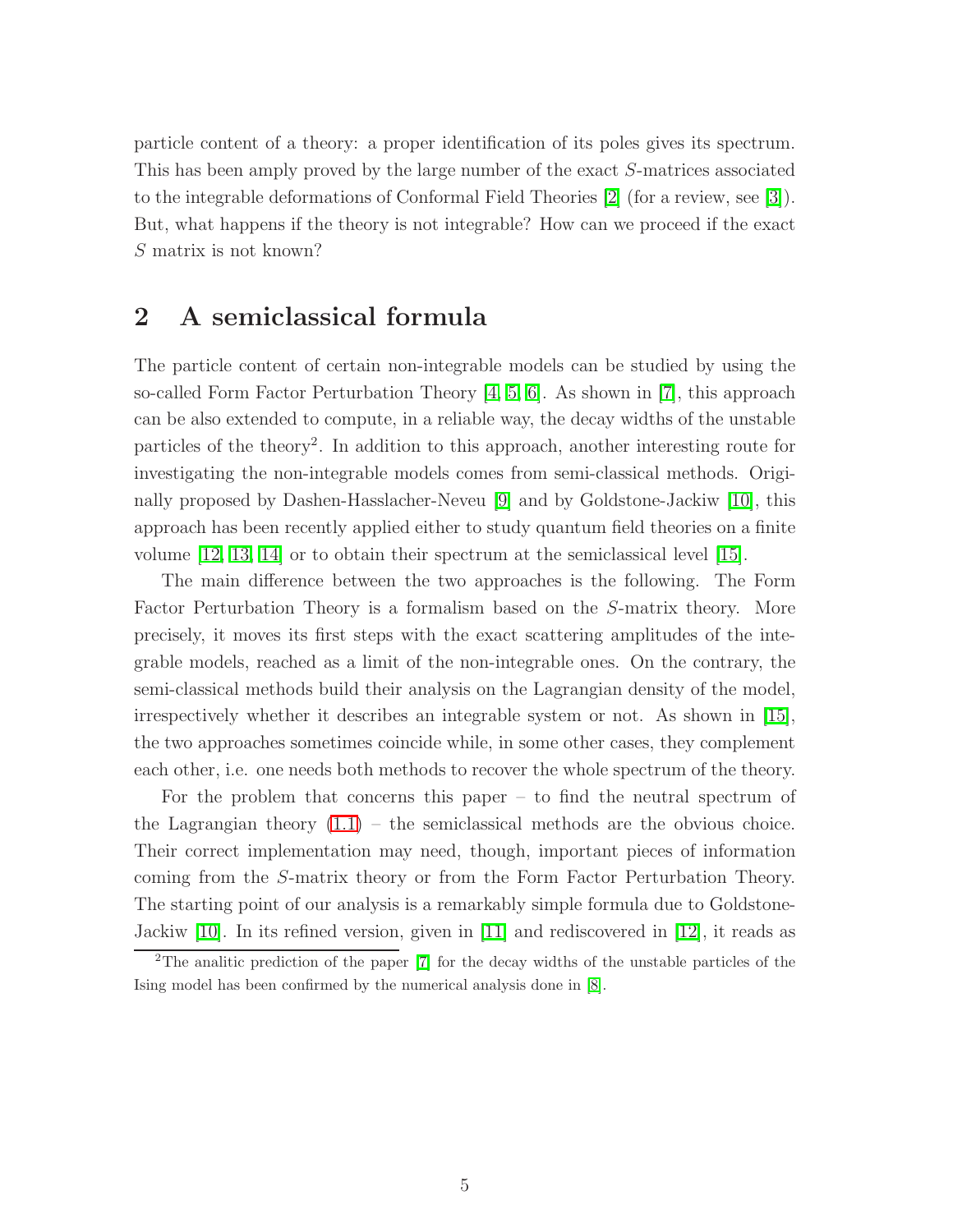<span id="page-6-2"></span>follows<sup>3</sup> (Figure [4\)](#page-6-0)

$$
f_{ab}^{\varphi}(\theta) = \langle K_{ab}(\theta_1) \mid \varphi(0) \mid K_{ab}(\theta_2) \rangle \simeq \int_{-\infty}^{\infty} dx \, e^{iM_{ab}\theta \, x} \, \varphi_{ab}(x) \quad , \tag{2.12}
$$

where  $\theta = \theta_1 - \theta_2$ .



<span id="page-6-0"></span>Figure 4: Matrix element between kink states.

Notice that, if we substitute in the above formula  $\theta \to i\pi - \theta$ , the corresponding expression may be interpreted as the following Form Factor

$$
F_{ab}^{\varphi}(\theta) = f(i\pi - \theta) = \langle a \mid \varphi(0) \mid K_{ab}(\theta_1) K_{ba}(\theta_2) \rangle . \tag{2.13}
$$

In this matrix element, it appears the neutral kink states around the vacuum  $|a\rangle$ we are interested in.

By following the references [\[10,](#page-65-8) [11,](#page-65-10) [12,](#page-65-9) [18\]](#page-66-3), let's firstly recall the main steps that lead to this formula and let's make the first comments on its content. Denoting the adimensional coupling constant of the theory generically by  $g$ , we will assume that the mass of the kink becomes arbitrarly large when  $g \to 0$ , say as  $M_{ab} \simeq 1/g$ . Consider now the Heisenberg equation of motion satisfied by the field  $\varphi(x)$ 

<span id="page-6-1"></span>
$$
\left(\partial_t^2 - \partial_x^2\right) \varphi(x, t) = -U'[\varphi(x, t)] \quad , \tag{2.14}
$$

and sandwich it between the kink states of momentum  $p_1$  and  $p_2$ . By using

$$
\langle K_{ab}(p_1) | \varphi(x,t) | K_{ab}(p_2) \rangle = e^{-i(p_1 - p_2)_{\mu} x^{\mu}} \langle K_{ab}(p_1) | \varphi(0) | K_{ab}(p_2) \rangle \quad (2.15)
$$

<sup>&</sup>lt;sup>3</sup>The matrix element of the field  $\varphi(y)$  is easily obtained by using  $\varphi(y) = e^{-iP_\mu y^\mu} \varphi(0) e^{iP_\mu y^\mu}$ and by acting with the conserved energy-momentum operator  $P_\mu$  on the kink state. Moreover, for the semiclassical matrix element  $F_{ab}^{\mathcal{G}}(\theta)$  of the operator  $G[\varphi(0)]$ , one should employ  $G[\varphi_{ab}(x)]$ . For instance, the matrix element of  $\varphi^2(0)$  are given by the Fourier transform of  $\varphi^2_{ab}(x)$ .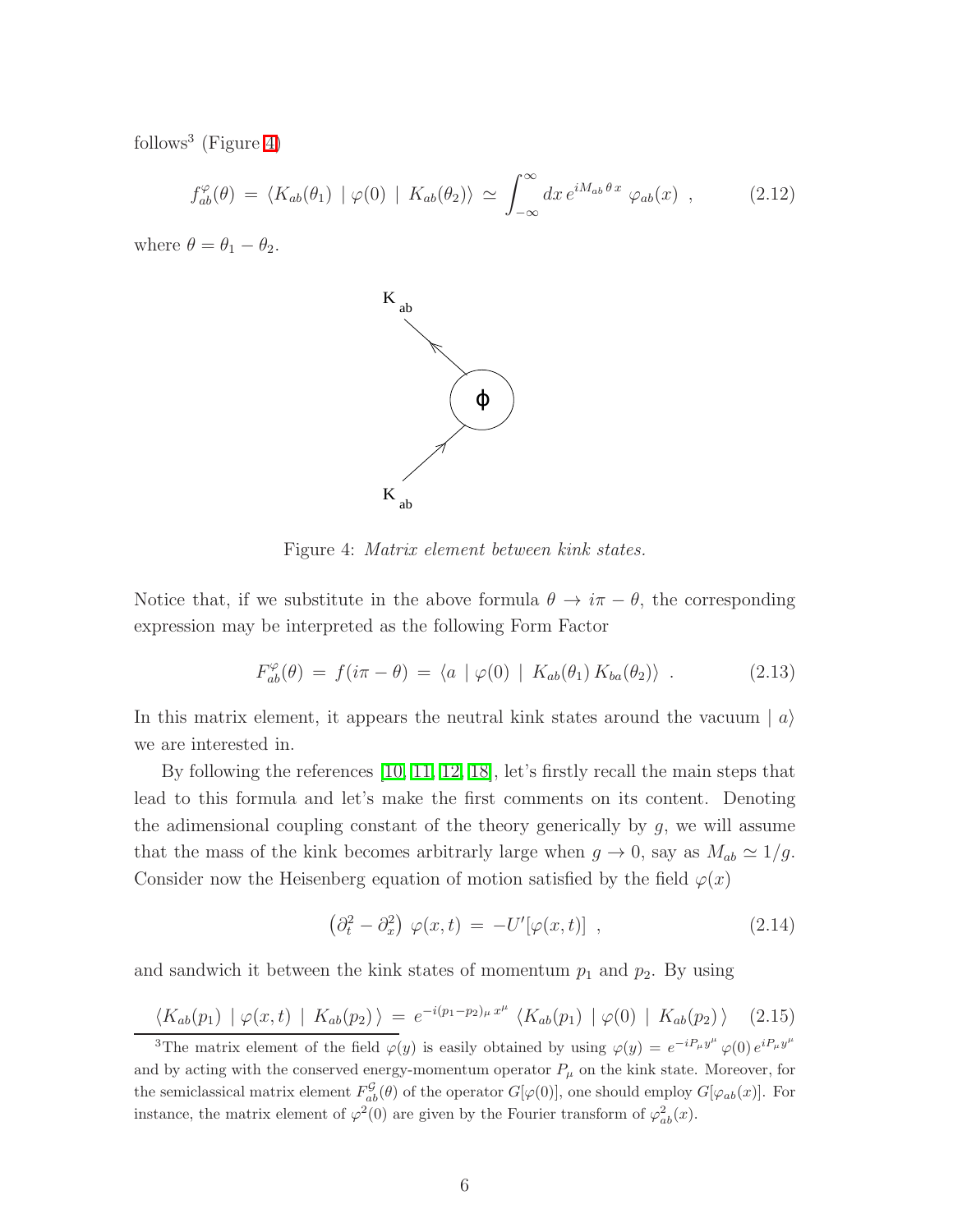<span id="page-7-0"></span>we have

$$
[-(p_1 - p_2)_{\mu} (p_1 - p_2)^{\mu}] \langle K_{ab}(p_1) | \varphi(0) | K_{ab}(p_2) \rangle
$$
  
= -\langle K\_{ab}(p\_1) | U' [\varphi(0)] | K\_{ab}(p\_2) \rangle . (2.16)

Once it has been extracted the  $x^{\mu}$ -dependence of the matrix element [\(2.15\)](#page-6-1), the remaining expression  $\langle K_{ab}(p_1) | \varphi(0) | K_{ab}(p_2) \rangle$  should depend on the relativistic invariants of the channel of the two kinks. Since these invariants can be expressed in terms of difference of the rapidities of the two kinks, this suggests to adopt the rapidity variables and write eq. [\(2.16\)](#page-7-0) as

$$
2 M_{ab}^2(\cosh \theta - 1) \langle K_{ab}(\theta_1) | \varphi(0) | K_{ab}(\theta_2) \rangle
$$
  
= -\langle K\_{ab}(\theta\_1) | U'[\varphi(0)] | K\_{ab}(\theta\_2) \rangle , (2.17)

<span id="page-7-1"></span>where  $\theta = \theta_1 - \theta_2$ . Let's now assume that the kinks are sufficiently slow, so that their dispersion relations can be approximated by the non-relativistic expressions

$$
E = M \cosh \theta \simeq M \left( 1 + \frac{\theta^2}{2} \right) \quad , \quad P = M \sinh \theta \simeq M \theta \ll M \quad . \tag{2.18}
$$

<span id="page-7-2"></span>In this quasi-static regime, we can define the matrix element of the field  $\varphi(0)$  between the kink states as the Fourier transform with respect to the Lorentz invariant difference  $\theta = \theta_1 - \theta_2$ 

$$
f_{ab}^{\varphi}(\theta) = \langle K_{ab}(\theta_1) \mid \varphi(0) \mid K_{ab}(\theta_2) \rangle \simeq \int_{-\infty}^{\infty} dx \ e^{iM_{ab}\theta \cdot x} \hat{f}(x) , \qquad (2.19)
$$

with the inverse Fourier transform given by

$$
\hat{f}(x) = \int \frac{d\theta}{2\pi} e^{-iM_{ab}\theta x} f^{\varphi}_{ab}(\theta) . \qquad (2.20)
$$

In the quasi-static limit, the left hand side of equation [\(2.17\)](#page-7-1) becomes

$$
M_{ab}^2 \,\theta^2 \, f_{ab}^\varphi(\theta) \quad , \tag{2.21}
$$

which, in real space, corresponds to

$$
-\frac{d^2}{dx^2}\hat{f}_{ab}(x) \tag{2.22}
$$

Concerning the right hand side, let's assume that  $U'[\phi(0)]$  can be expressed in terms of powers of the field  $\varphi(x)$  (either as a finite sum or an infinite series)

$$
U'[\varphi] = \sum_{n=1} \alpha_n \varphi^n \quad . \tag{2.23}
$$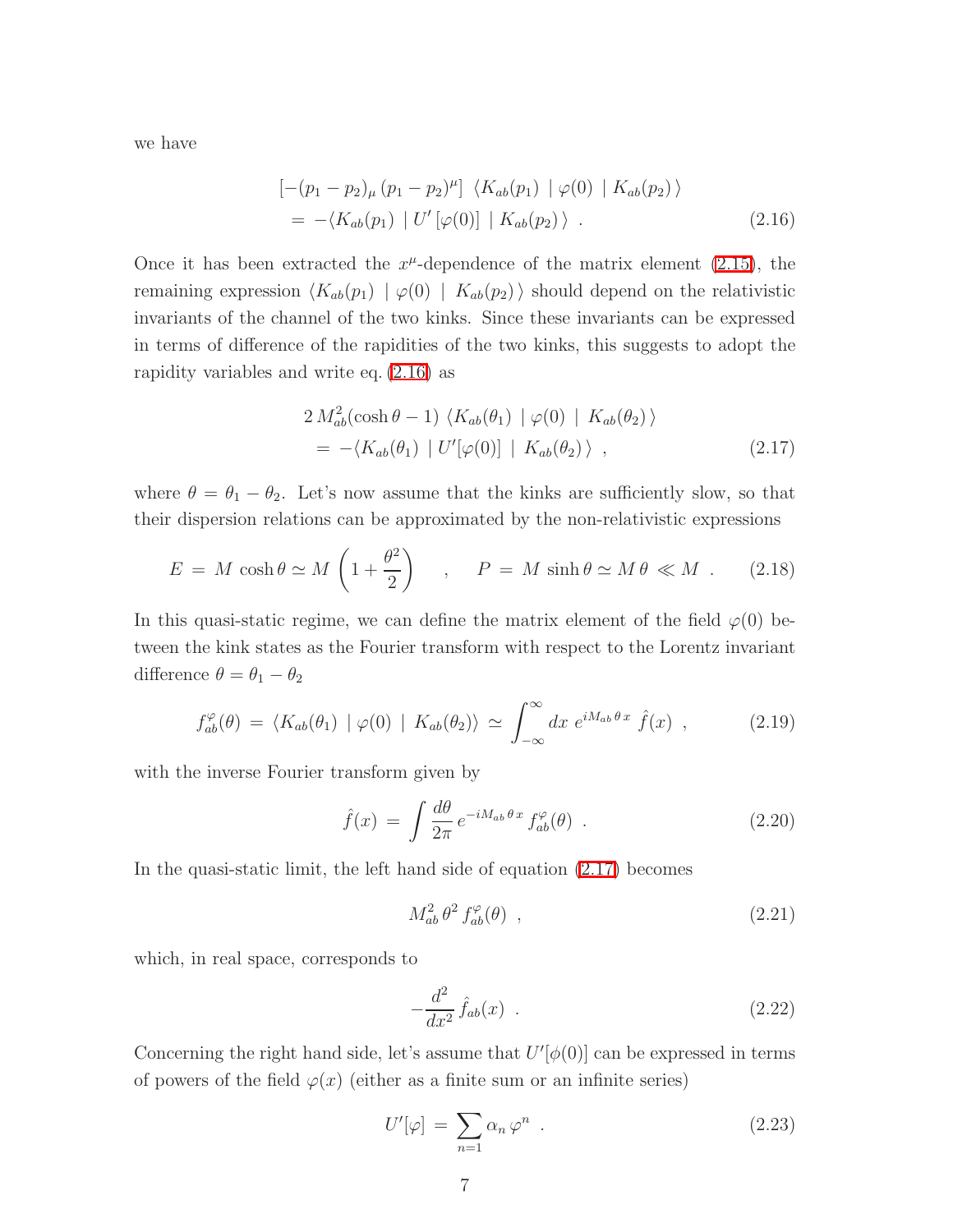Consider now the matrix elements of the generic term of this expression between the kink states

<span id="page-8-0"></span>
$$
\langle K_{ab}(\theta_1) | \varphi^n(0) | K_{ab}(\theta_2) \rangle . \tag{2.24}
$$

By inserting  $(n - 1)$  times a complete set of state, we have

$$
\sum_{m_1,\dots m_{n-1}} \langle K_{ab}(\theta_1) \mid \varphi(0) \mid m_1 \rangle \langle m_1 \mid \varphi(0) \mid m_2 \rangle \dots \langle m_{n-1} \mid \varphi(0) \mid K_{ab}(\theta_2) \rangle .
$$
\n(2.25)

The only states which are involved in the above sums are those having the same topological charge of the kink  $K_{ab}$ , with the lowest mass states given precisely by the kinks  $K_{ab}(\theta_i)$  themselves. By truncating the sums just on these states and using the definition [\(2.19\)](#page-7-2), we have then

$$
\langle K_{ab}(\theta_1) \mid \varphi^n(0) \mid K_{ab}(\theta_2) \rangle \simeq \int_{-\infty}^{\infty} dx \, e^{iM_{ab}\theta \, x} \left(\hat{f}(x)\right)^n \quad . \tag{2.26}
$$

Hence, at the leading order  $1/g$ , the function  $\hat{f}(x)$  satisfies the same differential equation [\(1.2\)](#page-1-1) satisfied by the static kink solution, i.e.

$$
\frac{d^2}{dx^2}\hat{f}_{ab}(x) = U'[f_{ab}(x)] \quad , \tag{2.27}
$$

arriving then to the result [\(2.12\)](#page-6-2).

The appealing aspect of the formula [\(2.12\)](#page-6-2) stays in the relation between the Fourier transform of the *classical* configuration of the kink, – i.e. the solution  $\varphi_{ab}(x)$ of the differential equation [\(1.3\)](#page-1-2) – to the quantum matrix element of the field  $\varphi(0)$ between the vacuum | a i and the 2-particle kink state  $| K_{ab}(\theta_1) K_{ba}(\theta_2) \rangle$ . Once the solution of eq. [\(1.3\)](#page-1-2) has been found and its Fourier transform has been taken, the poles of  $F_{ab}(\theta)$  within the physical strip of  $\theta$  identify the neutral bound states which couple to  $\varphi$ . Then, their mass can be extracted by using eq. [\(1.9\)](#page-3-1), while the on-shell 3-particle coupling  $g_{ab}^c$  can be obtained from the residue at these poles (Figura [5\)](#page-9-0)

$$
\lim_{\theta \to i} \mu_{ab}^c \left(\theta - i u_{ab}^c\right) F_{ab}(\theta) = i g_{ab}^c \langle a | \varphi(0) | B_c \rangle . \tag{2.28}
$$

It is important to stress that, for a generic theory, the classical kink configuration  $\varphi_{ab}(x)$  is not related in a simple way to the anti-kink configuration  $\varphi_{ba}(x)$ . It is precisely for this reason that neighbouring vacua may have a different spectrum of neutral excitations, as shown in the examples discussed in the following sections.

It is also worth noting that this procedure for extracting the bound states masses permits in many cases to avoid the semiclassical quantization of the breather solutions [\[9\]](#page-65-7), making their derivation much simpler. The reason is that, the classical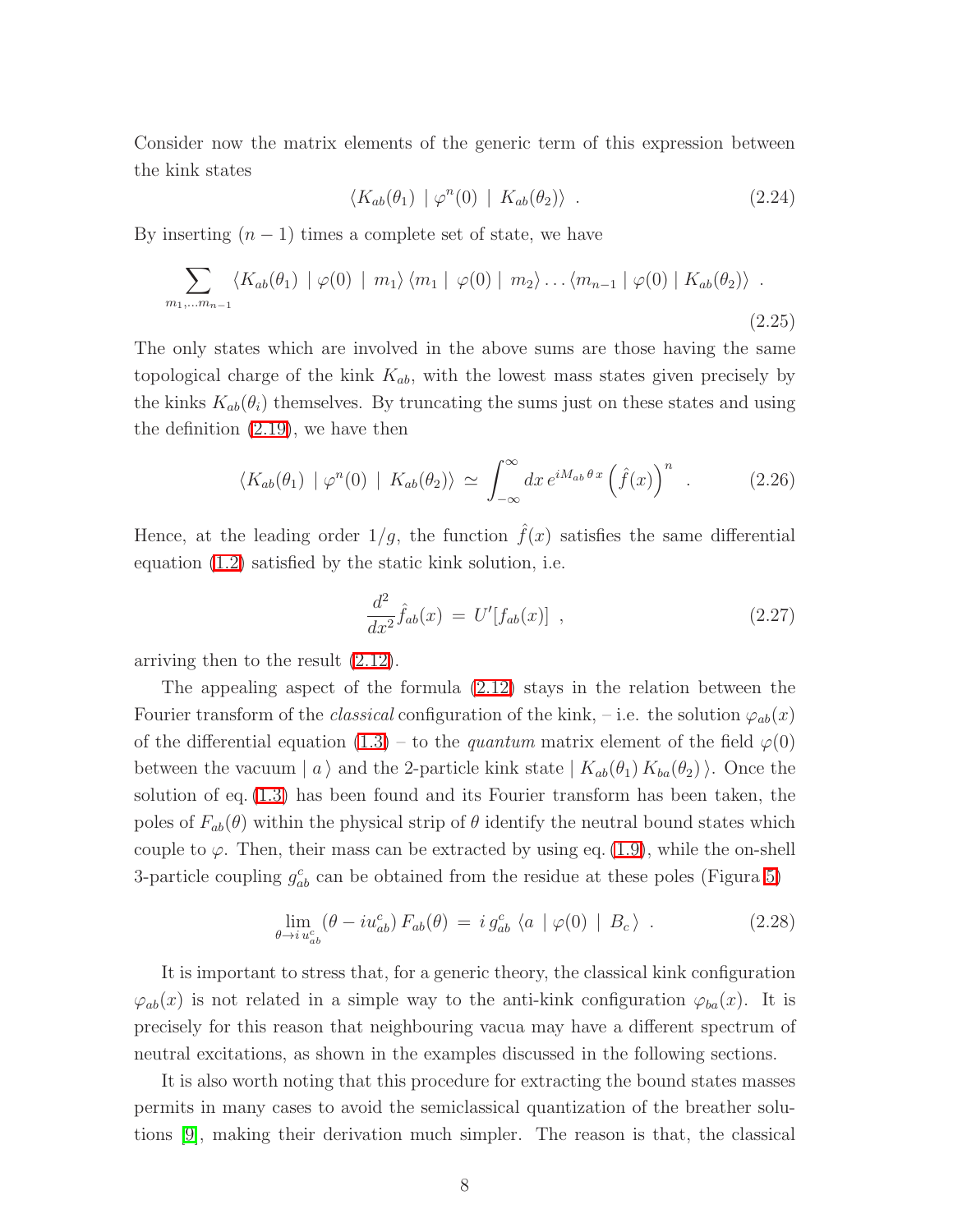

<span id="page-9-0"></span>Figure 5: Residue equation for the matrix element on the kink states.

breather configurations depend also on time and have, in general, a more complicated structure than the kink ones. Yet, in non–integrable theories these configurations do not exist as exact solutions of the partial differential equations of the field theory. On the contrary, in order to apply eq. [\(2.12\)](#page-6-2), one simply needs the solution of an *ordinary* differential equation, the one given by  $(1.3)$ : in the absence of an exact expression, one could even conceive the idea of employing the solution extracted by a numerical integration of the equation [\(1.3\)](#page-1-2), an operation which requires few seconds on any laptop<sup>4</sup>.

Let's now add a remark of technical nature: the Fourier transform  $(3.32)$  has always a singular part, due to the constant asymptotic behaviours of  $\varphi(x)$  at  $x \to$ ±∞. This piece can be easily isolated by splitting the integral as follows

$$
f_{ab}(k) = \int_{-\infty}^{\infty} dx \, e^{ikx} \varphi_{ab}(x) = \int_{-\infty}^{0} dx \, e^{ikx} \varphi_{ab}(x) + \int_{0}^{\infty} dx \, e^{ikx} \varphi_{ab}(x)
$$
  

$$
= \int_{-\infty}^{0} dx \, e^{ikx} \left[ \varphi_{ab}(x) - \varphi_{a}^{(0)} \right] + \int_{0}^{\infty} dx \, e^{ikx} \left[ \varphi_{ab}(x) - \varphi_{b}^{(0)} \right] \tag{2.29}
$$

$$
+ \varphi_{a}^{(0)} \int_{-\infty}^{0} dx \, e^{ikx} + \varphi_{b}^{(0)} \int_{0}^{\infty} dx \, e^{ikx} .
$$

The singular part is enconded in the last two terms, for which we have

$$
\varphi_a^{(0)} \int_{-\infty}^0 dx \, e^{ikx} + \varphi_b^{(0)} \int_0^\infty dx \, e^{ikx} = i(\varphi_a^{(0)} - \varphi_b^{(0)}) \, P\left(\frac{1}{k}\right) + \pi \left(\varphi_a^{(0)} + \varphi_b^{(0)}\right) \delta(k) ,
$$

<sup>4</sup>One might doubt about the possibility to locate the poles of  $F_{ab}(\theta)$  by performing a Fourier transform of the numerical solution. However, their position can be easily determined in a different way, i.e. by looking at the exponential behavior of the solutions at  $x \to \pm \infty$ , as discussed in the next section. This behavior can be quickly extracted by numerical solutions and it is also, analitically, perfectly under control.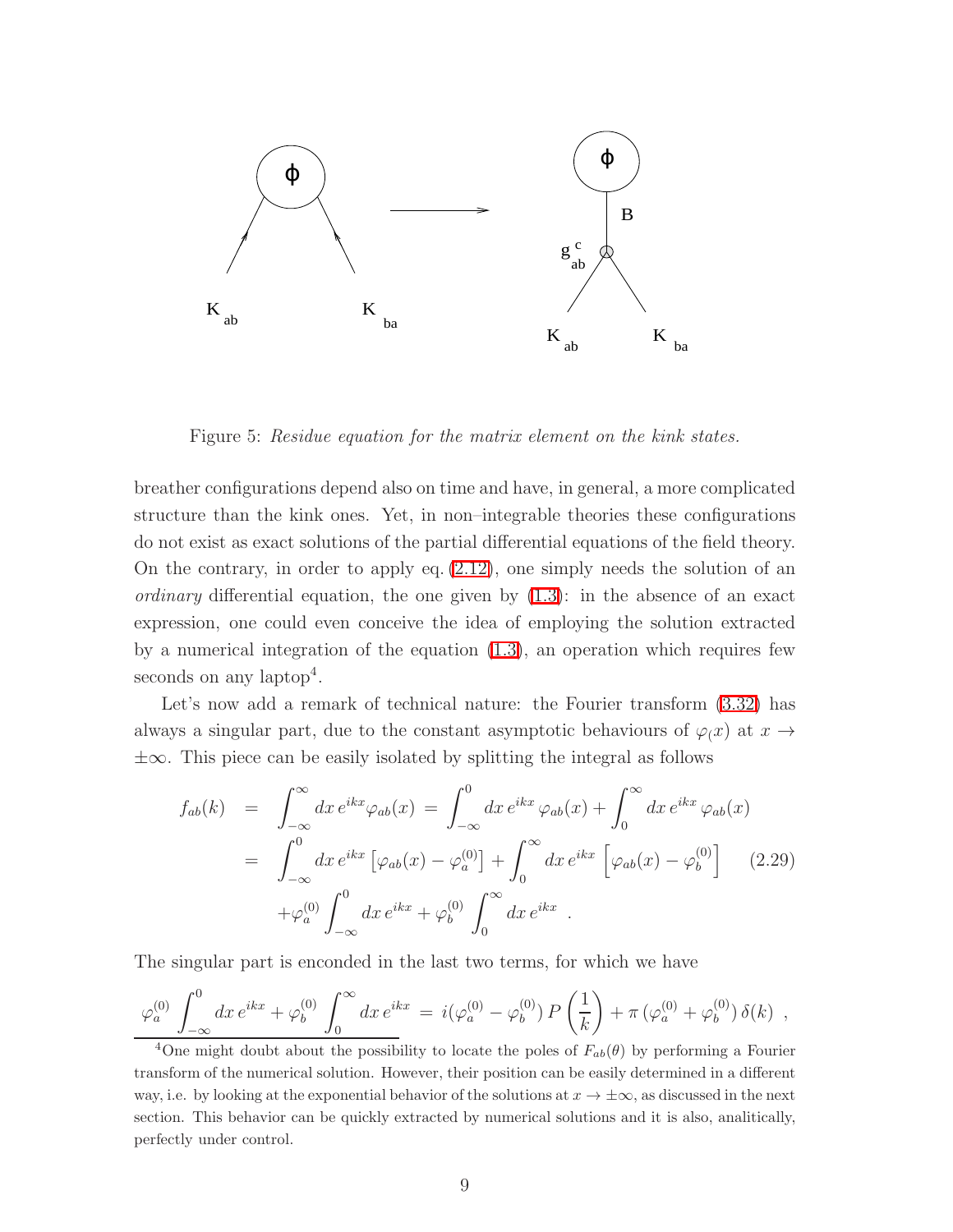where P stays for the Cauchy principal value. Since these singular terms do not contain information on the pole structure of the matrix elements, they will always be discarded from now on. Concering the regular part, it can be computed by means of the derivative of the kink solutions, by using  $\mathcal{F}\left(\frac{df}{dx}\right) = -ik \mathcal{F}(f)$ , where

$$
\mathcal{F}(f) = \int_{-\infty}^{\infty} dk \, e^{ikx} \, f(x) \; .
$$

Additional comments on the nature of the poles of the semiclassical form factors will be given in the next section, with the help of an explicit example.

The range of validity of the formula [\(2.12\)](#page-6-2) is a more delicate issue. As discussed above, its derivation relies on the basic hypothesis that the kink momentum is very small compared to its mass, and also on the possibility of neglecting intermediate higher particle contributions [\[10,](#page-65-8) [11,](#page-65-10) [12\]](#page-65-9). These two assumptions usually translate into the combined condition  $\theta \simeq \mathcal{O}(g) \ll 1$ , where g is the adimensional coupling constant of the theory. This authorises, for instance, to substitute in the result of the Fourier transform,  $\theta \to \sinh \theta$  (since  $\theta$  is infinitesimal), but keeping untouched all expressions containing  $\theta/g$ . But, the above constraint may result in a different level of accuracy on various physical quantities, with the precision that may also depend on the model under investigation.

Consider, for instance, the Sine-Gordon model, a theory that will be studied in details in Section [5.](#page-34-0) Its semiclassical mass formula turns out to be an exact expression, i.e. valid at all orders in the coupling constant till its critical value  $\beta_c^2 = 4\pi$ , beyond which, the bound states disappear. Moreover, the numerical values of the semiclassical Form Factors do not significatively differ from the exact ones for all real values of  $\theta$ . On the wave of these success, one may dare to extract the Smatrix by using the semiclassical Form Factors. If one tries to do so, the outcoming expression turns out to be remarkably close to the exact one but, it always fails to meet an important crossing symmetric factor. The same happens in other models too, as it will be explained later.

All this to say that, some caution is necessary in handling the results obtained by using the formula [\(2.12\)](#page-6-2). Morally it has the same status of the WKB approximation in quantum mechanics: this usually provides very accurate results for the discrete states, remaining nevertheless a poor approximation for those of the continuum. But even for the bound states, the formula [\(2.12\)](#page-6-2) seems sometimes to lead to some puzzling conclusions. This happens, for instance, in the case of the Double Sine-Gordon model [\[15,](#page-66-2) [16,](#page-66-4) [17\]](#page-66-5). Fortunately, there is a way out from the possible paradox that involves the bound states, the solution of this problem being one of the main motivations of this paper. In summary, properly handled, the semiclassical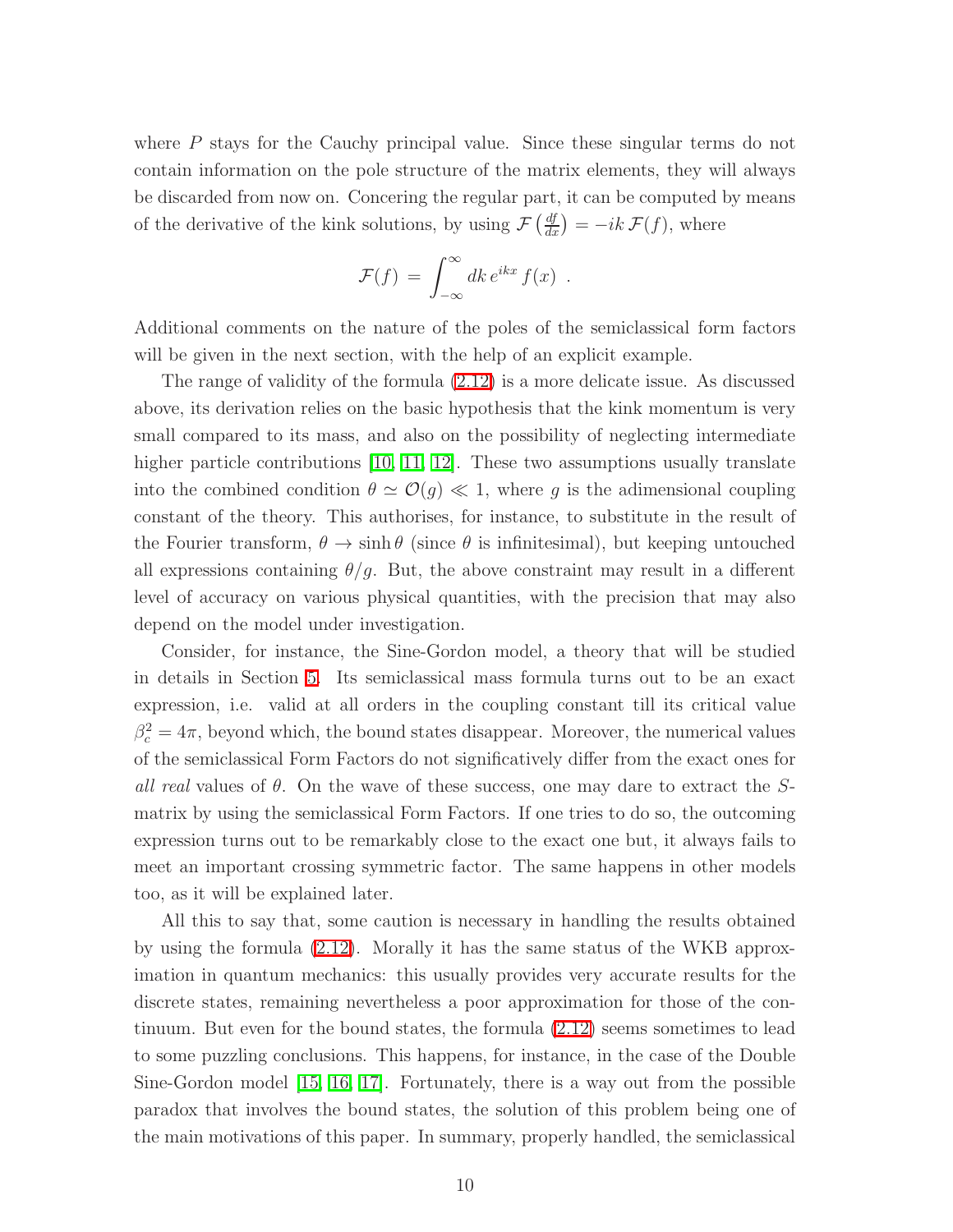formalism remains one of the most powerful method for extracting the spectrum of the bound states in kink-like theories.

In the next two sections we will first analyse a class of theories with only two vacua, which can be either symmetric or asymmetric ones. After the analysis of the Sine-Gordon model, we will proceed to discuss the interesting case of a vacuum state, in communication through asymmetric kinks, with two of its neighbouring ones. The simplest example of this kind of situation is provided by the Double Sine Gordon model. As we shall see, the conclusions drawn from all the above cases enable us to address the study of the most general theories with kink excitations, as shown by the examples discussed in the last section.

### <span id="page-11-2"></span>3 Symmetric wells

A prototype example of a potential with two symmetric wells is the  $\varphi^4$  theory in its broken phase. The potential is given in this case by

<span id="page-11-1"></span>
$$
U(\varphi) = \frac{\lambda}{4} \left( \varphi^2 - \frac{m^2}{\lambda} \right)^2 \tag{3.30}
$$

Let us denote with  $|\pm 1\rangle$  the vacua corresponding to the classical minima  $\varphi_{\pm}^{(0)}$  =  $\pm \frac{m}{\sqrt{\lambda}}$ . By expanding around them,  $\varphi = \varphi_{\pm}^{(0)} + \eta$ , we have

$$
U(\varphi_{\pm}^{(0)} + \eta) = m^2 \eta^2 \pm m\sqrt{\lambda} \eta^3 + \frac{\lambda}{4} \eta^4 \tag{3.31}
$$

Hence, perturbation theory predicts the existence of a neutral particle for each of the two vacua, with a bare mass given by  $m_b = \sqrt{2}m$ , irrespectively of the value of the coupling  $\lambda$ . Let's see, instead, what is the result of the semiclassical analysis.

The kink solutions are given in this case  $by<sup>5</sup>$ 

<span id="page-11-0"></span>
$$
\varphi_{-a,a}(x) = a \frac{m}{\sqrt{\lambda}} \tanh\left[\frac{mx}{\sqrt{2}}\right] , \quad a = \pm 1 \tag{3.32}
$$

and their classical mass is

$$
M_0 = \int_{-\infty}^{\infty} \epsilon(x) dx = \frac{2\sqrt{2}}{3} \frac{m^3}{\lambda} .
$$
 (3.33)

The value of the potential at the origin, which gives the height of the barrier between the two vacua, can be expressed as

$$
U(0) = \frac{3m}{8\sqrt{2}} M_0 , \qquad (3.34)
$$

<sup>&</sup>lt;sup>5</sup>In the following we will always discard the integration constant  $x_0$  on which is localised the kink solution.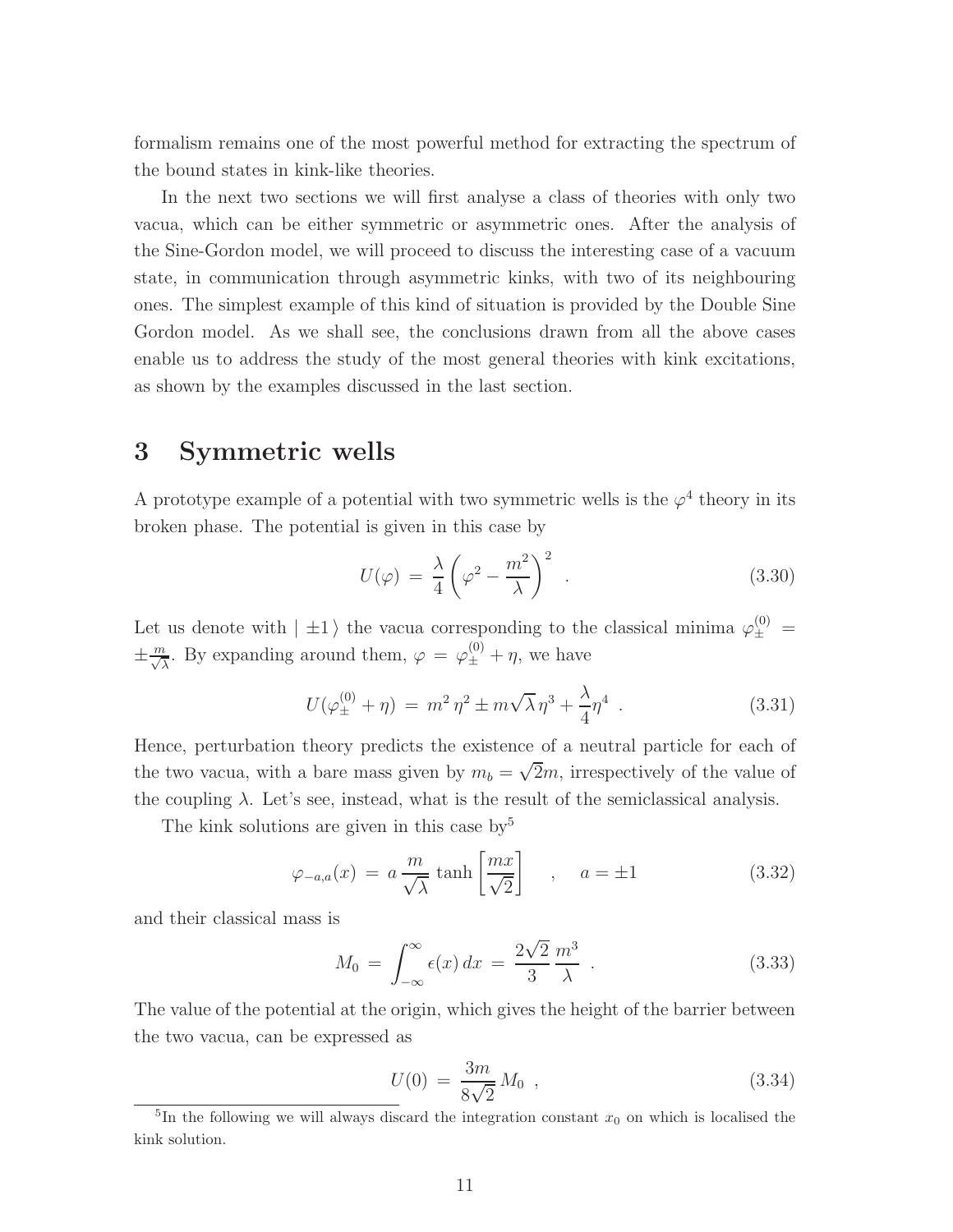and, as noticed in the introduction, is proportional to the classical mass of the kink.

If we take into account the contribution of the small oscillations around the classical static configurations, the kink mass gets corrected as [\[9\]](#page-65-7)

$$
M = \frac{2\sqrt{2}}{3} \frac{m^3}{\lambda} - m \left( \frac{3}{\pi \sqrt{2}} - \frac{1}{2\sqrt{6}} \right) + \mathcal{O}(\lambda) \tag{3.35}
$$

It is convenient to define

<span id="page-12-0"></span>
$$
c = \left(\frac{3}{2\pi} - \frac{1}{4\sqrt{3}}\right) > 0 \ ,
$$

and also the adimensional quantities

$$
g = \frac{3\lambda}{2\pi m^2} \quad ; \quad \xi = \frac{g}{1 - \pi cg} \quad . \tag{3.36}
$$

In terms of them, the mass of the kink can be expressed as

$$
M = \frac{\sqrt{2}m}{\pi \xi} = \frac{m_b}{\pi \xi} \tag{3.37}
$$

Since the kink and the anti-kink solutions are equal functions (up to a sign), their Fourier transforms have the same poles. Hence, the spectrum of the neutral particles will be the same on both vacua, in agreement with the  $Z_2$  symmetry of the model. For explicitly computing it, let's first consider

$$
\left(\frac{d\varphi}{dx}\right)_{-a,a} = a \frac{m^2}{\sqrt{2\lambda}} \frac{1}{\cosh^2 \frac{mx}{\sqrt{2}}},\qquad(3.38)
$$

and then apply the prescription for the Fourier transform given in the previous section. As a result, we have

$$
f_{-a,a}(\theta) = \int_{-\infty}^{\infty} dx \, e^{iM\theta \, x} \varphi_{-a,a}(x) = i \, a \sqrt{\frac{2}{\lambda}} \frac{1}{\sinh\left(\frac{\pi M}{\sqrt{2m}}\theta\right)} \; .
$$

<span id="page-12-1"></span>By making now the analitical continuation  $\theta \to i\pi-\theta$  and using the above definitions  $(3.36)$ , we arrive to

$$
F_{-a,a}(\theta) = \langle a \mid \varphi(0) \mid K_{-a,a}(\theta_1) K_{a,-a}(\theta_2) \rangle = A_a \frac{1}{\sinh\left(\frac{(i\pi - \theta)}{\xi}\right)} \,, \tag{3.39}
$$

where  $A_a$  is a constant, given by

$$
A_a = i \, a \, m \, \left( \frac{3(1 + \pi \, c \, \xi)}{(\pi \, \xi)} \right)^{1/2} \, .
$$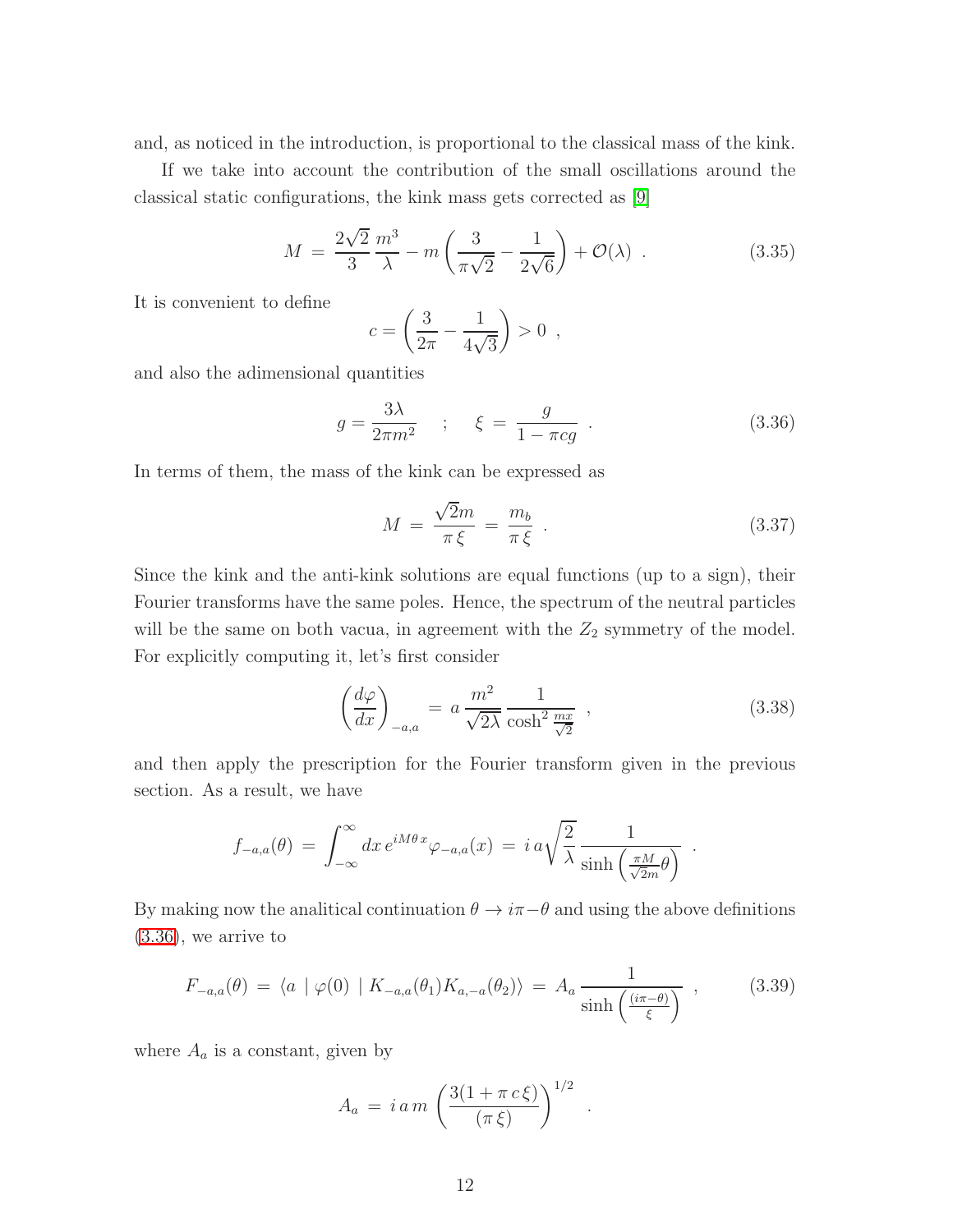The poles of the above expression are located at

<span id="page-13-1"></span>
$$
\theta_n = i\pi (1 - \xi n) \quad , \quad n = 0, \pm 1, \pm 2, \dots \tag{3.40}
$$

and, if

$$
\xi \ge 1 \tag{3.41}
$$

<span id="page-13-0"></span>none of them is in the physical strip  $0 < \text{Im } \theta < \pi$ . Consequently, in the range of the coupling constant

$$
\frac{\lambda}{m^2} \ge \frac{2\pi}{3} \frac{1}{1+\pi c} = 1.02338... \tag{3.42}
$$

<span id="page-13-2"></span>the theory does not have any neutral bound states, neither on the vacuum to the right nor on the one to the left. Viceversa, if  $\xi < 1$ , there are  $n = \left[\frac{1}{\xi}\right]$  $\frac{1}{\xi}$  neutral bound states, where  $[x]$  denote the integer part of the number x. Their semiclassical masses are given by

$$
m_b^{(n)} = 2M \sin\left[n\frac{\pi\xi}{2}\right] = n \ m_b \left[1 - \frac{3}{32} \frac{\lambda^2}{m^4} n^2 + \ldots\right]. \tag{3.43}
$$

Note that the leading term is given by multiples of the mass of the elementary boson  $|B_1\rangle$ . Therefore the *n*-th breather may be considered as a loosely bound state of *n* of it, with the binding energy provided by the remaining terms of the above expansion. But, for the non-integrability of the theory, all particles with mass  $m_n > 2m_1$  will eventually decay. It is easy to see that, if there are at most two particles in the spectrum, it is always valid the inequality  $m_2 < 2m_1$ . However, if  $\xi < \frac{1}{3}$ , for the higher particles one always has

$$
m_k > 2m_1 \quad , \quad \text{for } k = 3, 4, \dots n \tag{3.44}
$$

According to the semiclassical analysis, the spectrum of neutral particles of  $\varphi^4$  theory is then as follows: (i) if  $\xi > 1$ , there are no neutral particles; (ii) if  $\frac{1}{2} < \xi < 1$ , there is one particle; (iii) if  $\frac{1}{3} < \xi < \frac{1}{2}$  there are two particles; (iv) if  $\xi < \frac{1}{3}$  there are  $\left[\frac{1}{\xi}\right]$  $\frac{1}{\xi}$ particles, although only the first two are stable, because the others are resonances.

The decay processes of the higher particles,  $B_k \to r B_1 + s B_2$ , where r and s are all those integers which satisfy

$$
m_k \ge r m_1 + s m_2 , \quad r + s = n \tag{3.45}
$$

can be computed by Fermi golden rule

$$
d\Gamma = (2\pi)^2 \delta^2 (P - p_1 - \dots - p_n) |T_{fi}|^2 \frac{1}{2E} \prod_{i=1}^n \frac{dp_i}{(2\pi)^2 E_i}.
$$
 (3.46)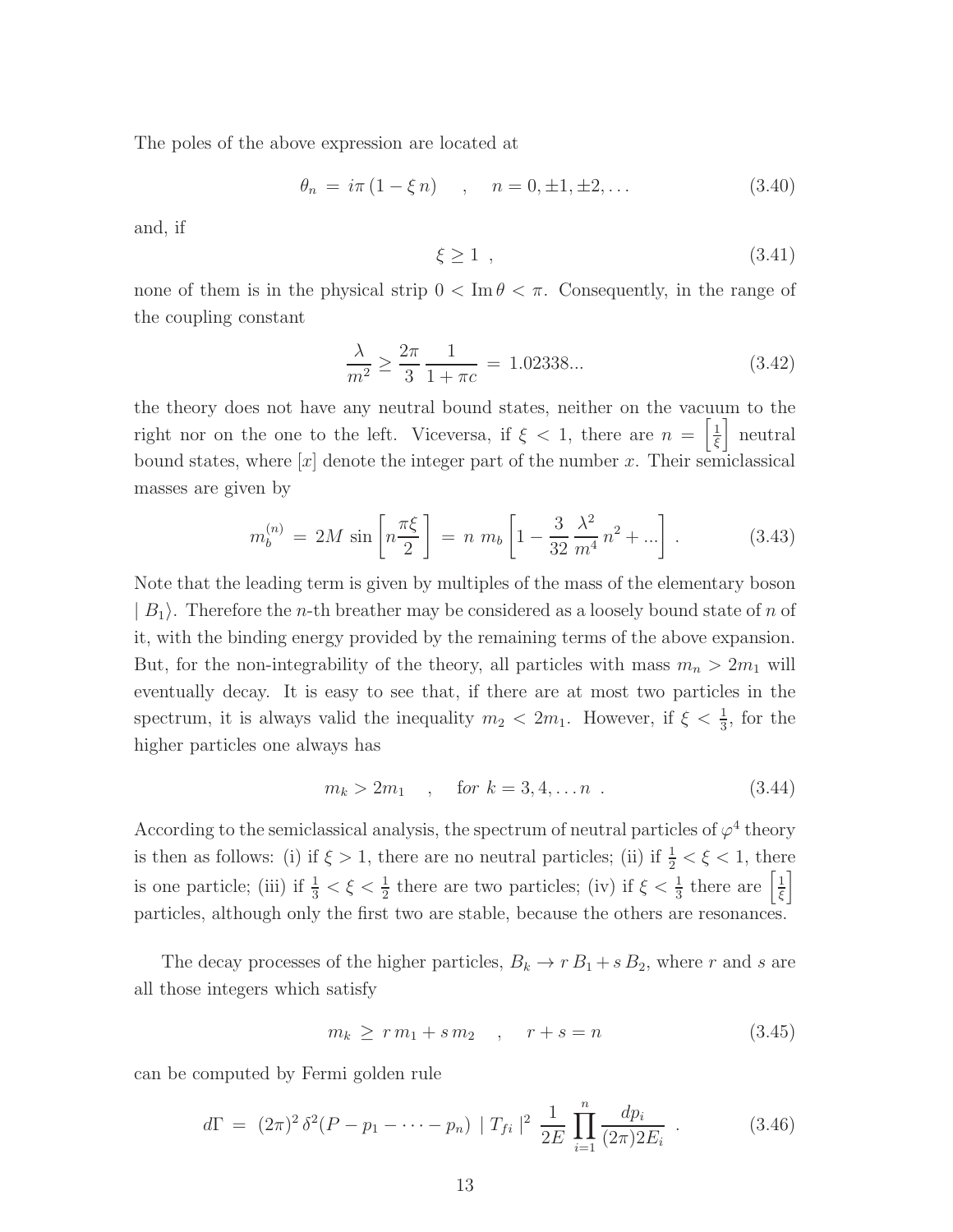

Figure 6: Neutral bound states of  $\varphi^4$  theory for  $g < 1$ . The lowest two lines are the stable particles whereas the higher lines are the resonances.

In this formula, P denote the 2-momentum of the decay particle whereas the amplitude  $T_{fi}$  is given by the matrix element

$$
T_{fi} = \langle B_k(P) | B_1(p_1) \dots B_1(p_s) B_2(p_{s+1}) \dots B_2(p_n) \rangle . \tag{3.47}
$$

At the moment it is difficult to have control of this matrix element, so the best we can do is to estimate some universal ratios of the decay rates by phase space alone, assuming that the matrix elements are of the same order of magnitude for the various processes. For instance, taking  $\xi < \frac{1}{5}$ , we can estimate the decay rates

$$
\Gamma_{11}^{5} \cdots \cdots \quad B_5 \to B_1 + B_1
$$
\n
$$
\Gamma_{12}^{5} \cdots \cdots \quad B_5 \to B_1 + B_2
$$
\n
$$
\Gamma_{22}^{5} \cdots \cdots \quad B_5 \to B_2 + B_2
$$
\n
$$
(3.48)
$$

with respect to the decay rate  $\Gamma_{11}^3$  of the process  $B_3 \to B_1 + B_1$ . We have

$$
A = \frac{\Gamma_{11}^5}{\Gamma_{11}^3} \simeq \frac{m_3}{m_5} \sqrt{\frac{m_3^2 - 4m_1^2}{m_5^2 - 4m_1^2}} ,
$$
  
\n
$$
B = \frac{\Gamma_{12}^5}{\Gamma_{11}^3} \simeq \sqrt{\frac{m_3^2 (m_3^2 - 4m_1^2)}{[m_5^2 - (m_1 - m_2)^2][m_5^2 - (m_1 + m_2)^2]}} ,
$$
  
\n
$$
C = \frac{\Gamma_{22}^5}{\Gamma_{11}^3} \simeq \frac{m_3}{m_5} \sqrt{\frac{m_3^2 - 4m_1^2}{m_5^2 - 4m_2^2}} .
$$
\n(3.49)

Notice that at  $\xi = \xi_{c_1} \simeq 0.1558...$  the 5-particle has its mass exactly equal to  $2m_2$ . This makes the amplitude ratio C divergent at this point. For  $\xi > \xi_c$ , the decay process  $B_5 \to B_2 + B_2$  is, instead, obviously forbidden. The plot of the quantities A, B and C in the range  $0 < \xi < \frac{1}{5}$  (for the first two) and for  $0 < \xi < \xi_{c_1}$  for the latter, is shown in Figure [7.](#page-15-0)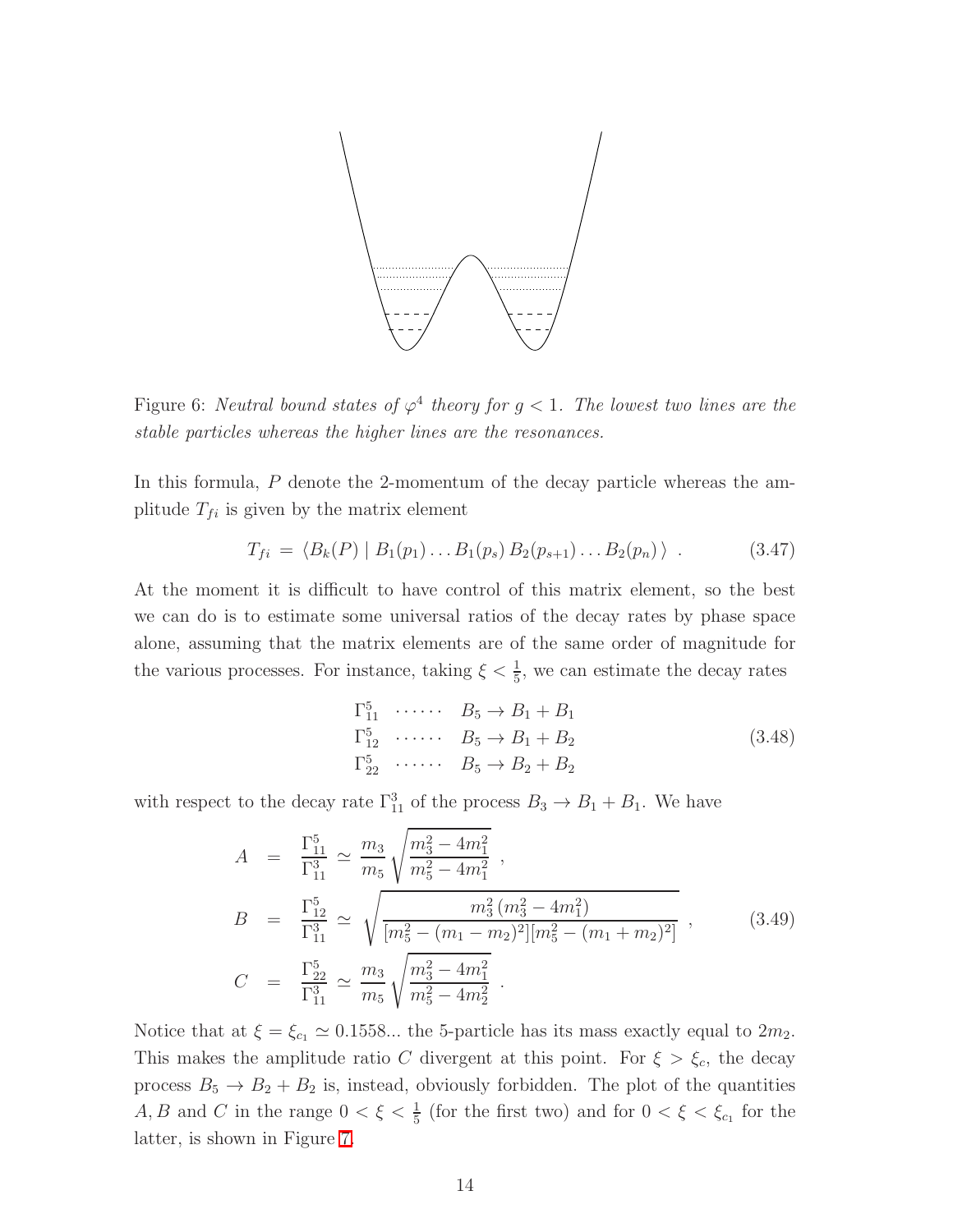

<span id="page-15-0"></span>Figure 7: (a): plot of decay ratios A (lower curve) and B (middle curve) as a function of  $\xi \in [0, \frac{1}{5}]$  $\frac{1}{5}$ . (b): plot of the decay ratio C for  $\xi \in [0, \xi_c)$ .

Since  $\Gamma_t^c = \sum_{a,b} \Gamma_{a,b}^c$  is the inverse of the life-time of the particle  $B_c$ , from Figure [8.](#page-16-0)a one can see that the higher particle  $B_5$  is only slightly more stable than the lower particle  $B_3$  for  $\xi < \xi_c$ . It is only around the critical value  $\xi_c$  that there is an enhancement of  $C$  and, correspondingly, the life-time of  $B_5$  becomes much smaller than the one of  $B_3$ . For  $\xi > \xi_c$ , the ratio of the total life-time of the particles  $B_5$ and  $B_3$  is given only by  $(A + B)^{-1}$ . Plotting this quantity as a function of  $\xi$ , one discoveres that there is a narrow window of values of  $\xi$ , given by the interval  $[\xi_{c_1}, \xi_{c_2}]$ , with  $\xi_{c_2} \simeq 0.1612...$ , where the life-time of  $B_5$  is larger than the one of  $B_3$  (Figura [8.](#page-16-0)b). This counter-intuitive behavior of the life-time ratios is a simple consequence of the peculiar properties of the phase space in two dimensions. However, in the decay processes analysed in [\[7\]](#page-65-6), where the transition amplitudes were exactly computed, the tendency of the higher particles to be more stable than the lower ones was shown to be further enhanced by the dynamics. It would be interesting to study whether this is also the case of  $\varphi^4$  theory, using, perhaps, the numerical methods introduced in [\[8\]](#page-65-11).

Let us now comment the general scenario emerging from the semiclassical analysis. One could be obviously suspicious about the conclusion of the absence of the bound states for  $\lambda > \lambda_c$ , with the critical value  $\lambda_c$  given in eq. [\(3.42\)](#page-13-0): after all, this value is not infinitesimal and it might be, in fact, very well out of the realm of validity of the semiclassical approximation. This is a legitimate suspect and, in the absence of an exact solution which either confirms or disproves it, it is fair to say that the spectrum of the theory in such a strong coupling regime essentially remains an open question. Nevertheless, we would like to draw the attention on the following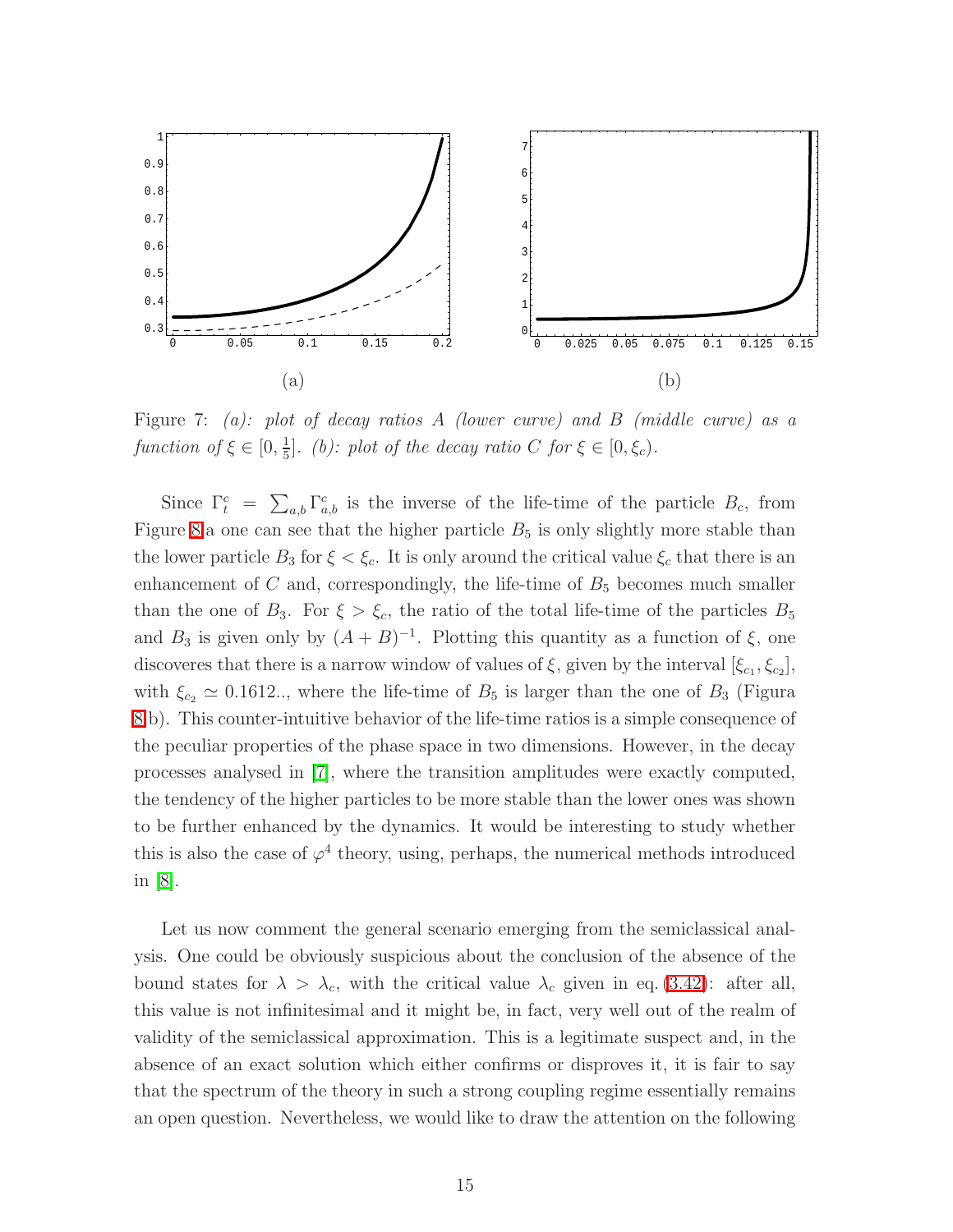

<span id="page-16-0"></span>Figure 8: (a): plot of the ratio of the life-time of the particles  $B_5$  and  $B_3$  for  $\xi < \xi_{c_1}$ . (b): plot of the quantity  $(A + B)^{-1}$  in the interval  $\xi \in [0.14, 0.2]$ , with the window of the values of  $\xi$  where  $B_5$  is more stable than  $B_3$ 

arguments in favour of the semiclassical analysis:

- 1. Concerning  $\lambda_c$ , in other models the critical value of the coupling is definitely not small either. In Sine-Gordon for instance, the critical value is given by  $\beta_c^2 = 4\pi.$
- 2. The possibility of having bound states in this theory is related to the cubic interaction into the potential [\(3.31\)](#page-11-1). This provides, in fact, an effective attractive interaction between the particles which, for low values of  $\lambda/m^2$ , overcomes the repulsive interaction given by the  $\varphi^4$  term. However, the coefficient in front of  $\varphi^3$  scales as  $\sqrt{\lambda}$ , whereas the one in front of  $\varphi^4$  as  $\lambda$ . Therefore, it seems plausible that there should exist a sufficient large value of  $\lambda/m^2$  where the repulsive force prevails on the attractive one.
- 3. There is an additional little piece of information encoded in the semiclassical formula of the poles [\(3.40\)](#page-13-1) which can be further exploited. Namely, suppose that the adimensional coupling constant q is very small, so that both the formula of the poles and the corresponding one of the masses [\(3.43\)](#page-13-2) can be trusted. These expressions show that, by increasing  $q$ , the common tendency of all particles is to move forward the threshold of the two kink state and to decay afterward. If nothing will occur to stop this motion of the poles by increasing the coupling constant, the actual scenario of the theory will be then the one predicted by the semiclassical analysis, i.e. the existence of a critical value  $g_c$ (surely different from the one given by the semiclassical approximation) but with no neutral particles beyond it.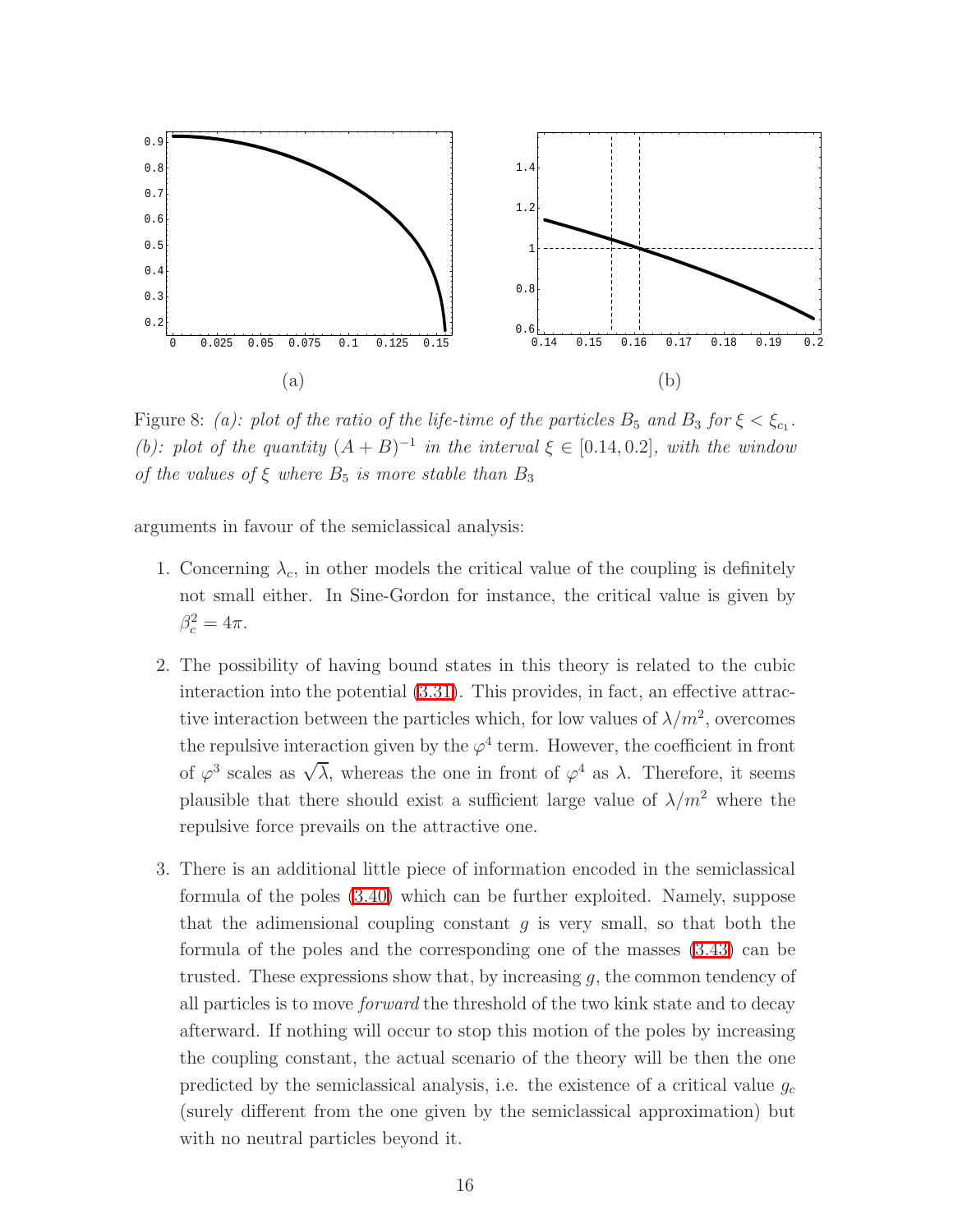4. Finally, there is an exact mapping (which will be discussed in Section [5\)](#page-34-0) between the kinks of  $\varphi^4$  and those of the Sine-Gordon model. Hence, one could argue that, as there is a critical value of the coupling in Sine-Gordon model in order to have bound states, the same should also happen for  $\varphi^4$  theory.

#### <span id="page-17-1"></span>3.1 Simple but useful observations

In this section we will discuss some general features of the semiclassical methods which will be useful in the study of other models.

We will firstly present an equivalent way to derive the Fourier transform of the kink solution. To simplify the notation, let's get rid of all possible constants and consider the Fourier transform of the derivative of the kink solution, expressed as

<span id="page-17-0"></span>
$$
G(k) = \int_{-\infty}^{\infty} dx \, e^{ikx} \frac{1}{\cosh^2 x} \quad . \tag{3.50}
$$

We split the integral in two terms

$$
G(k) = \int_{-\infty}^{0} dx \, e^{ikx} \frac{1}{\cosh^2 x} + \int_{0}^{\infty} dx \, e^{ikx} \frac{1}{\cosh^2 x} \,, \tag{3.51}
$$

and we use the following series expansion of the integrand, valid on the entire real axis (except the origin)

$$
\frac{1}{\cosh^2 x} = 4 \sum_{n=1}^{\infty} (-1)^{n+1} n e^{-2n|x|} . \tag{3.52}
$$

Substituting this expression into [\(3.51\)](#page-17-0) and computing each integral, we have

$$
G(k) = 4i \sum_{n=1}^{\infty} (-1)^{n+1} n \left[ -\frac{1}{k-2n} + \frac{1}{k+2n} \right] \tag{3.53}
$$

Obviously it coincides with the exact result,  $G(k) = \pi k / \sinh \frac{\pi}{2}k$ , but this derivation permits to easily interpret the physical origin of each pole. In fact, changing  $k$  to the original variable in the crossed channel,  $k \to (\pi - \theta)/\xi$ , we see that the poles which determine the bound states at the vacuum  $|a\rangle$  are only those relative to the exponential behaviour of the kink solution at  $x \to -\infty$ . This is precisely the point where the classical kink solution takes values on the vacuum  $|a\rangle$ . In the case of  $\varphi^4$ , the kink and the antikink are the same function (up to a minus sign) and therefore they have the same exponential approach at  $x = -\infty$  at both vacua  $|\pm 1\rangle$ . Mathematically speaking, this is the reason for the coincidence of the bound state spectrum on each of them: this does not necessarily happens in other cases, as we will see in the next section, for instance.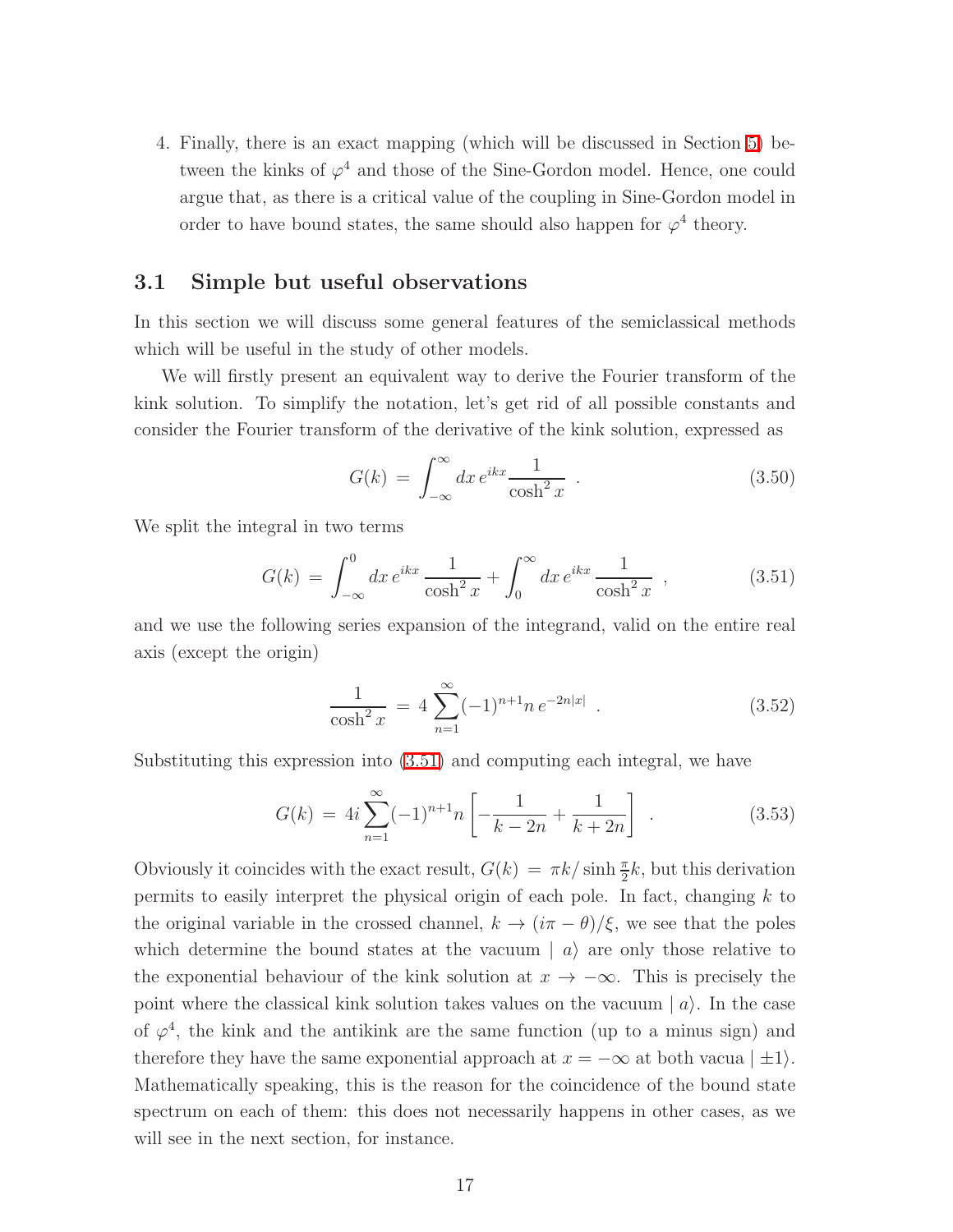The second comment concerns the behavior of the kink solution near the minima of the potential. In the case of  $\varphi^4$ , expressing the kink solution as

$$
\varphi(x) = \frac{m}{\sqrt{\lambda}} \tanh\left[\frac{m\,x}{\sqrt{2}}\right] = \frac{m}{\sqrt{\lambda}} \frac{e^{\sqrt{2}x} - 1}{e^{\sqrt{2}x} + 1}, \qquad (3.54)
$$

and expanding around  $x = -\infty$ , we have

$$
\varphi(t) = -\frac{m}{\sqrt{\lambda}} \left[ 1 - 2t + 2t^2 - 2t^3 + \dots + 2(-1)^n t^n \dots \right] , \qquad (3.55)
$$

<span id="page-18-0"></span>where  $t = \exp[\sqrt{2}x]$ . Hence, all the sub-leading terms are exponential factors, with exponents which are multiple of the first one. Is this a general feature of the kink solutions of any theory? The answer is positive. To prove it, consider the equation [\(1.3\)](#page-1-2)

<span id="page-18-1"></span>
$$
\frac{d\varphi}{dx} = \sqrt{2U(\varphi)} \tag{3.56}
$$

in the limit in which  $x \to -\infty$  and  $\varphi \to \varphi_a$  (the same reasoning can be done, as well, in the other limit  $x \to +\infty$  and  $\varphi \to \varphi_b$ . To simplify the expression, let's make the shift  $\eta(x) = \varphi(x) - \varphi_a$ . Assuming that the potential  $U(\varphi)$  is regular near  $\varphi_a$ , we can expand the right hand side of [\(3.56\)](#page-18-0) in power of  $\eta$ 

$$
\frac{d\eta}{dx} = \alpha_1 \eta + \alpha_2 \eta^2 + \alpha_3 \eta^3 + \cdots \tag{3.57}
$$

It is now easy to see that the nature of the solution strongly depends on the presence or on the absence of the first term, which express the square root of the curvature of the potential  $U(\varphi)$  at  $\varphi_a$ . In fact, if  $\alpha_1 = \omega \neq 0$ , there is an exponential approach to the minimum, with all sub-leading terms given by multiples of the same exponential. To show this, let's introduce  $t = e^{\omega x}$  and express  $\eta$  in power series of t,  $\eta(t)$  =  $\sum_{n=1}^{\infty} \mu_n t^n$ . Substituting this expression into [\(3.57\)](#page-18-1), we have the following recursive equations for the coefficients  $\mu_n$ 

$$
\sum_{n=1}^{\infty} n \mu_n t^n = \sum_{n=1}^{\infty} \mu_n t^n + \frac{\alpha_2}{\omega} \sum_{n=1}^{\infty} \left( \sum_{k=1}^n \mu_{n-k} \mu_k \right) t^n + \frac{\alpha_3}{\omega} \sum_{n=1}^{\infty} \left( \sum_{k_i; k_1 + k_2 + k_3 = n} \mu_{k_1} \mu_{k_2} \mu_{k_3} \right) t^n + \cdots
$$
 (3.58)

which iteratively permit to determine uniquely all of them. Explicitly, with the normalization  $\mu_1 = 1$ , we have

$$
2\mu_2 = \mu_2 + \frac{\alpha_2}{\omega} \mu_1^2
$$
  
\n
$$
3\mu_3 = \mu_3 + 2 \frac{\alpha_2}{\omega} \mu_1 \mu_2 + \frac{\alpha_3}{\omega} \mu_1^3
$$
  
\n... = ...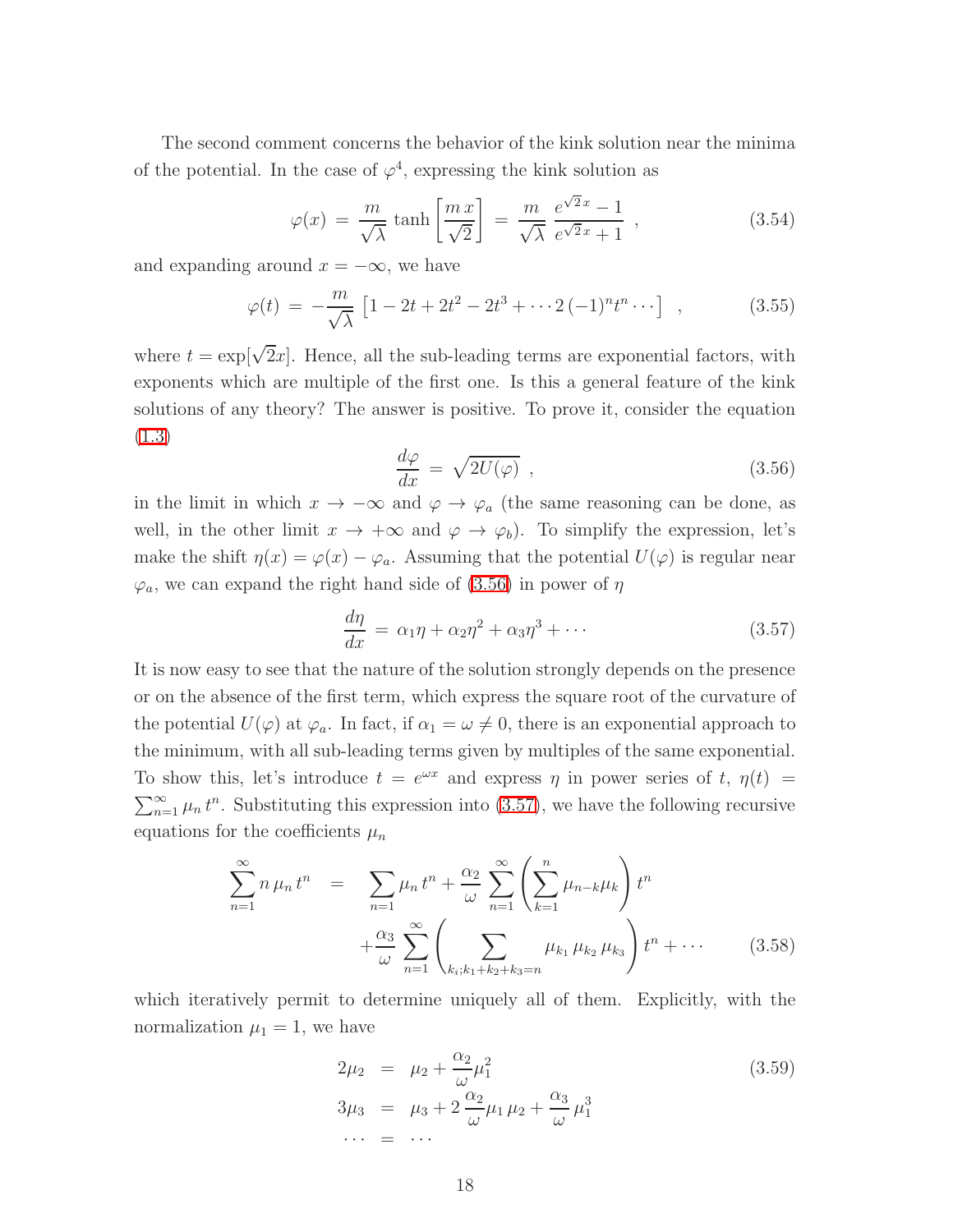By summoning to well known theorems of uniqueness of the solution of the differential equation [\(3.56\)](#page-18-0), the determination of these coefficients uniquely defines the kink configuration near the minimum.

When  $\omega = 0$ , the approach to the minimum is instead no longer exponential but is developped through a power-law. For instance, if the first non zero coefficient is  $\alpha_2$ , by posing  $x = -1/(\alpha_2 t)$ ,  $\eta(t) = \sum_{n=1}^{\infty} \gamma_n t^n$  and substituting into [\(3.57\)](#page-18-1), we have the recursive equations for the coefficients  $\gamma_n$ 

$$
\sum_{n=1} n \gamma_n t^{n+1} = \sum_{n=1}^{\infty} \left( \sum_{k=1}^n \gamma_{n-k} \gamma_k \right) t^n + \frac{\alpha_3}{\alpha_2} \sum_{n=1}^{\infty} \left( \sum_{k_i; k_1 + k_2 + k_3 = n} \gamma_{k_1} \gamma_{k_2} \gamma_{k_3} \right) t^n + \cdots \qquad (3.60)
$$

which, as before, iteratively permit to fix all of them.

The fact that the approach to the minimum of the kink solutions is always through multiples of the same exponential (when the curvature  $\omega$  at the minimum is different from zero) implies that the Fourier transform of the kink solution has poles regularly spaced by  $\xi_a \equiv \frac{\omega}{\pi M}$  $\frac{\omega}{\pi M_{ab}}$  in the variable  $\theta$ . If the first of them is within the physical strip, the semiclassical mass spectrum derived from the formula [\(2.12\)](#page-6-2) near the vacuum  $|a\rangle$  has therefore the universal form

$$
m_n = 2M_{ab} \sin\left(n \frac{\pi \xi_a}{2}\right) \tag{3.61}
$$

As we have previously discussed, this means that, according to the value of  $\xi_a$ , we can have only the following situations at the vacuum  $|a\rangle$ : (a) no bound state if  $\xi_a > 1$ ; (b) one particle if  $\frac{1}{2} < \xi_a < 1$ ; (c) two particles if  $\frac{1}{3} < \xi_a < \frac{1}{2}$  $\frac{1}{2}$ ; (d)  $\sqrt{1}$  $\frac{1}{\xi_a}$  particles if  $\xi_a < \frac{1}{3}$  $\frac{1}{3}$ , although only the first two are stable, the others being resonances. So, semiclassically, each vacuum of the theory cannot have more than two stable particles above it. Viceversa, if  $\omega = 0$ , there are no poles in the Fourier transform of the kink and therefore there are no neutral particles near the vacuum  $\mid a \rangle.$ 

Finally, we would like to comment on the mass formula of the first neutral state, given by

$$
m_1 = 2M \sin\left(\pi \frac{\xi_a}{2}\right) \simeq m \left[1 - \frac{1}{24} \left(\frac{m}{M}\right)^2 + \cdots \right] \ . \tag{3.62}
$$

The first term coincides with the curvature of the minimum. Is there a way to understand the presence of the subleading correction? Although it is well known (see, for instance, the discussion in [\[18\]](#page-66-3)) that this term cannot be correctly reproduced by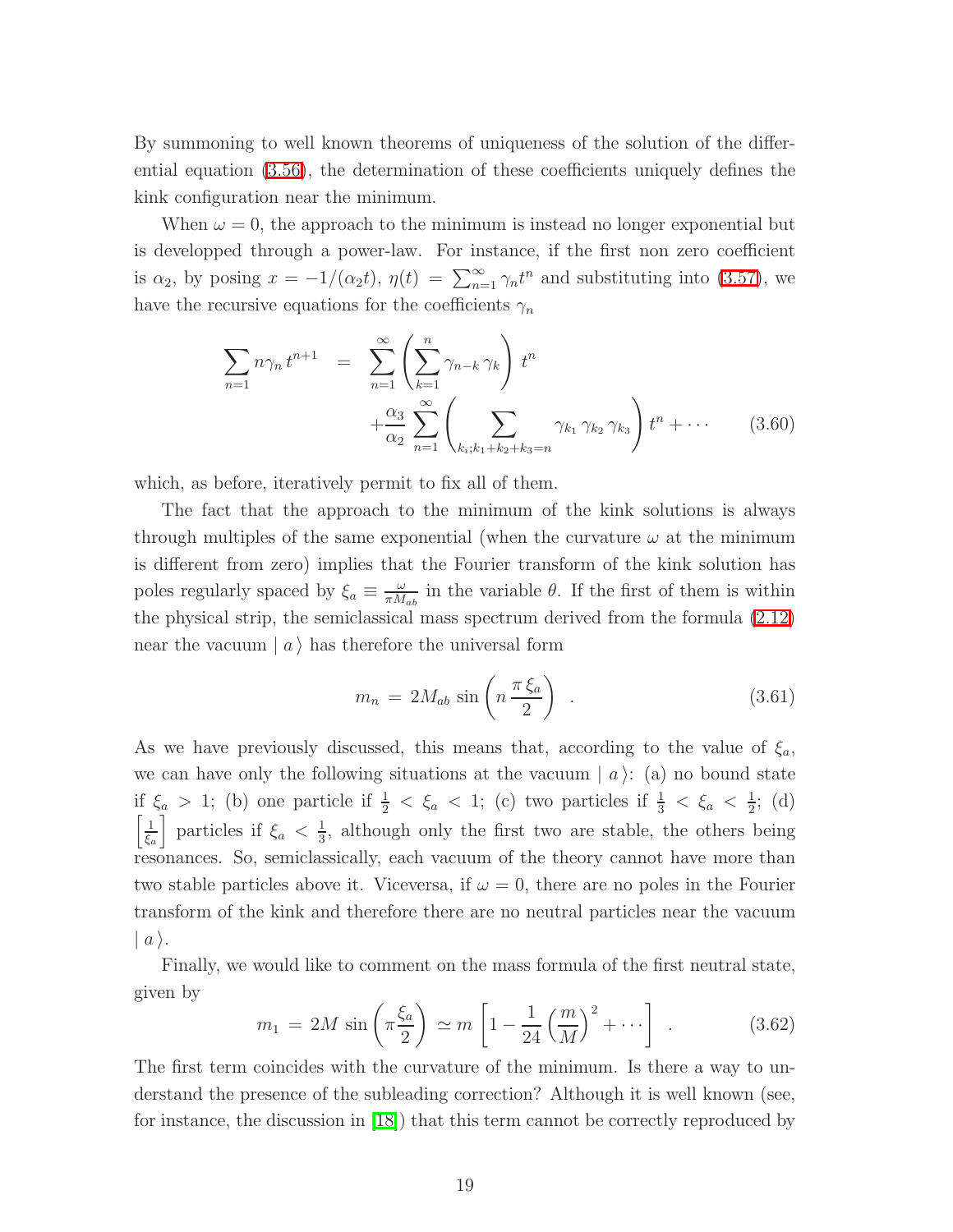semiclassical perturbation theory<sup>6</sup>, it is worth showing a simple calculation which indicates its relation with the dynamics of the kinks. To this aim, let's assume that the propagator of the kink (and the anti-kink) can be written as

$$
\mathcal{G}(k) \simeq \frac{i}{k^2 - M^2} \tag{3.63}
$$

while for the propagator of the neutral particle we take

$$
G_0(k) \simeq \frac{i}{k^2 - m^2} \tag{3.64}
$$

where  $m^2$  is the curvature of the potential at the minimum. If the kink-antikink has  $B_1$  as bound state, there exists a non-zero 3 particle coupling  $c_{K,\bar{K}}^1$  and the possibility of a virtual process as the one shown in Figure [\(9\)](#page-20-0), in which the neutral particle  $B_1$  splits in a couple of kink-antikink and recombines afterward.



<span id="page-20-0"></span>Figure 9: Self-energy due to the loop of the kink-antikink.

The above diagram gives rise to the self-energy of the neutral particle. If  $p$  is its momentum, its explicit expression is given by

$$
(-i\Sigma(p^2)) = (ic_{K,\bar{K}}^1)^2 J(p^2) , \qquad (3.65)
$$

.

where

$$
J(p^2) = \int \frac{d^2q}{(2\pi)^2} \frac{i}{q^2 - M^2 + i\epsilon} \frac{i}{(p-q)^2 - M^2 + i\epsilon} \tag{3.66}
$$

We are interested in evaluating this expression on mass-shell, i.e. at  $p^2 = m^2$ . The two denominators in  $J(p^2)$  can be combined as

$$
\frac{1}{q^2 - M^2 + i\epsilon} \frac{1}{(p-q)^2 - M^2 + i\epsilon} = \int_0^1 dx \frac{1}{[q^2 - 2xq \cdot p + xp^2 - M^2 + i\epsilon]^2}
$$

<sup>&</sup>lt;sup>6</sup>The reason is related to the intrinsic ambiguity of the normal-ordering procedure, which can arbitrarly alter the value of the mass scale.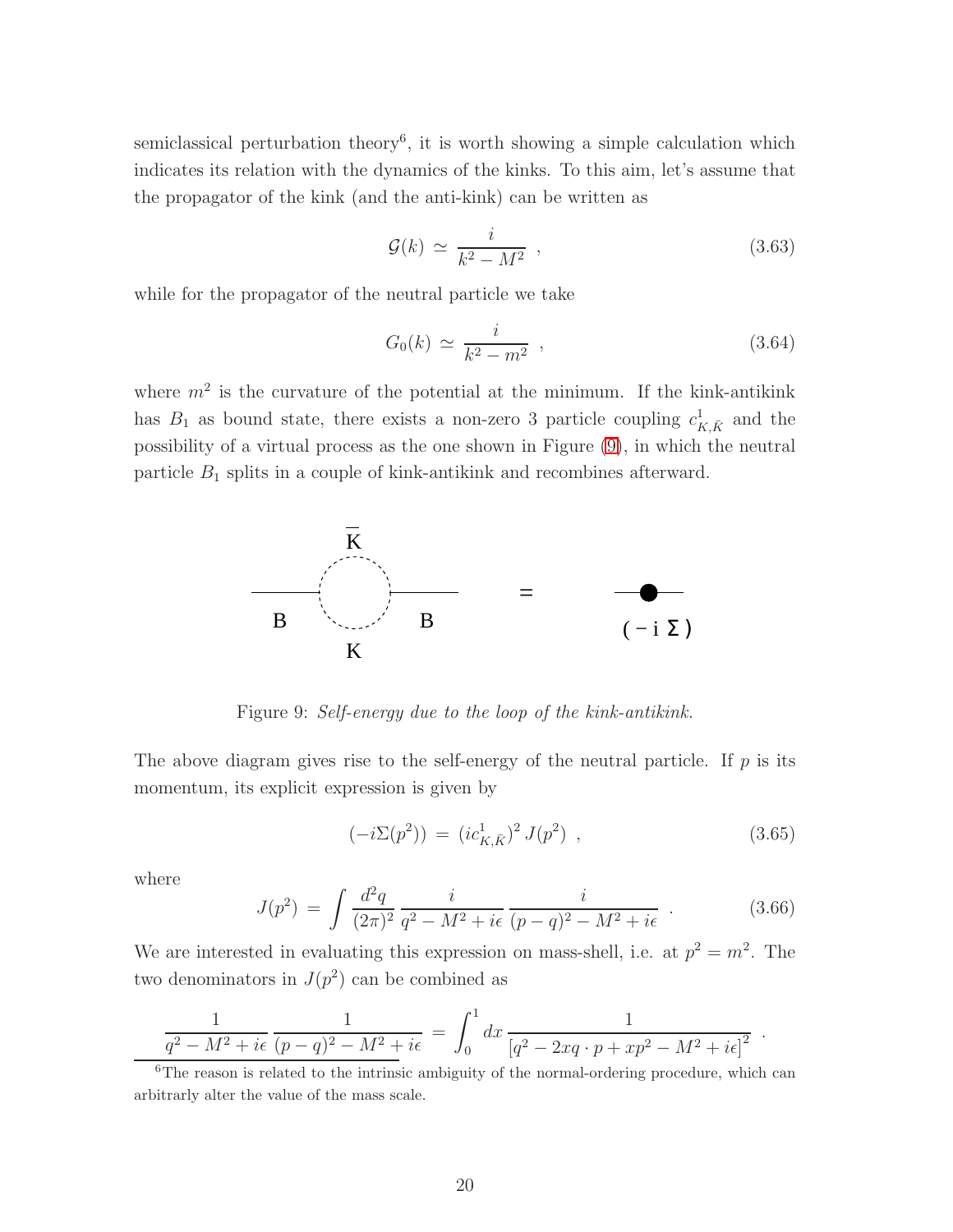Making the change of variable  $l = q - xp$  and introducing  $\Delta(x) = -x(1-x)m_1^2 + M^2$ , we have

$$
J(m^2) = \int_0^1 dx \int \frac{d^2l}{(2\pi)^2} \frac{1}{(l^2 - \Delta + i\epsilon)^2}
$$
  
=  $\frac{i}{4\pi} \int_0^1 \frac{1}{\Delta(x)} = \frac{i}{\pi} \frac{1}{m\sqrt{4M^2 - m^2}}$  arctan  $\frac{m}{\sqrt{4M^2 - m^2}}$ , (3.67)

where the factor  $i$  comes from the analytical continuation to the euclidean variables in the integral on l. In the limit  $\xi_a \to 0$ , the mass of the kink is much larger than the mass of the neutral particle, so that

$$
J(m^2) \simeq i \frac{1}{4\pi M^2} \tag{3.68}
$$

and therefore, for the value of the self-energy on mass-shell, we have



<span id="page-21-0"></span>Figure 10: Propagator of the scalar particle in the ladder approximation.

In the ladder approximation shown in Figure [10,](#page-21-0) the propagator of the neutral particle becomes

$$
G(k) \simeq G_0(k) + G_0(k)(-i\Sigma(m_1^2)) G_0(k)
$$
\n
$$
+G_0(k)(-i\Sigma(m_1^2)) G_0(k) (-i\Sigma(m_1^2)) G_0(k) + \dots = \frac{i}{k^2 - m^2 - \Sigma(m_1^2)}
$$
\n(3.70)

and, correspondingly, the mass of the particle changes as

$$
m^{2} \to m_{1}^{2} = m^{2} + \Sigma(m_{1}^{2}) = m^{2} - (c_{K,\bar{K}}^{1})^{2} \frac{1}{4 \pi M^{2}} . \qquad (3.71)
$$

Notice that this correction is always negative, i.e. the presence of the kink tends to decrease the value of the mass of the neutral particle, initially expressed by the curvature of the potential. If it happens that, by varying the coupling constant, the second term exceeds the first, there is an imaginary value in the mass  $m_1$ .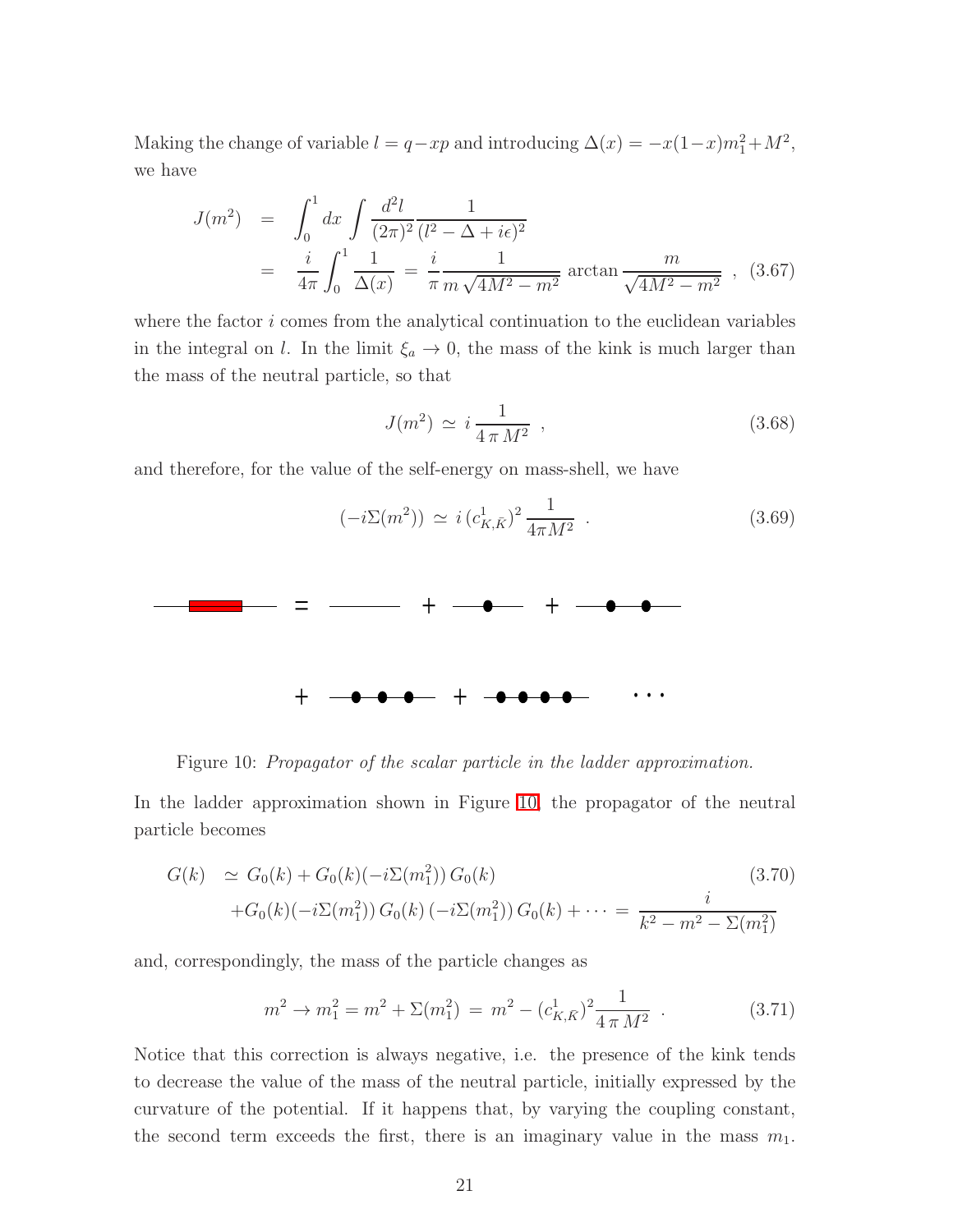This implies that the particle disappears from the stable part of the spectrum. Considering the coefficient  $c_{K,\bar{K}}^1$  as fixed, this occurs for sufficiently large values of the coupling constant. Viceversa, decreasing the coupling, the mass of the kink becomes larger and the correction gets consequently smaller, making the mass of the neutral particle closer to its perturbative value.

#### 3.2 Watson's equation and the S-matrix

As a final topic of this section, we now consider the issue of the Watson's equation satisfied by the Form Factor. This concerns, in particular, the interesting possibility of extracting the S-matrix of the kinks, at least in certain regimes of rapidity and coupling constant. The basic idea behind the Watson's equation is simply the completeness of the asymptotic states: given a matrix element of a local operator  $\mathcal G$  on a given *in* state  $|n\rangle_{in}$ , i.e.  $F_{in}^{\mathcal{G}} = \langle 0 | \mathcal{G}(0) | n \rangle_{in}$ , one can employ the completeness relation of the *out* states to get the following relation<sup>7</sup>

$$
F_{in}^{(n)} = \langle 0 | \mathcal{G} | n \rangle_{in} = \sum_{m} \langle 0 | \mathcal{G} | m \rangle_{out} \langle m | n \rangle_{in}
$$
  

$$
\sum_{m} \langle 0 | \mathcal{G} | m \rangle_{out} S_{n \to m} = \sum_{m} S_{n \to m} F_{out}^{m} .
$$
 (3.72)

<span id="page-22-0"></span>In this equation  $S_{n\to m}$  is the S-matrix amplitude relative to the scattering of the n initial particles into  $m$ . Let's suppose now that the momenta of the incoming particles are so small that it is impossible to open higher inelastic channels. Moreover, let's assume that are also absent "decay" processes in lower mass particle states. If this kinematical regime exists, then the remaining non-zero scattering amplitudes in [\(3.72\)](#page-22-0) are nothing else but elastic, so that the Watson's equations become similar to those employed in the integrable models [\[19\]](#page-66-6), i.e.

$$
\langle 0 | \mathcal{G}(0) | n \rangle_{in} \simeq S_{n \to n} \langle 0 | \mathcal{G}(0) | n \rangle_{out} . \tag{3.73}
$$

In this case, from the ratio of the  $F_{in}^{(n)}/F_{out}^{(n)}$ , one could get the elastic part of the S-matrix  $S_{n\to n}$ , an expression obviously valid only in the kinematical region below the lowest threshold of the n-particle channel. Concerning the two-body S-matrix, it is important to notice that its elastic part is a pure phase only for real values of  $\theta$  below threshold. In the following, however, we enforce it to be a phase also for complex values of the rapidity since, anyhow, this is the best we can do to obtain an estimate of this quantity.

 $7$ This is a scheleton form of the Watson's equation: the matrix elements depend on the momenta of the particles and therefore the sum of the intermediate states stays also for a multiple integral on these variables.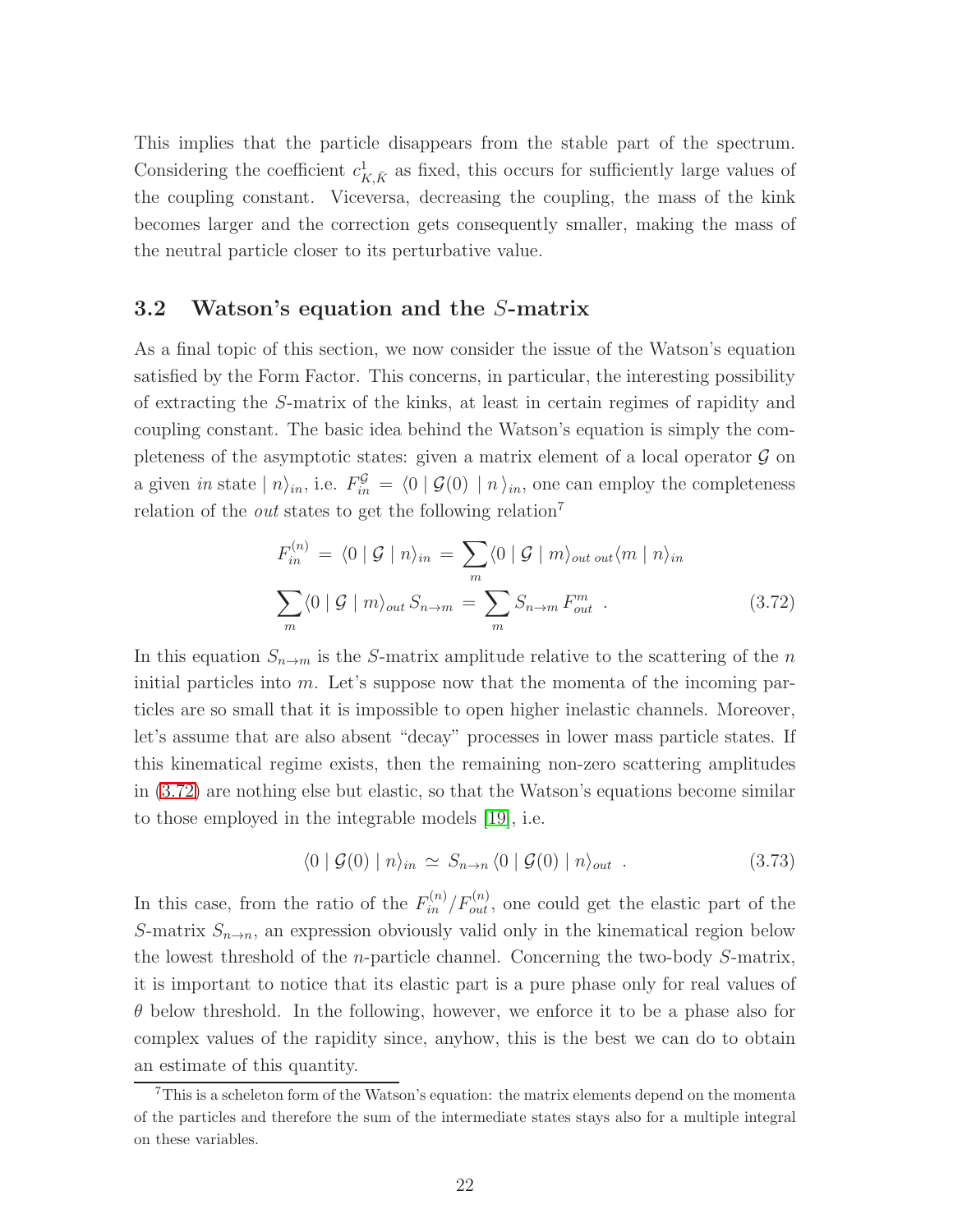Let's follow this suggestion to see whether it would be possible to determine the elastic part of the S matrix of the two kink states in the  $\varphi^4$  theory. First of all, we have to establish that there are no neutral particles  $B_n$  with mass  $m_n < M$  otherwise, for the non integrability of the theory, the "decay" channel  $| K \overline{K} \rangle \rightarrow | B_n B_n \rangle$  will always be open, even if the kinks are at rest (here  $K$  denotes the anti-kink). Since  $m_n > m_1$ , it is sufficient to impose  $m_1 > M$  in order to prevent such decays. This gives rise to the following condition on the coupling constant

<span id="page-23-1"></span>
$$
\sin \frac{\pi \xi}{2} \ge \frac{1}{2} \quad i.e. \quad \xi \ge \frac{1}{3} \tag{3.74}
$$

Once we are in this range of the coupling constant, the absence of the higher mass thresholds is ensured by taking sufficiently small values of the rapidity difference of the two kinks.

<span id="page-23-0"></span>Notice that the Watson's equations are valid irrespectively of the operator  $\mathcal{G}$ , an important point on which we shall come back later. Taking for granted this insensitivity to the operator  $\mathcal{G}$ , then we can take the Form Factor of the field  $\varphi(x)$ computed in [\(3.39\)](#page-12-1). The Form Factor of the out state is simply obtained by substi-tuting in [\(3.39\)](#page-12-1)  $\theta \to -\theta$ . By the ratio of these quantities, we arrive to the putative expression

$$
S_{-a,-a}^{a,a}(\theta) = S_{a,a}^{-a,-a}(\theta) \equiv \mathcal{S}(\theta) \simeq \frac{\sinh\left(\frac{(i\pi+\theta)}{\xi}\right)}{\sinh\left(\frac{(i\pi-\theta)}{\xi}\right)}\,. \tag{3.75}
$$

If correct, this formula should describe the elastic scattering of the kinks

 $| K_{-a,a}(\theta_1)K_{a,-a}(\theta_2)\rangle \rightarrow | K_{-a,a}(\theta_2)K_{a,-a}(\theta_1)\rangle$ 

below their inelastic threshold.

The two amplitudes of the kink scattering can be represented by the diagrams of Figure [11,](#page-24-0) where the indices on the left and on the right are those relative to the initial and final vacua respectively, whereas the indices on the top and on the bottom are the other vacua "visited" during the scattering<sup>8</sup>.

The amplitudes obtained in eq.  $(3.75)$  satisfy (by construction) the unitarity equation

$$
\mathcal{S}(\theta)\,\mathcal{S}(-\theta) = 1\tag{3.76}
$$

However, they fail to satisfy the crossing relation which is expected for the correct S-matrix

$$
S_{-a,-a}^{a,a}(i\pi - \theta) = S_{a,a}^{-a,-a}(\theta) . \qquad (3.77)
$$

<sup>8</sup> In this particular theory, it is impossible to change the intermediate vacua in the scattering process: this means that the kinks of  $\varphi^4$  essentially behave as ordinary particles.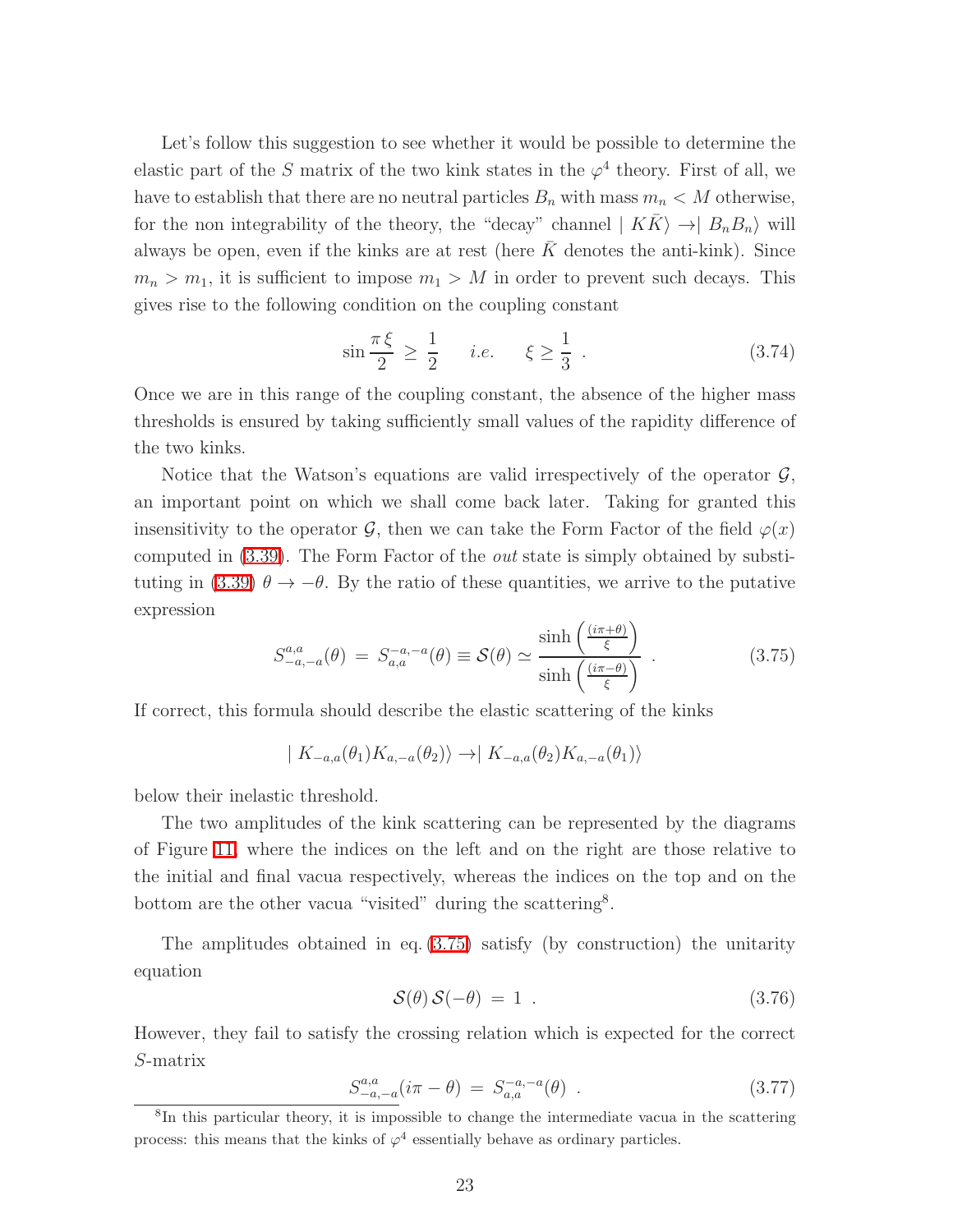

<span id="page-24-0"></span>Figure 11: Elastic scattering amplitudes of the kinks and their poles in the s-channel and in the t-channel. The dots at the vertices are the on-shell 3-particle couplings.

The validity of this relation simply follows by turning of  $90<sup>0</sup>$  one of the amplitudes of Figure [11](#page-24-0) and comparing with the other. In addition to this problem, the above expression for S has another drawback, as it becomes evident by a closer look at its analytic structure: even though it has all the poles of the bound states in the s-channel correctly localised at  $\theta = i\pi(1 - n\xi)$ , their residue

$$
\text{Res } \mathcal{S}(i\pi(1-n\xi)) = -i \sin\left(\frac{2\pi}{\xi}\right) , \qquad (3.78)
$$

is not always (imaginary) positive as, instead, it should be. In the vicinity of these poles the correct S-matrix should indeed reduce to

$$
S(\theta) = i \frac{(g_{-a,a}^n)^2}{\theta - i u_{-a,a}^n} , \qquad (3.79)
$$

and, for unitary theories, the 3-particle coupling  $g_{-a,a}^n$  is real.

To make a further progress toward the correct identification of the elastic S matrix of the kinks, let's now explore the arbitrariness of the operator  $\mathcal{G}(x)$  entering the Watson's equation. Semiclassically, for any operator which is a reasonable function  $G(\varphi)$  of the field  $\varphi(x)$ , its Form Factor is given by

$$
f_{ab}^{\mathcal{G}} = \langle K_{ab}(\theta_1) \mid G[\varphi(0)] \mid K_{ab}(\theta_2) = \int_{-\infty}^{\infty} dx \, e^{iM_{ab}\theta \cdot x} \, G[\varphi_{ab}(x)] \quad . \tag{3.80}
$$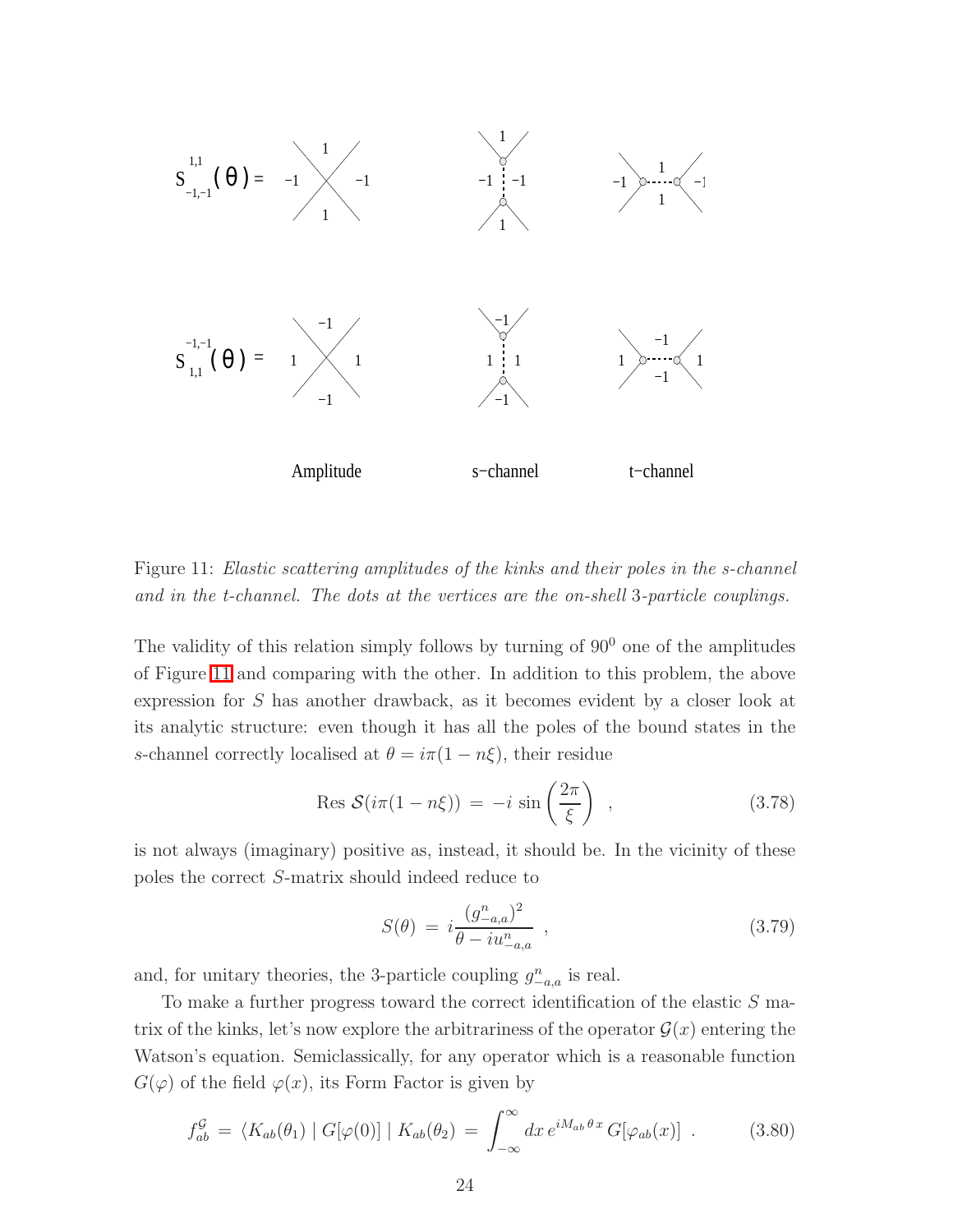To be defined, let's consider a class of operators expressed by power series in  $\varphi$ 

<span id="page-25-0"></span>
$$
\mathcal{G} = a_1 \varphi + a_2 \varphi^2 + \cdots a_n \varphi^n + \cdots \qquad (3.81)
$$

The regular part of the above Form Factor is obtained in terms of the derivative of the function inside the integral which, in a simplified notation, is given by

$$
H(k) = \int_{-\infty}^{\infty} dx \, e^{ikx} \, \frac{dG}{d\varphi} \left(\frac{d\varphi}{dx}\right) \tag{3.82}
$$

where  $\varphi$  denotes here the kink solution. It is easy to see that  $H(k)$  has always the same poles of the Fourier transform of  $\left(\frac{d\varphi}{dx}\right)$  (just using the previous argument on the asympotic behavior of the integrand). However, its residues can be arbitrarirly varied by changing the coefficients  $a_n$  of the expansion [\(3.81\)](#page-25-0). Said in another way, at the semiclassical level, the most general expression of the Form Factors for the  $\varphi^4$  theory is given by

$$
H(k) = k \sum_{n = -\infty}^{\infty} \frac{s_n}{k + 2n} \tag{3.83}
$$

where the coefficients  $s_n$  are arbitrary numbers. By varying them, the only effect is to change the position of the zeros of the function  $H(k)$ , obviously leaving the position of its poles untouched.

Reestablishing now the original variable  $k \to (i\pi - \theta)/\xi$  and taking the ratio of the Form Factors of an operator of the above class

$$
R(\theta) = \frac{H(i\pi - \theta)}{H(i\pi + \theta)} \tag{3.84}
$$

we see that the resulting function can be *any* function which fulfills the unitarity equation

$$
R(\theta)R(-\theta) = 1 \t\t(3.85)
$$

and which has the correct poles in the s-channel. Arbitrary other poles of  $R(\theta)$ may come from the zeros of  $H(i\pi + \theta)$ . In conclusion, the farthest we can go in the use of the semiclassical form factors, is to fix the poles of the S-matrix in the s-channel alone. To find its actual expression, one necessarily needs to integrate this information with the others coming from the physical nature of the problem at hand.

For the  $\varphi^4$  theory this is easy. In fact, an S-matrix which must simultaneously satisfy the two equations

$$
S(\beta)S(-\beta) = 1 ;\nS(\beta) = S(i\pi - \theta) ,
$$
\n(3.86)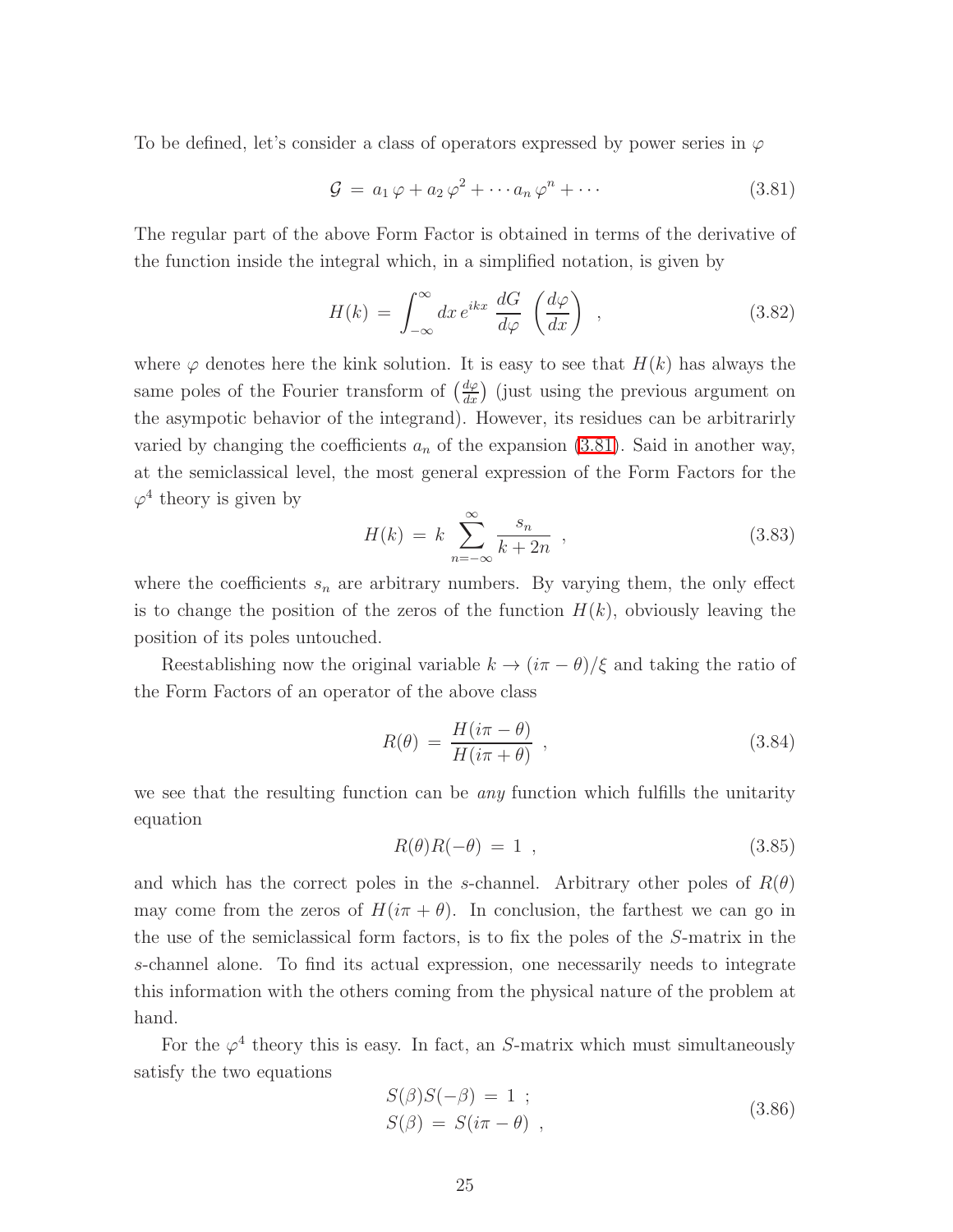can only be expressed as a product of the elementary functions

$$
[\eta] = [1 - \eta] \equiv \frac{\tanh\frac{1}{2}(\theta + i\pi\eta)}{\tanh\frac{1}{2}(\theta - i\pi\eta)}.
$$
 (3.87)

These functions have two poles, with residues of opposite sign: one at  $\theta = i\pi\eta$ , the other at its crossing symmetric position  $\theta = i\pi(1 - \eta)$ . Hence, the natural proposal for the S-matrix of the kinks below their inelastic threshold is

$$
S_{-a,a}^{a,a}(\theta) = (-1)^{n+1} \prod_{k=1}^{n} [k \xi], \qquad (3.88)
$$

an expression which holds for the following values of the coupling constant

$$
\frac{1}{n+1} < \xi < \frac{1}{n} \tag{3.89}
$$

By construction, it satisfies both the unitarity and the crossing symmetry equations. It has the right poles in correspondence with those expected from Figure [11.](#page-24-0) It is also easy to check that it has the correct positive residue at all poles in the s-channel (and a negative one at all the t-channel poles).

In view of the condition  $(3.74)$ , the only physical values that n can take in the above expression are  $n = 0, 1, 2$ . Somehow surprisingly, it keeps its validity (for instance, the positivity of the residues at all poles) even for other values of  $\xi$ , where there are decay processes into lighter breathers. Notice that, when there are no breathers in the theory  $(n = 0)$ , the S-matrix of the kinks simply coincides with the one of the Ising model in its low temperature phase,  $S = -1$  [\[20\]](#page-66-7).

#### 3.3 Finite volume

A way to investigate the spectrum of a quantum field theory is by studying its euclidean version on a finite volume, say on an cylinder of width  $R$  along the space direction and infinitely long in the euclidean time direction  $\tau$ . Assuming periodic boundary conditions  $\varphi(0, \tau) = \varphi(R, \tau)$ , how the spectrum  $E_i(R)$  of the finite-volume Hamiltonian would look like?

For  $\varphi^4$  theory, the answer is as follows. First of all, for dimensional reasons, the energy levels can be cast in the form

$$
E_i(R) = \frac{2\pi}{R} e_i(MR) , \qquad (3.90)
$$

where  $e_i(MR)$  are the scaling functions<sup>9</sup>. They depends on the adimensional parameter MR, where  $M(\lambda)$  is the mass of the kink, which we assume to be always

<sup>&</sup>lt;sup>9</sup>The semiclassical expression of the scaling functions of  $\varphi^4$  theory with anti-periodic boundary conditions has been studied in [\[14\]](#page-66-1). An issue of a particular interest is their crossover from the conformal regime to the massive behavior.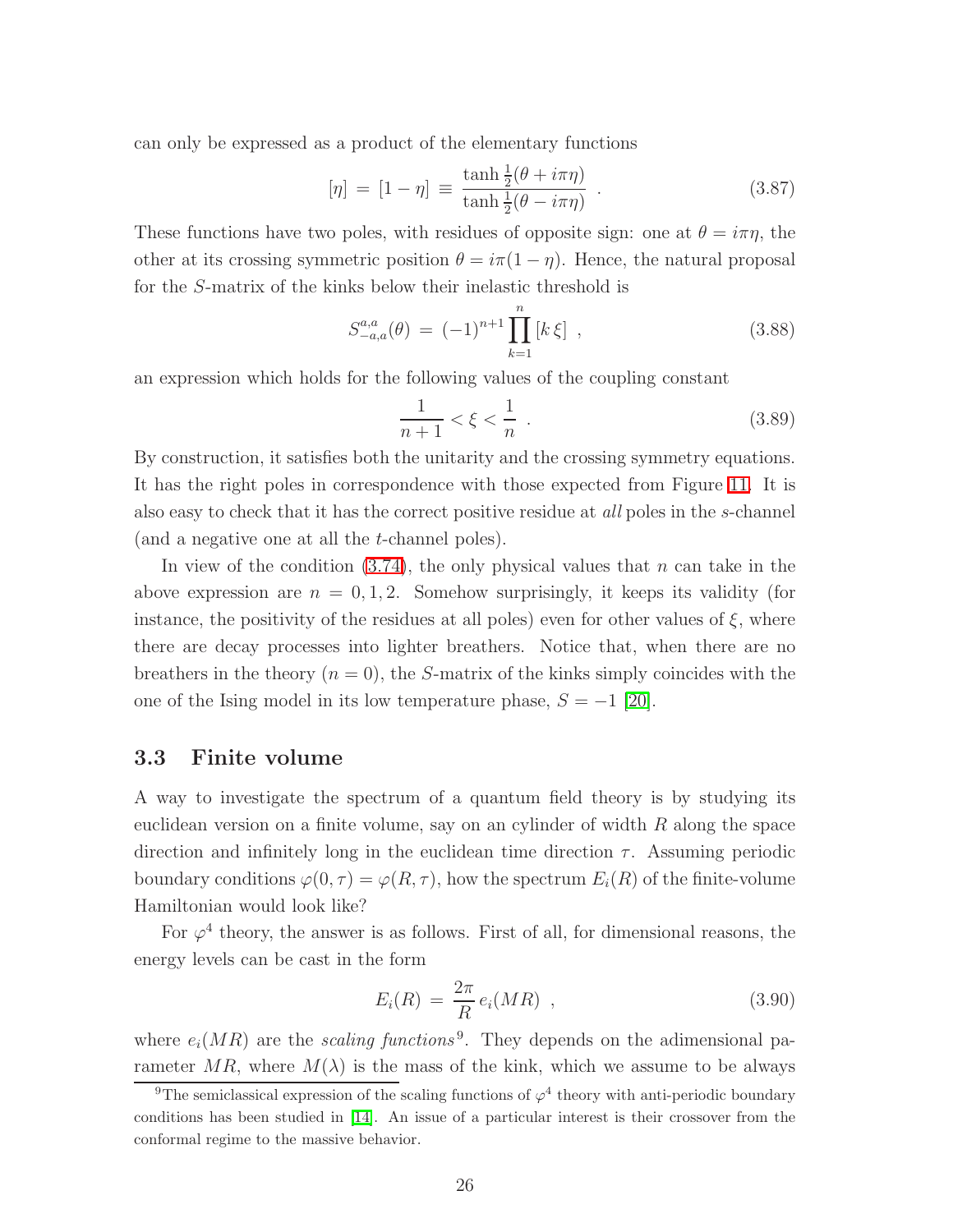finite. Secondly, it is easy to foresee their behavior in two limits,  $R \to 0$  and  $R \to \infty$ .

For  $R \to 0$ , the theory presents a conformal invariance. The scaling functions becomes then  $e_i(0) = (2\Delta_i - c/12)$ , where  $c = 1$  is the central charge of the bosonic theory, whereas  $\Delta_i$  are the conformal dimensions of the various conformal fields present in this limit. In the other case,  $R \to \infty$ , the theory displays instead its massive behavior. Therefore all levels go to a multi-particle state, with a mass gap M given by the sum of the masses of the excitations entering this state. They can be either breathers or kinks (for periodic boundary conditions, there are only couples of kink-antikink states). Taking into account a possibile bulk energy term  $e_0(\lambda)$ , the energy levels are then expected to go asymptotically as



$$
E_i(R) \simeq \epsilon_0 R + \mathcal{M}_i \quad , \quad R \to \infty \tag{3.91}
$$

<span id="page-27-0"></span>Figure 12: Energy levels of the bound states, as functions of MR, for the symmetric well potential in a finite volume with periodic boundary conditions.

At a finite volume, however, there is a *finite* energy barrier (order  $R$ ) between the two vacua and they will be in contact each other through the tunneling of the kink states. Correspondingly, the energies of the vacua, together with all the energies of the excitations above them, have an asymptotical exponential splitting: they come in pairs and become doubly degenerate only in the infinite volume limit. A typical outcoming of this circumstance is shown in Figura [12.](#page-27-0)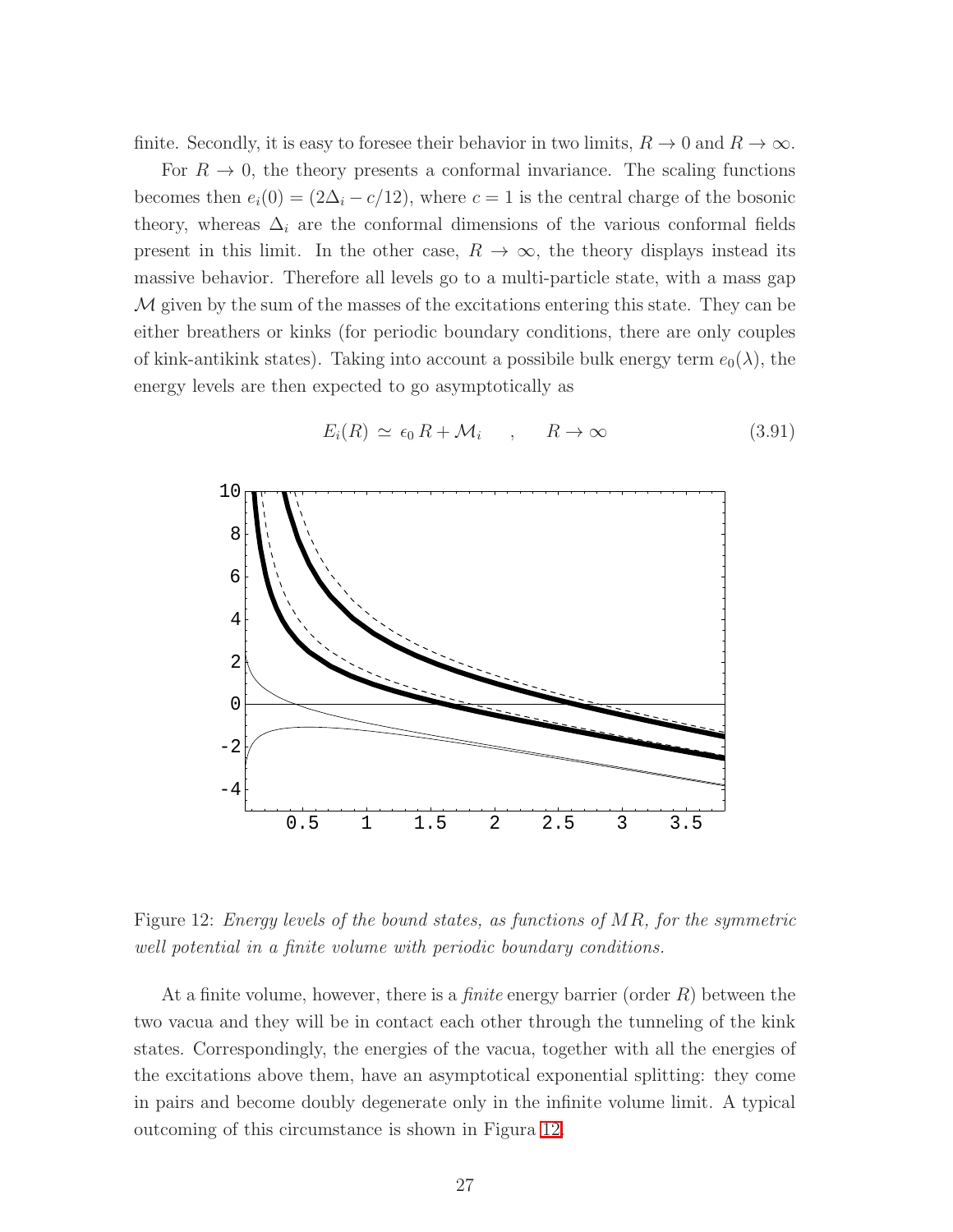To check whether the the semiclassical prediction is correct or not, it would be sufficient to study the movement of the energy levels by increasing  $\lambda$ . If the prediction of a critical value beyond which there are non longer bound states is correct, one should observe a progressive approach of all their energy lines toward the two-kink threshold 2M and their disappearance into the continuum once  $\lambda > \lambda_c$ .

### 4 Asymmetric wells

In order to have a polynomial potential with two asymmetric wells, one must necessarily employ higher powers than  $\varphi^4$ . The simplest example of such a potential is obtained with a polynomial of maximum power  $\varphi^6$ , and this is the example discussed here. Apart from its simplicity, the  $\varphi^6$  theory is relevant for the class of universality of the Tricritical Ising Model. As we can see, the information available on this model will turn out to be a nice confirmation of the semiclassical scenario...

A class of potentials which may present two asymmetric wells is given by

$$
U(\varphi) = \frac{\lambda}{2} \left( \varphi + a \frac{m}{\sqrt{\lambda}} \right)^2 \left( \varphi - b \frac{m}{\sqrt{\lambda}} \right)^2 \left( \varphi^2 + c \frac{m^2}{\lambda} \right) , \qquad (4.92)
$$

with  $a, b, c$  all positive numbers. To simplify the notation, it is convenient to use the dimensionless quantities obtained by rescaling the coordinate as  $x^{\mu} \to mx^{\mu}$  and the field as  $\varphi(x) \to \sqrt{\lambda}/m\varphi(x)$ . In this way the lagrangian of the model becomes

<span id="page-28-0"></span>
$$
\mathcal{L} = \frac{m^6}{\lambda^2} \left[ \frac{1}{2} (\partial \varphi)^2 - \frac{1}{2} (\varphi + a)^2 (\varphi - b)^2 (\varphi^2 + c) \right] \tag{4.93}
$$

The minima of this potential are localised at  $\varphi_0^{(0)} = -a$  and  $\varphi_1^{(0)} = b$  and the corresponding ground states will be denoted by  $|0\rangle$  and  $|1\rangle$ . The curvature of the potential at these points is given by

$$
U''(-a) \equiv \omega_0^2 = (a+b)^2(a^2+c) ;
$$
  
\n
$$
U''(b) \equiv \omega_1^2 = (a+b)^2(b^2+c) .
$$
\n(4.94)

For  $a \neq b$ , we have two asymmetric wells, as shown in Figure [13.](#page-29-0) To be definite, let's assume that the curvature at the vacuum  $\vert 0 \rangle$  is higher than the one at the vacuum  $| 1 \rangle$ , i.e.  $a > b$ .

The problem we would like to examine is whether the spectrum of the neutral particles  $|B\rangle_s$  (s = 0, 1) may be different at the two vacua, in particular, whether it would be possible that one of them  $(say | 0\rangle)$  has no neutral excitations, whereas the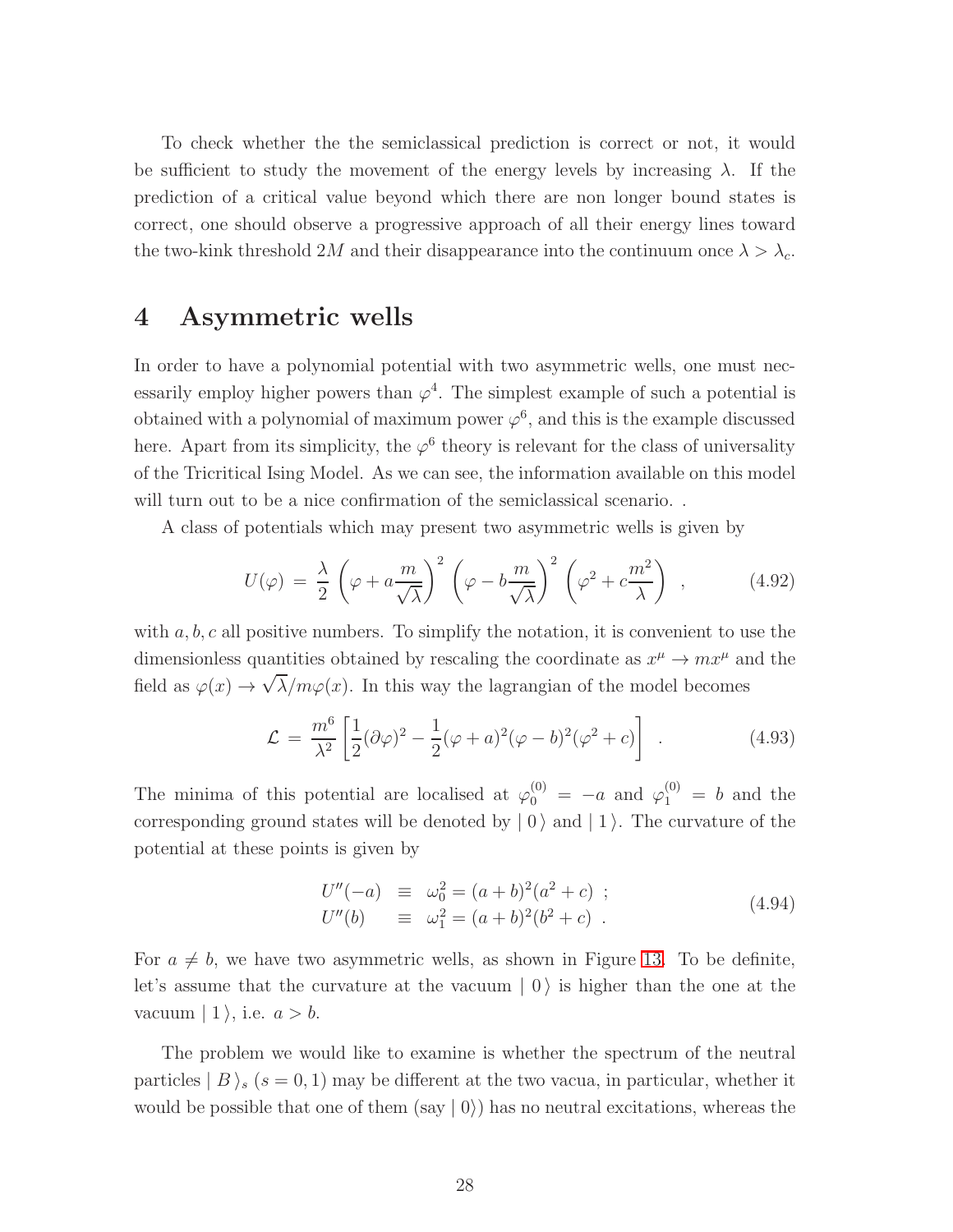

<span id="page-29-0"></span>Figure 13: Example of  $\varphi^6$  potential with two asymmetric wells and a bound state only on one of them.

other has just one neutral particle. The ordinary perturbation theory shows that both vacua has neutral excitations, although with different value of their mass:

$$
m^{(0)} = (a+b)\sqrt{2(a^2+c)} \quad , \quad m^{(1)} = (a+b)\sqrt{2(b^2+c)} \quad . \tag{4.95}
$$

<span id="page-29-1"></span>Let's see, instead, what is the semiclassical scenario. The kink equation is given in this case by

$$
\frac{d\varphi}{dx} = \pm (\varphi + a)(\varphi - b)\sqrt{\varphi^2 + c} . \qquad (4.96)
$$

We will not attempt to solve exactly this equation but we can present nevertheless its main features. The kink solution interpolates between the values  $-a$  (at  $x = -\infty$ ) and b (at  $x = +\infty$ ). The anti-kink solution does viceversa, but with an important difference: its behaviour at  $x = -\infty$  is different from the one of the kink. As a matter of fact, the behaviour at  $x = -\infty$  of the kink is always equal to the behaviour at  $x = +\infty$  of the anti-kink (and viceversa), but the two vacua are approached, in this theory, differently. This is explicitly shown in Figure [14](#page-30-0) and proved in the following.

Let us consider the limit  $x \to -\infty$  of the kink solution. For these large values of x, we can approximate eq.  $(4.96)$  by substituting, in the second and in the third term of the right-hand side,  $\varphi \simeq -a$ , with the result

$$
\left(\frac{d\varphi}{dx}\right)_{0,1} \simeq (\varphi + a)(a+b)\sqrt{a^2 + c} \quad , \quad x \to -\infty \tag{4.97}
$$

This gives rise to the following exponential approach to the vacuum  $|0\rangle$ 

$$
\varphi_{0,1}(x) \simeq -a + A \exp(\omega_0 x) \quad , \quad x \to -\infty \tag{4.98}
$$

where  $A > 0$  is a arbitrary costant (its actual value can be fixed by properly solving the non-linear differential equation). To extract the behavior at  $x \to -\infty$  of the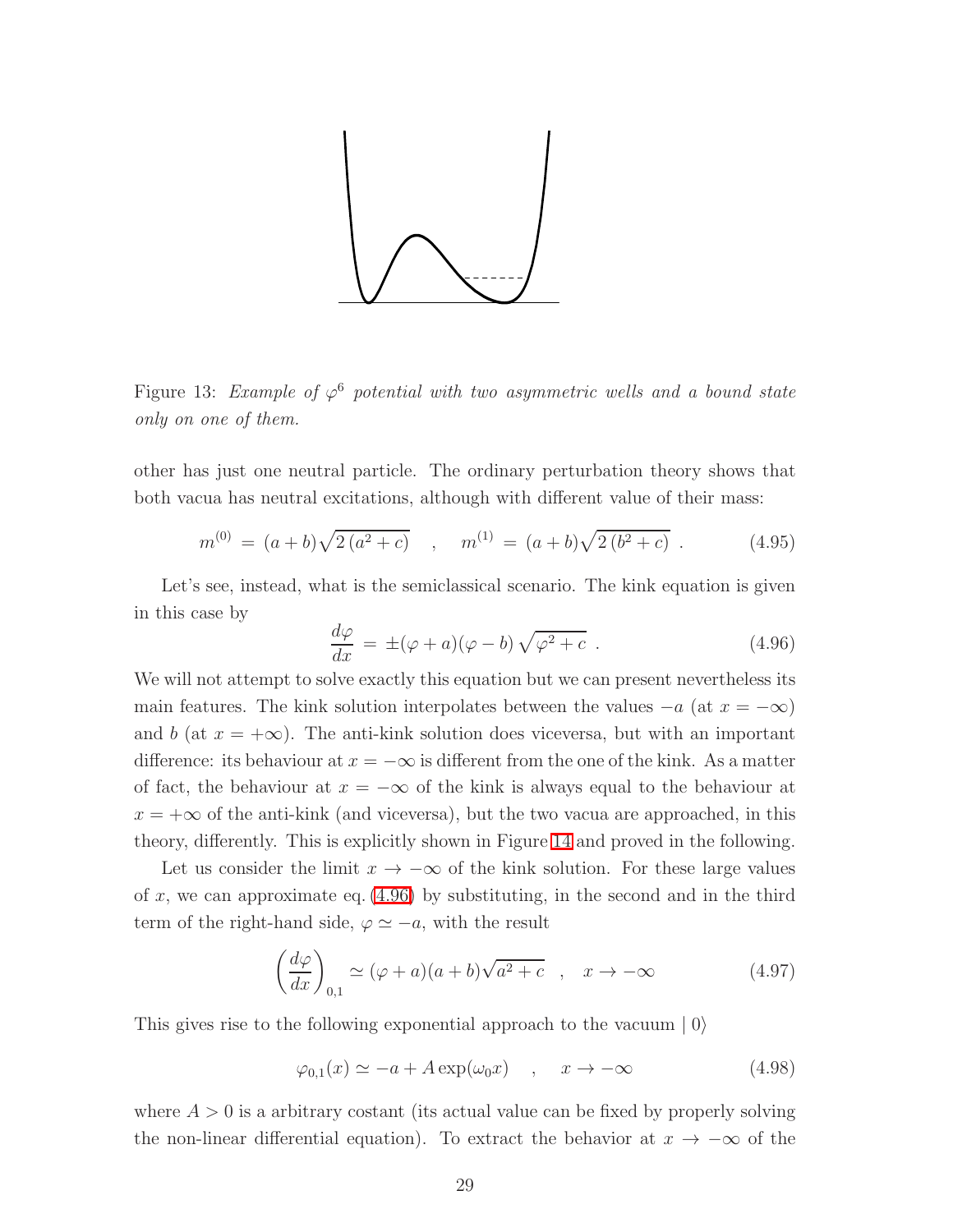

<span id="page-30-0"></span>Figure 14: Typical shape of  $\left(\frac{d\varphi}{dx}\right)_{01}$ , obtained by a numerical solution of eq. [\(4.96\)](#page-29-1).

anti-kink, we substitute this time  $\varphi \simeq b$  into the first and third term of the right hand side of [\(4.96\)](#page-29-1), so that

$$
\left(\frac{d\varphi}{dx}\right)_{1,0} \simeq (\varphi - b)(a+b)\sqrt{b^2 + c} \quad , \quad x \to -\infty \tag{4.99}
$$

This ends up in the following exponential approach to the vacuum  $|1\rangle$ 

$$
\varphi_{1,0}(x) \simeq b - B \exp(\omega_1 x) \quad , \quad x \to -\infty \tag{4.100}
$$

where  $B > 0$  is another constant. Since  $\omega_0 \neq \omega_1$ , the asymptotic behaviour of the two solutions gives rise to the following poles in their Fourier transform

$$
\mathcal{F}(\varphi_{0,1}) \rightarrow \frac{A}{\omega_0 + ik}
$$
\n
$$
\mathcal{F}(\varphi_{1,0}) \rightarrow \frac{-B}{\omega_1 + ik}
$$
\n(4.101)

In order to locate the pole in  $\theta$ , we shall reintroduce the correct units. Assuming to have solved the differential equation [\(4.96\)](#page-29-1), the integral of its energy density gives the common mass of the kink and the anti-kink. In terms of the constants in front of the Lagrangian [\(4.93\)](#page-28-0), its value is given by

$$
M = \frac{m^5}{\lambda^2} \alpha \tag{4.102}
$$

where  $\alpha$  is a number (typically of order 1), coming from the integral of the adimensional energy density  $(1.5)$ . Hence, the first pole<sup>10</sup> of the Fourier transform of the

<sup>&</sup>lt;sup>10</sup>In order to determine the others, one should look for the subleading exponential terms of the solutions.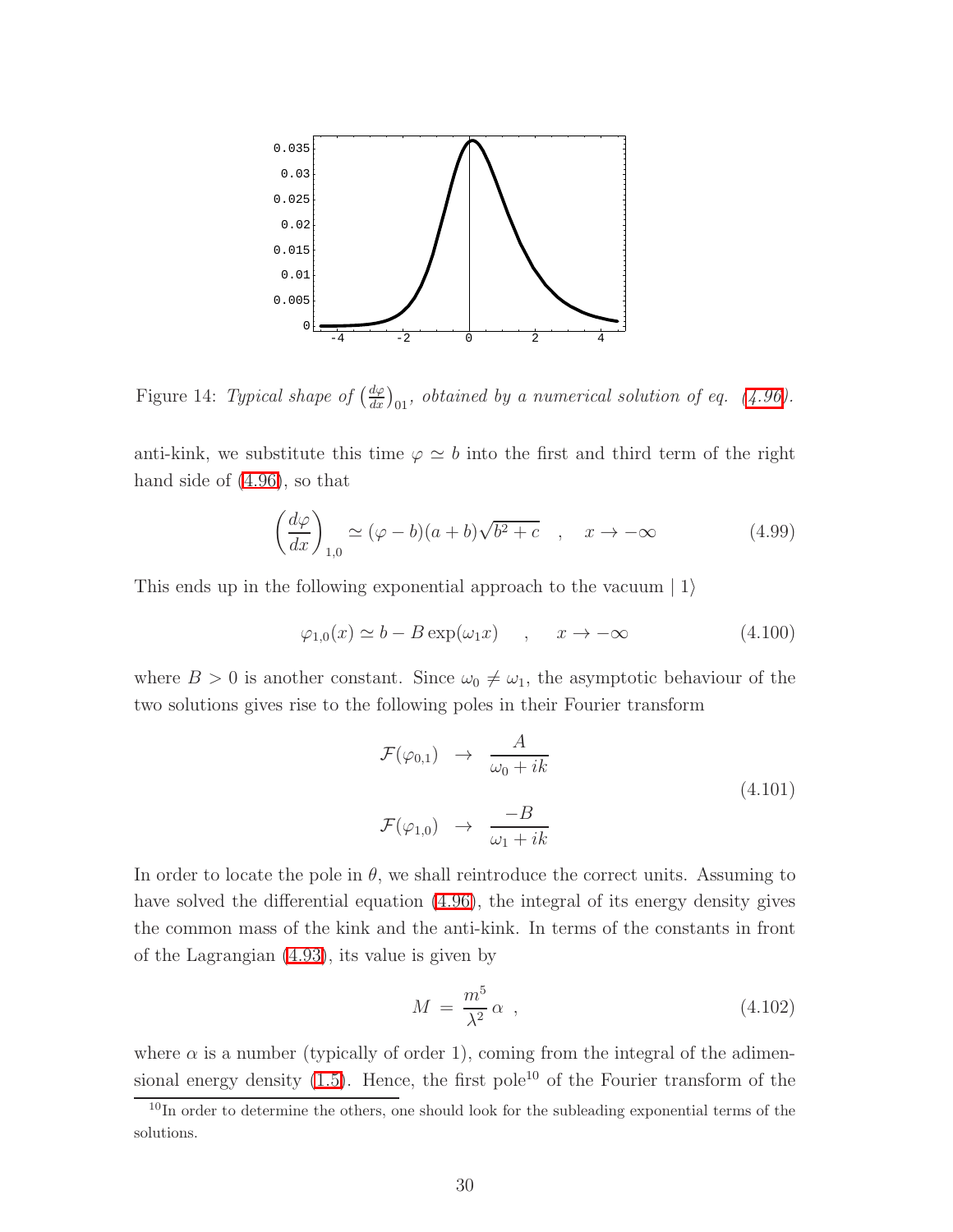kink and the antikink solution are localised at

$$
\theta^{(0)} \simeq i\pi \left(1 - \omega_0 \frac{m}{\pi M}\right) = i\pi \left(1 - \omega_0 \frac{\lambda^2}{\alpha m^4}\right)
$$
\n
$$
\theta^{(1)} \simeq i\pi \left(1 - \omega_1 \frac{m}{\pi M}\right) = i\pi \left(1 - \omega_1 \frac{\lambda^2}{\alpha m^4}\right)
$$
\n(4.103)

If we now choose the coupling constant in the range

$$
\frac{1}{\omega_0} < \frac{\lambda^2}{m^4} < \frac{1}{\omega_1} \tag{4.104}
$$

the first pole will be out of the physical sheet whereas the second will still remain inside it! Hence, the theory will have only one neutral bound state, localised at the vacuum  $\ket{1}$ . This result may be expressed by saying that the appearance of a bound state depends on the order in which the topological excitations are arranged: an antikink-kink configuration gives rise to a bound state whereas a kink-antikink does not.

Finally, notice that the value of the adimensional coupling constant can be chosen so that the mass of the bound state around the vacuum  $|1\rangle$  becomes equal to mass of the kink. This happens when

$$
\frac{\lambda^2}{m^4} = \frac{\alpha}{3\omega_1} \tag{4.105}
$$

Strange as it may appear, the semiclassical scenario is well confirmed by an explicit example. This is provided by the exact scattering theory of the Tricritical Ising Model perturbed by its sub-leading magnetization. Firstly discovered through a numerical analysis of the spectrum of this model [\[21\]](#page-66-8), its scattering theory has been discussed later in [\[22\]](#page-66-9). It involves several amplitudes but, for our purposes, it is enough to focus only on those given below. With the same meaning of the diagrams as in the previous section, their exact expression is given by

$$
0 \frac{1}{1} \left(0 = S_{00}^{11}(\theta) = \frac{i}{2} S_0(\theta) \sinh\left(\frac{9}{5}\theta - i\frac{\pi}{5}\right)\right)
$$
  

$$
1 \frac{0}{0} \left(1 = S_{11}^{00}(\theta) = -\frac{i}{2} S_0(\theta) \frac{\sin\left(\frac{\pi}{5}\right)}{\sin\left(\frac{2\pi}{5}\right)} \sinh\left(\frac{9}{5}\theta + i\frac{2\pi}{5}\right)\right)
$$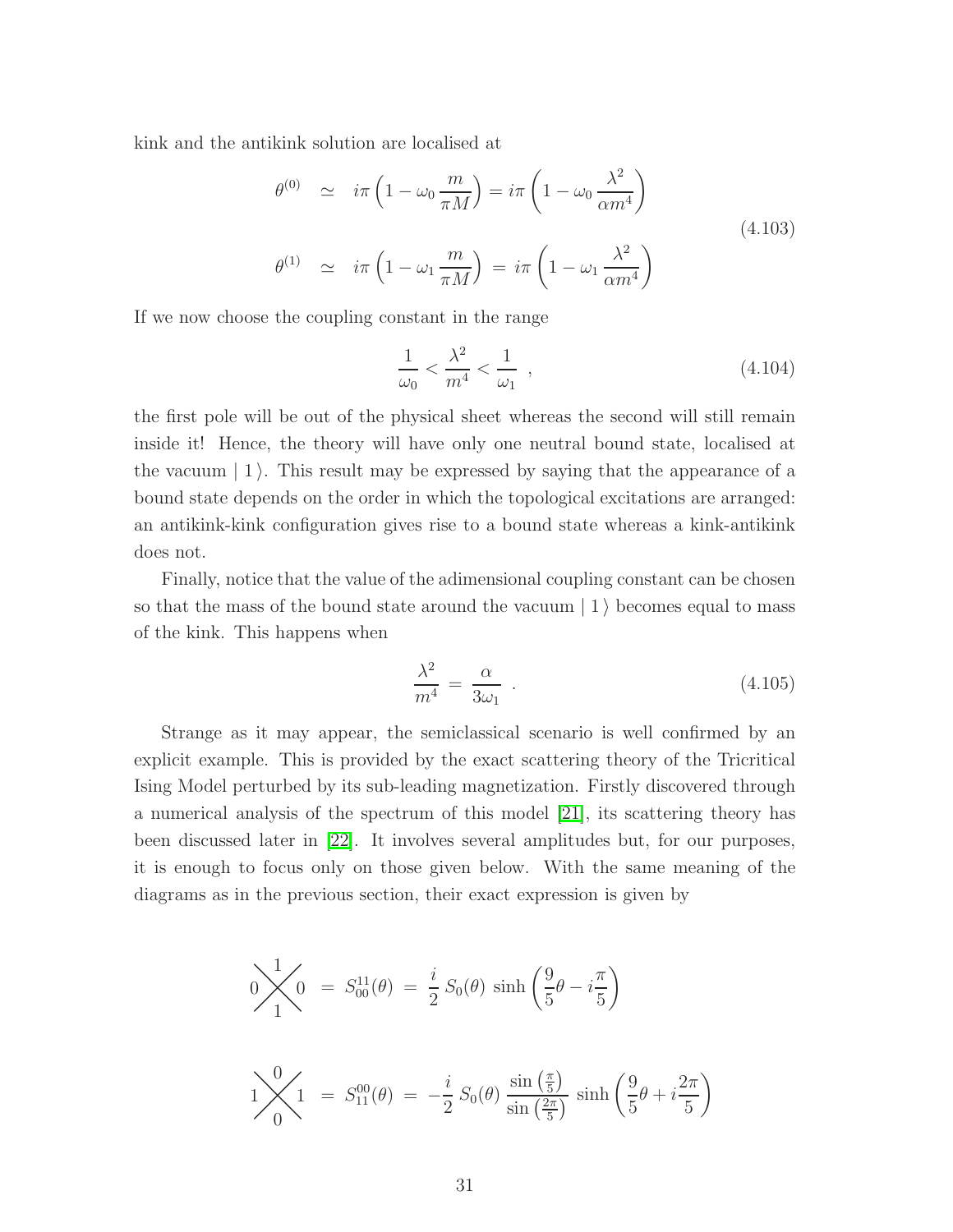<span id="page-32-1"></span>The function  $S_0(\theta)$  ensures the unitarity condition of the whole set of amplitudes and it is given by

$$
S_0(\theta) = -\frac{w(\theta, -\frac{1}{5}) w(\theta, \frac{1}{10}) w(\theta, \frac{3}{10}) t(\theta, \frac{2}{9}) t(\theta, -\frac{8}{9}) t(\theta, \frac{7}{9}) t(\theta, -\frac{1}{9})}{\sinh \frac{9}{10}(\theta - i\pi) \sinh \frac{9}{10}(\theta - \frac{2\pi i}{3})}
$$
(4.106)

where

$$
w(\theta, x) = \frac{\sinh\left(\frac{9}{10}\theta + i\pi x\right)}{\sinh\left(\frac{9}{10}\theta - i\pi x\right)} \quad ; \quad t(\theta, x) = \frac{\sinh\frac{1}{2}(\theta + i\pi x)}{\sinh\frac{1}{2}(\theta - i\pi x)} \ .
$$

The structure of poles and zeros of the S-matrix of this problem is quite rich but, on the physical sheet,  $0 \leq \text{Im } \theta \leq i\pi$ , the only poles of the S-matrix are located at  $\theta = \frac{2\pi i}{3}$  $\frac{\pi i}{3}$  and  $\theta = \frac{i\pi}{3}$  $\frac{\pi}{3}$ .



<span id="page-32-0"></span>Figure 15: Elastic scattering amplitudes of the kinks in an asymmetric wells potential and their intermediate states in the s-channel and in the t-channel.

The first pole corresponds to a bound state in the s-channel whereas the second one is the singularity due to the particle exchanged in the crossed  $t$ -channel. However, the residues of the two amplitudes at  $\theta = \frac{2\pi i}{3}$  $\frac{\pi i}{3}$  are quite different! In fact, for the first amplitude we have

$$
\text{Res}_{\theta = \frac{2\pi i}{3}} S_{00}^{11}(\theta) = 0 \tag{4.107}
$$

while for the second

$$
\text{Res}_{\theta = \frac{2\pi i}{3}} S_{11}^{00}(\theta) = i \frac{s \left(\frac{2}{5}\right)}{s \left(\frac{1}{5}\right)} \omega , \qquad (4.108)
$$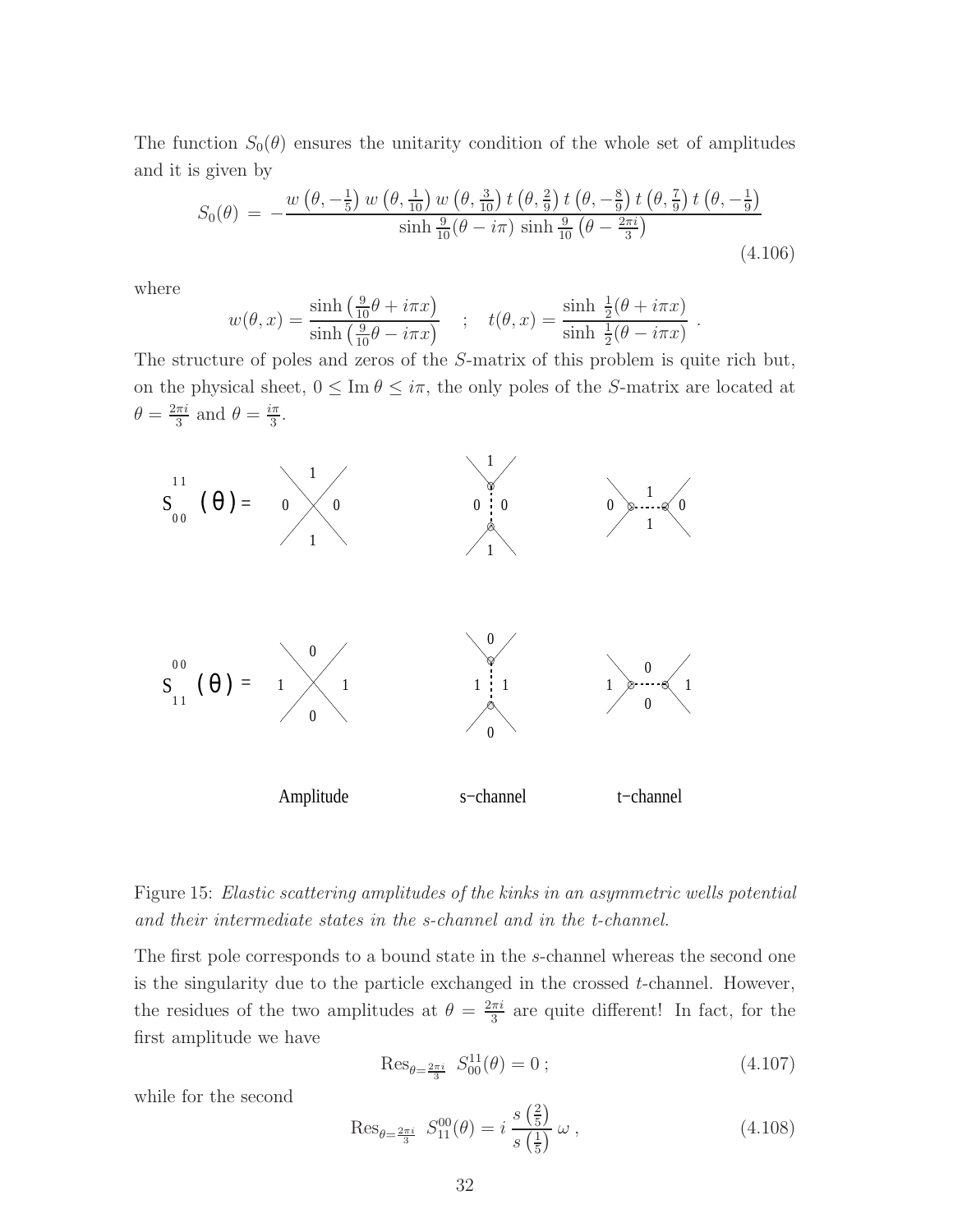where

$$
\omega = \frac{5}{9} \frac{s \left(\frac{1}{5}\right) s \left(\frac{1}{10}\right) s \left(\frac{4}{9}\right) s \left(\frac{1}{9}\right) s^2 \left(\frac{5}{18}\right)}{s \left(\frac{3}{10}\right) s \left(\frac{1}{18}\right) s \left(\frac{7}{18}\right) s^2 \left(\frac{2}{9}\right)} \tag{4.109}
$$

 $(s(x) \equiv \sin(\pi x))$ . Hence, in the s-channel of the amplitude  $S_{00}^{11}$ , there is no bound state related to the vacuum  $\mid 0$ : its only singularity comes from the bound state on the vacuum  $|1\rangle$ , exchanged in the *t*-channel. In the amplitude  $S_{11}^{00}$  the situation is reverted (the two amplitudes are related by crossing): there is the s-channel singularity due to the bound state present on the vacuum  $\vert 1 \rangle$  while the one of the t-channel is absent. This is easily seen in Figure [15,](#page-32-0) where the original amplitudes are streched along the vertical direction (s-channel) and along the horizontal one (t-channel).

A simple way to check the above scenario would be to study the finite volume energy spectrum with periodic boundary conditions for the field  $\varphi(x, \tau)$  at the edge of the cylinder of width  $R$ , as was done, in fact, for the Tricritical Ising Model in [\[21\]](#page-66-8). At a finite  $R$  the energies of the two vacua are exponentially splitted through the tunnelling process of the kinks. However, this does not occur for their excitation. If we consider, for simplicity, the case of only one bound state, its energy level is a single, isolated curve placed between the vacua energy and the threshold lines (Figura [16\)](#page-33-0). This situation has to be contrasted with the one shown in Figura [12,](#page-27-0) related to a potential with two symmetric wells.



<span id="page-33-0"></span>Figure 16: Energy levels of the asymmetric well potential in a finite volume with periodic boundary conditions.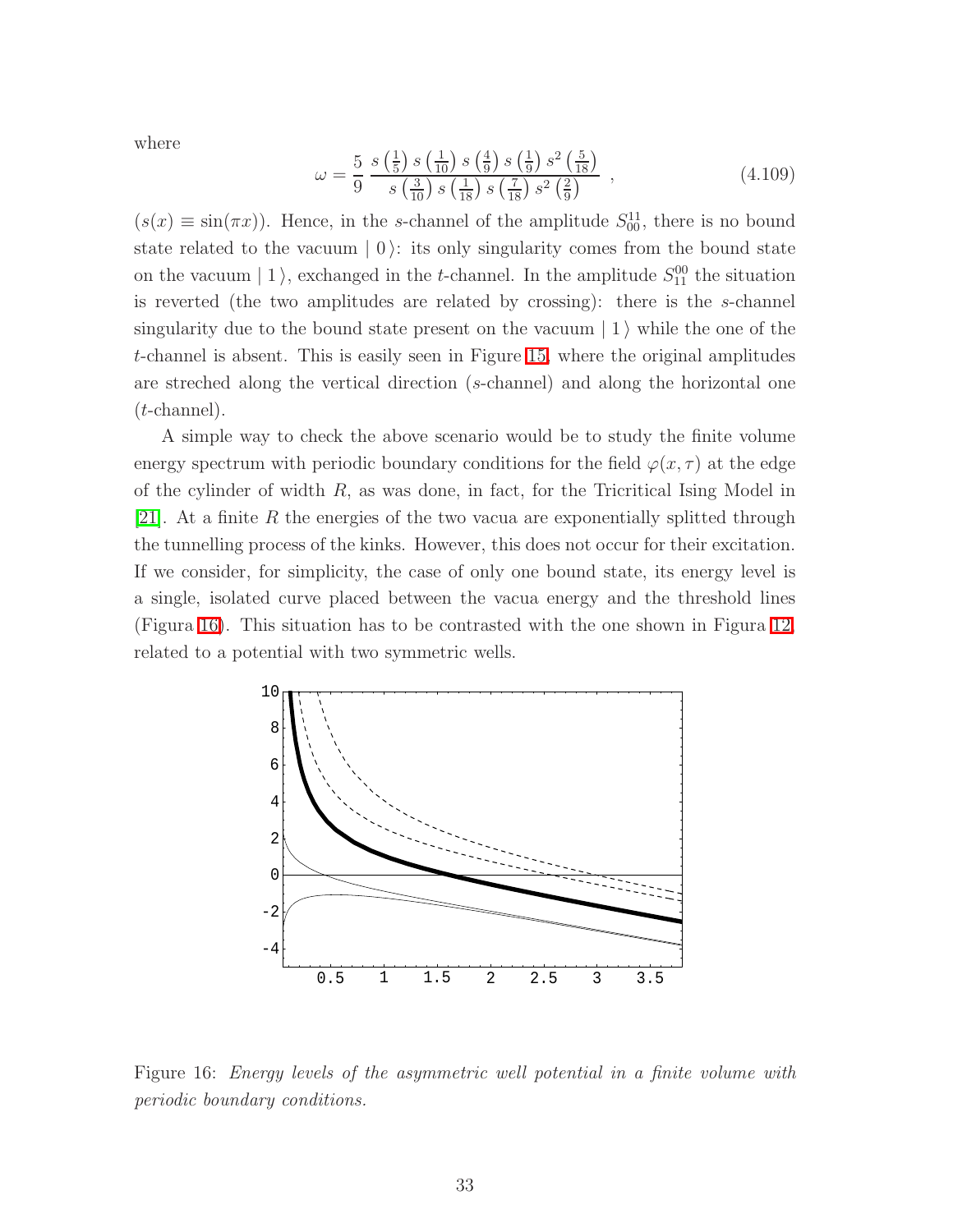### <span id="page-34-0"></span>5 Sine-Gordon model in the semiclassical limit

In this section we will use the exact solution of the Sine-Gordon model in order to check the semiclassical approximation and to learn some important lessons from this comparison. The potential is given in this case by

$$
U(\varphi) = \frac{m^2}{\beta^2} (1 - \cos \beta \varphi) \tag{5.110}
$$

There is an infinite number of minima,  $\varphi_n^{(0)} = 2\pi n/$ , which correspond to the quantum vacua  $\mid n$ . For their equivalence, one can choose to study the excitations on one of them, say the vacuum  $|0\rangle$ .

#### 5.1 Exact scattering theory

The exact scattering theory of this model has been discussed in [\[1\]](#page-65-0) and it will be briefly summarised below. The kink of the Sine-Gordon model interpolate between the vacuum  $|0\rangle$  and its neighbouring ones  $|\pm 1\rangle$ , and their scattering processes are described by the amplitudes

$$
\begin{aligned} \mid K_{0,a}(\theta_1) K_{a,0}(\theta_2) \rangle &= S_{00}^{aa}(\theta) \mid K_{0,a}(\theta_2) K_{a,0}(\theta_1) \rangle + S_{00}^{a,-a}(\theta) \mid K_{0,-a}(\theta_2) K_{-a,0}(\theta_1) \rangle \\ \mid K_{a,0}(\theta_1) K_{0,-a}(\theta_2) \rangle &= S_{a,-a}^{00}(\theta) \mid K_{a,0}(\theta_2) K_{0,-a}(\theta_1) \rangle \end{aligned} \tag{5.111}
$$

with  $a = \pm 1$ . In the neutral kink-antikink channel, the amplitude  $S_{00}^{aa}(\theta) = S_R(\theta)$ describes their reflection process while  $S_{00}^{a,-a}(\theta) = S_T(\theta)$  describes their transmission. In the kink-kink scattering there is only the transmission amplitude  $S_{a,-a}^{00}(\theta) = S(\theta)$ . The reason of this terminology stays in the identification of the states, due to the equivalence of the various vacua: for instance, the kink  $|K_{-1,0}\rangle$  must be identified with  $| K_{0,1} \rangle$  and similar identification can be also established for the others. The above amplitudes, represented as in Figure [17,](#page-36-0) satisfy the unitarity equations

$$
S_R(\theta) S_R(-\theta) + S_T(\theta) S_T(-\theta) = 1 ;
$$
  
\n
$$
S_R(\theta) S_T(-\theta) + S_T(\theta) S_R(-\theta) = 0 ;
$$
  
\n
$$
S(\theta) S(-\theta) = 1 ,
$$
  
\n(5.112)

and the crossing symmetry relations

$$
S_R(i\pi - \theta) = S_R(\theta) \quad ; \quad S_T(i\pi - \theta) = S(\theta) \quad . \tag{5.113}
$$

Their closed solution is given by [\[1\]](#page-65-0)

$$
S_T(\theta) = \frac{\sinh\frac{\pi}{\xi}\theta}{\sinh\frac{\pi}{\xi}(i\pi - \theta)} S(\theta) \qquad ; \qquad S_R(\theta) = \frac{i\sin\frac{\pi^2}{\xi}}{\sinh\frac{\pi}{\xi}(i\pi - \theta)} S(\theta) \quad , \qquad (5.114)
$$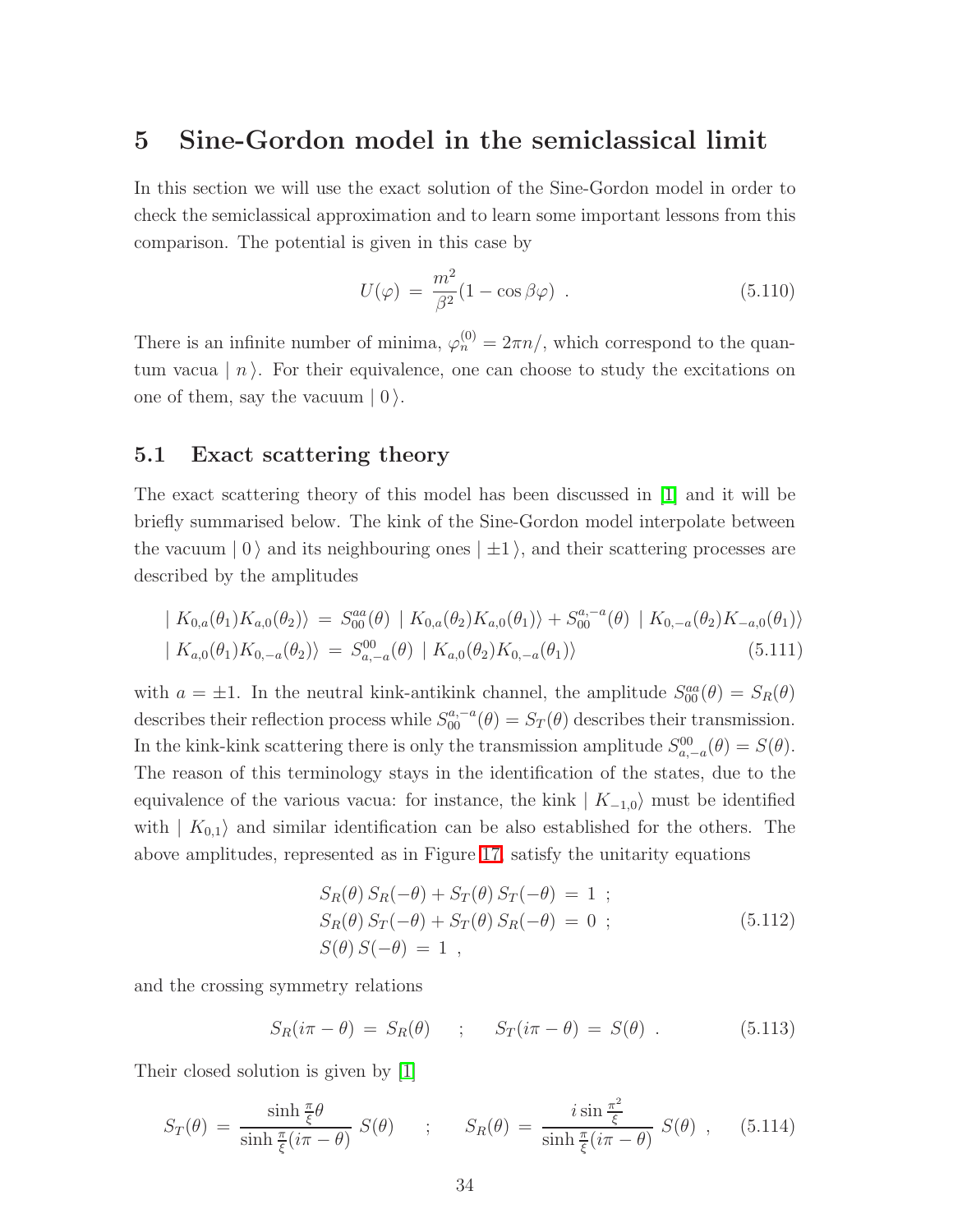where  $\xi$  is the so-called renormalised coupling constant

$$
\xi = \frac{\beta^2}{8\pi} \frac{1}{1 - \frac{\beta^2}{8\pi}} \,, \tag{5.115}
$$

while the amplitude  $S(\theta)$  is given by

$$
S(\theta) = -\exp\left[-i\int_0^\infty \frac{dt}{t} \frac{\sinh\frac{t}{2}(\pi - \xi)}{\sinh\frac{\xi t}{2}\cosh\frac{\pi t}{2}}\sin\theta t\right] \quad (5.116)
$$

<span id="page-35-2"></span>The pole of  $S(\theta)$  are all outside the physical sheet, as it can be read from its equivalent infinite-product representation

$$
S(\theta) = \prod_{n=0}^{\infty} \frac{\Gamma\left((n+1)\frac{\xi}{2\pi} + i\frac{\theta}{2\pi}\right) \Gamma\left(\frac{1}{2} + (n+1)\frac{\xi}{2\pi} - i\frac{\theta}{2\pi}\right)}{\Gamma\left((n+1)\frac{\xi}{2\pi} - i\frac{\theta}{2\pi}\right) \Gamma\left(\frac{1}{2} + (n+1)\frac{\xi}{2\pi} + i\frac{\theta}{2\pi}\right)} \times \frac{\Gamma\left(1 + n\frac{\xi}{2\pi} + i\frac{\theta}{2\pi}\right) \Gamma\left(\frac{1}{2} + n\frac{\xi}{2\pi} - i\frac{\theta}{2\pi}\right)}{\Gamma\left(1 + n\frac{\xi}{2\pi} - i\frac{\theta}{2\pi}\right) \Gamma\left(\frac{1}{2} + n\frac{\xi}{2\pi} + i\frac{\theta}{2\pi}\right)} \quad (5.117)
$$

Hence, the bound states can be obtained from the poles inside the physical strip of the amplitudes  $S_R$  and  $S_T$ . Since they are located at

$$
\theta = i\pi (1 - k \xi) \quad , \quad k = 1, 2, \dots \tag{5.118}
$$

 $\xi$  must be less than 1 in order to have a bound state. This leads to the critical value of the coupling constant given by

<span id="page-35-1"></span><span id="page-35-0"></span>
$$
\beta_c^2 = 4\pi \quad , \tag{5.119}
$$

beyond which, there are no bound states. For  $\beta < \beta_c$ , their number N is given by  $N=\left[\frac{\pi}{\epsilon}\right]$  $\frac{\pi}{\xi}$ . Calling M the mass of the kink, their mass is expressed as

$$
m_n = 2M \sin\left(n\frac{\xi}{2}\right) \quad , \quad n = 1, 2, \dots N \tag{5.120}
$$

Obviously, the stability of the particles with mass  $m_n > 2m_1$  is ensured in this case by the integrability of the model. Concerning the residues of the amplitude  ${\cal S}_R$  and  $S_T$  in the s-channel, they are alternatevely equal or opposite, depending on n

Res 
$$
S_R[i\pi(1-n\xi)] = (-1)^n
$$
 Res  $S_T[i\pi(1-n\xi)] = (-1)^{n+1}\frac{\xi}{\pi} \sin \frac{\pi^2}{\xi} S[i\pi(1-n\xi)]$ .  
(5.121)

To appreciate the meaning of this result, let's introduce the combinations which diagonalise the S-matrix and which display, in this case, also the charge conjugation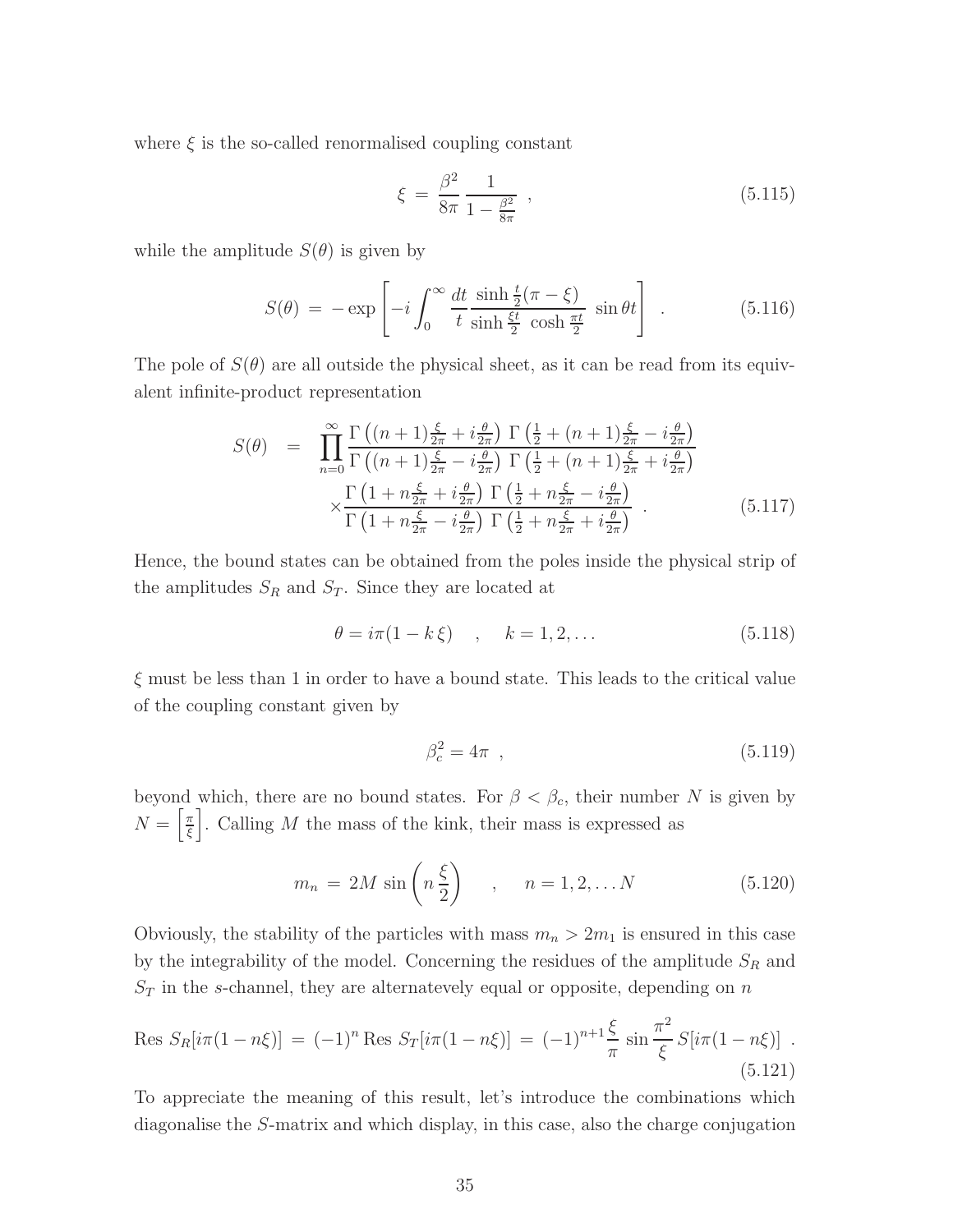

<span id="page-36-0"></span>Figure 17: Elastic scattering amplitudes of the kinks and their poles in the s-channel and in the t-channel.

<span id="page-36-1"></span>symmetry of the kinks

$$
S^{(+)}(\theta) = S_R(\theta) + S_T(\theta) = \frac{\sinh \frac{\pi}{2\xi}(i\pi + \theta)}{\sinh \frac{\pi}{2\xi}(i\pi - \theta)} S(\theta) ,
$$
  
\n
$$
S^{(-)}(\theta) = S_R(\theta) - S_T(\theta) = \frac{\cosh \frac{\pi}{2\xi}(i\pi + \theta)}{\cosh \frac{\pi}{2\xi}(i\pi - \theta)} S(\theta) .
$$
\n(5.122)

In view of [\(5.121\)](#page-35-0), the bound states with n odd appear as poles only in  $S^{(-)}(\theta)$ whereas those with *n* even appear as poles only in  $S^{(+)}(\theta)$ . The two sets couple, respectively, to the combination of the kink states

$$
| K_{0,1} K_{0,1} \rangle \pm | K_{0,-1} K_{-1,0} \rangle .
$$

The above result permits to check explicitly the non-degeneracy of each mass level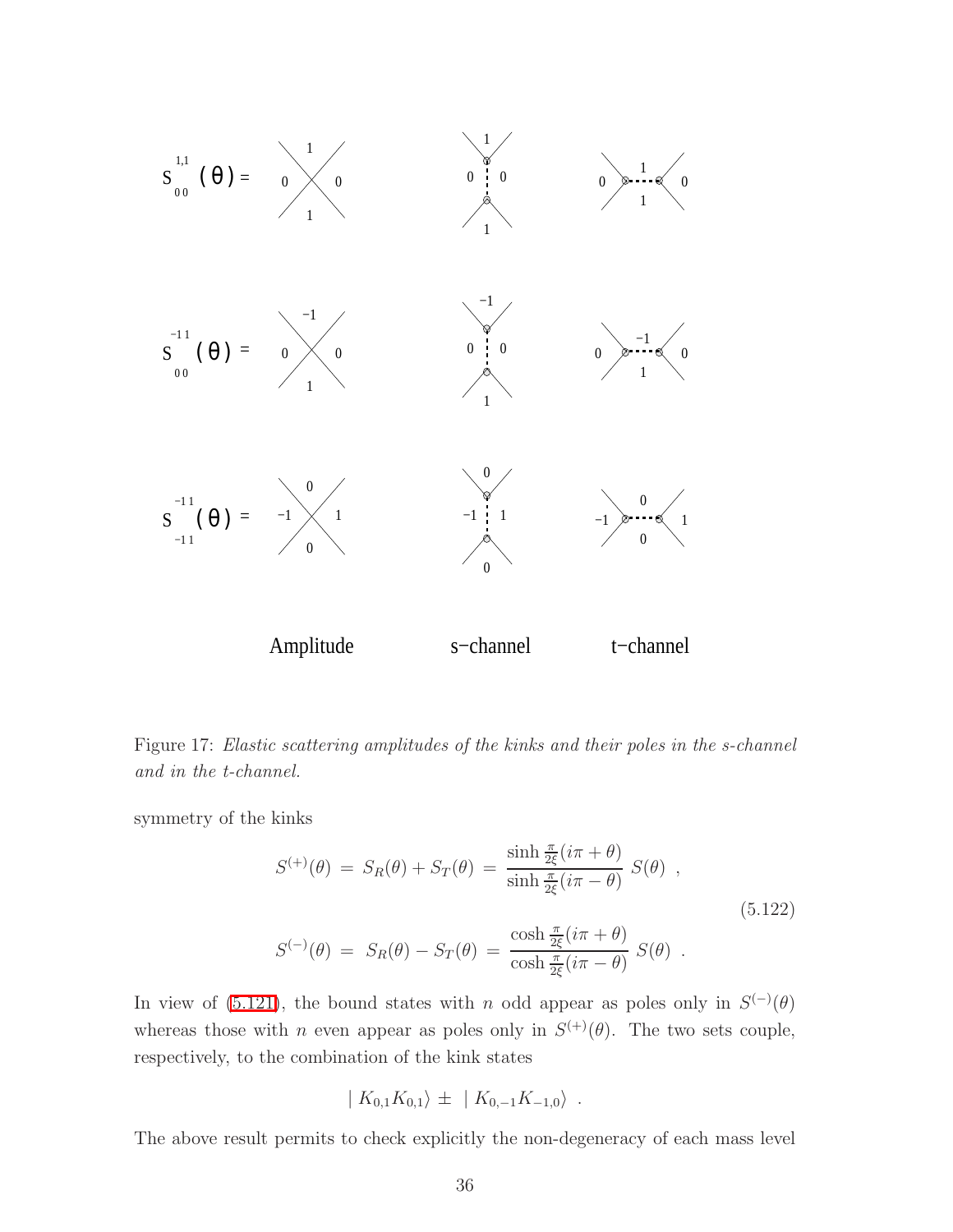$(5.120)$ . As a matter of fact, the equal or opposite value of the residues of  $S_R$ and  $S_T$  is a general feature, which is valid each time that a vacuum state is in communication with two symmetric neighbouring vacua. It is worth spending few words on its derivation and on its possible generalization.



<span id="page-37-0"></span>Figure 18: Portion of a potential with three neighbouring vacua, two of them symmetrically placed with respect to the central one, which supports a certain number of bound states.

### 5.2 Residue relations

Consider a potential which has, locally, a situation like the one shown in Figure [18.](#page-37-0) The vacuum in the middle, which we denote by  $| 0 \rangle$ , exchanges kinks with the two neighbouring ones, here labelled by  $|\pm 1\rangle$ . The latter vacua are equal between each other, but not necessarily equal to the central one. This means that the kinks  $|K_{01}\rangle$ and  $| K_{0,-1} \rangle$  (as well as their anti-kinks) have the same masses, and that  $| K_{01} K_{01} \rangle$ has the same properties of  $| K_{0,-1}K_{-1,0}\rangle$ . In this situation, even if the theory may be not-integrable, one can define an (elastic) reflection and transmission amplitudes for the scattering of the above states, just as in the case of Sine-Gordon. Obviously, in the non-integrable case, this picture will only be valid in the kinematical region below their inelastic threshold (and also with the lowest mass of the bound states higher than the mass of the kink themselves).

Suppose now that the vacuum  $| 0 \rangle$  has certain bound states  $| B_n \rangle_0$ . Let's call  $g_+^{(n)}$  and  $g_-^{(n)}$  the coupling to the *n*-th bound state to the kinks  $|K_{01}K_{10}\rangle$  and  $| K_{0,-1}K_{-1,0}\rangle$ , respectively. The bound states show up in the poles of both  $S_R$  and  $S_T$ . Streching the corresponding amplitudes along the s-channel, the residue in  $S_T$  is proportional to  $(g_{-}^{(n)}g_{+}^{(n)})$ , whereas the residue in  $S_R$  is proportional either to  $(g_{+}^{(n)})^2$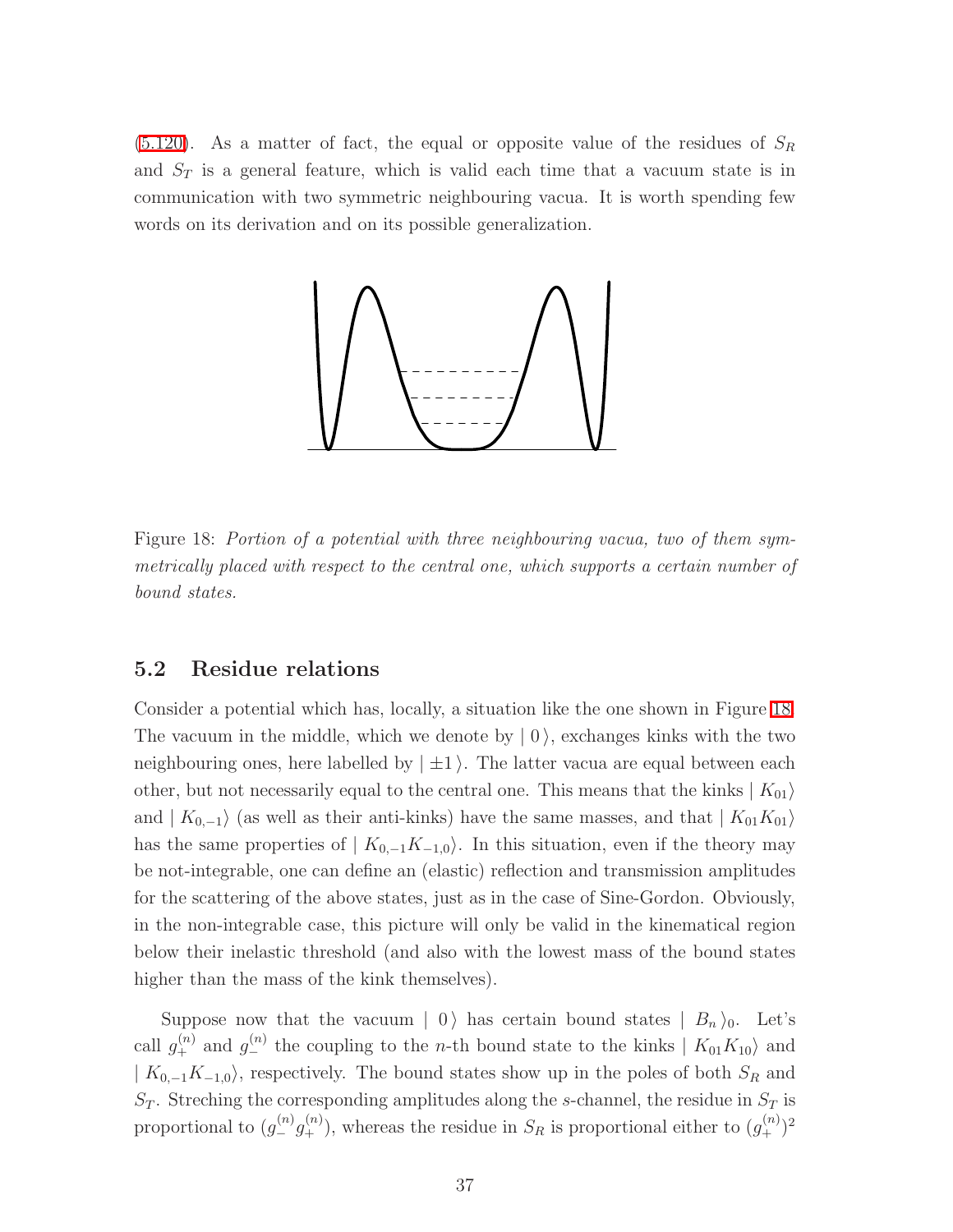

<span id="page-38-0"></span>Figure 19: Reflection and transmission amplitudes for the kinks  $|K_{0a}K_{a0}\rangle$  (a =  $\pm 1$ ). The black dot represents  $g_+^{(n)}$  while the white one  $g_-^{(n)}$ .

or to  $(g_{-}^{(n)})^2$ , depending on which amplitude one is looking at (Figure [19\)](#page-38-0). However, for the equivalence of the two vacua  $|\pm 1\rangle$ , the last two quantities must be equal. Hence

$$
g_{+}^{(n)} = \pm g_{-}^{(n)} \t{,} \t(5.123)
$$

i.e. the residues of the  $S_R$  and  $S_T$  are either equal or opposite. Correspondingly, at the pole, the even, or the odd combination of the amplitudes, becomes a onedimensional projector: the neutral particle state is not degenerate, as we already know.

The reasoning can be further generalised in the case of three neighbouring vacua, one different from the other, but with kinks of the same masses. This is not impossible: suppose, in fact, that we deform the potential of Figure [19](#page-38-0) but always keeping equal the integrals [\(1.5\)](#page-2-1) of the right and left kink. Notice that, by using the equation [\(1.3\)](#page-1-2),  $\epsilon_{ab}(x)$  can be equivalently expressed as

$$
\epsilon_{ab}(x) = \begin{cases} \left(\frac{d\varphi_{ab}}{dx}\right)^2, \\ U(\varphi_{ab}). \end{cases}
$$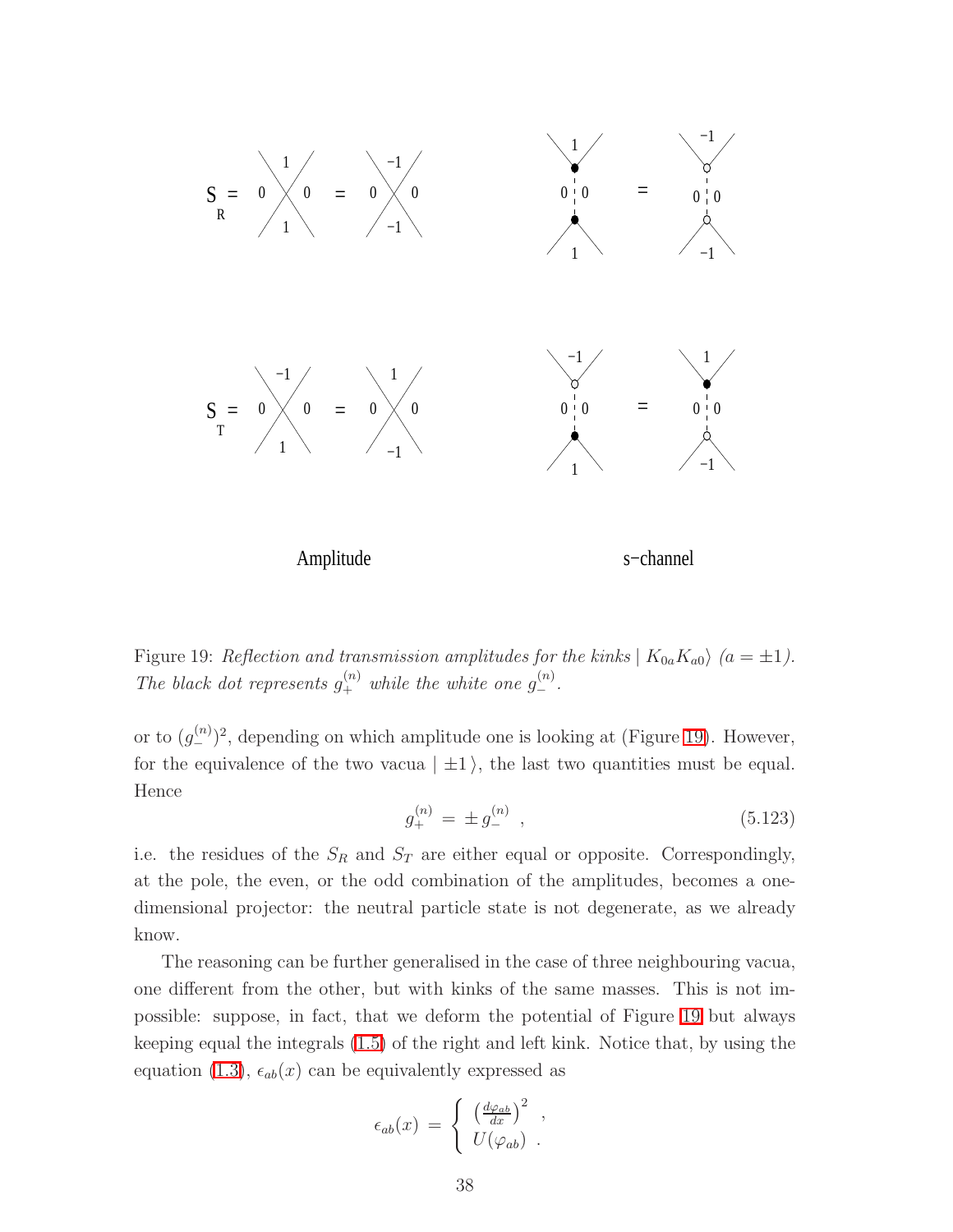So, we are simply looking for a potential which supports two kink configurations  $\varphi_{0,\pm 1}(x)$  that, although different, satisfy however

$$
\int_{-\infty}^{+\infty} \left(\frac{d\varphi_{01}}{dx}\right)^2 dx = \int_{-\infty}^{+\infty} \left(\frac{d\varphi_{0,-1}}{dx}\right)^2 dx . \tag{5.124}
$$

There is, of course, no mathematical obstacles in fulfilling this request<sup>11</sup>. Concerning the shape of the potential, it may look like the one shown in Figura [20.](#page-39-0)



<span id="page-39-0"></span>Figure 20: Portion of a potential with three neighbouring vacua of different shape but with kinks of equal mass interpolating between them.

Under this deformation, the masses of the bound states may change but their values can never cross, for the non-degeneracy of these particle. The kinks, on the contrary, are still degenerate and therefore they can mix each other under the scattering processes. Due to their asymmetric shape, the elastic part of their scattering is described, in this case, by 3 amplitudes. Using the short notation  $K_{\pm}$  and  $\overline{K}_{\pm}$  to denote the left and right kink/antikinks, we have

$$
|\overline{K}_{-}(\theta_{1})K_{-}(\theta_{2})\rangle = S_{1}(\theta) |\overline{K}_{-}(\theta_{2})K_{-}(\theta_{1})\rangle + S_{2}(\theta) |K_{+}(\theta_{2})\overline{K}_{+}(\theta_{1})\rangle ,
$$
  

$$
|K_{+}(\theta_{1})\overline{K}_{+}(\theta_{2})\rangle = S_{2}(\theta) |\overline{K}_{-}(\theta_{2})K_{-}(\theta_{1})\rangle + S_{3}(\theta) |K_{+}(\theta_{2})\overline{K}_{+}(\theta_{1})\rangle .
$$
(5.125)

<span id="page-39-1"></span>Calling as before  $g_{-}^{(n)}$  and  $g_{+}^{(n)}$  the on-shell coupling of the left and right kinks to the bound states, the residue  $r_2$  of  $S_2$  will be proportional to  $(g_{-}^{(n)}g_{+}^{(n)})$ , whereas those of  $S_1$  and  $S_3$  ( $r_1$  and  $r_3$ ) will be proportional to  $(g_{-}^{(n)})^2$  and  $(g_{+}^{(n)})^2$ , respectively. However, the residues  $r_1$  and  $r_3$  are not equal in this case, although they satisfy the relation

$$
r_1 r_3 = (r_2)^2 \tag{5.126}
$$

<sup>&</sup>lt;sup>11</sup>Such a potential can be found, for instance, by employing the deformation procedure described in [\[29\]](#page-67-0).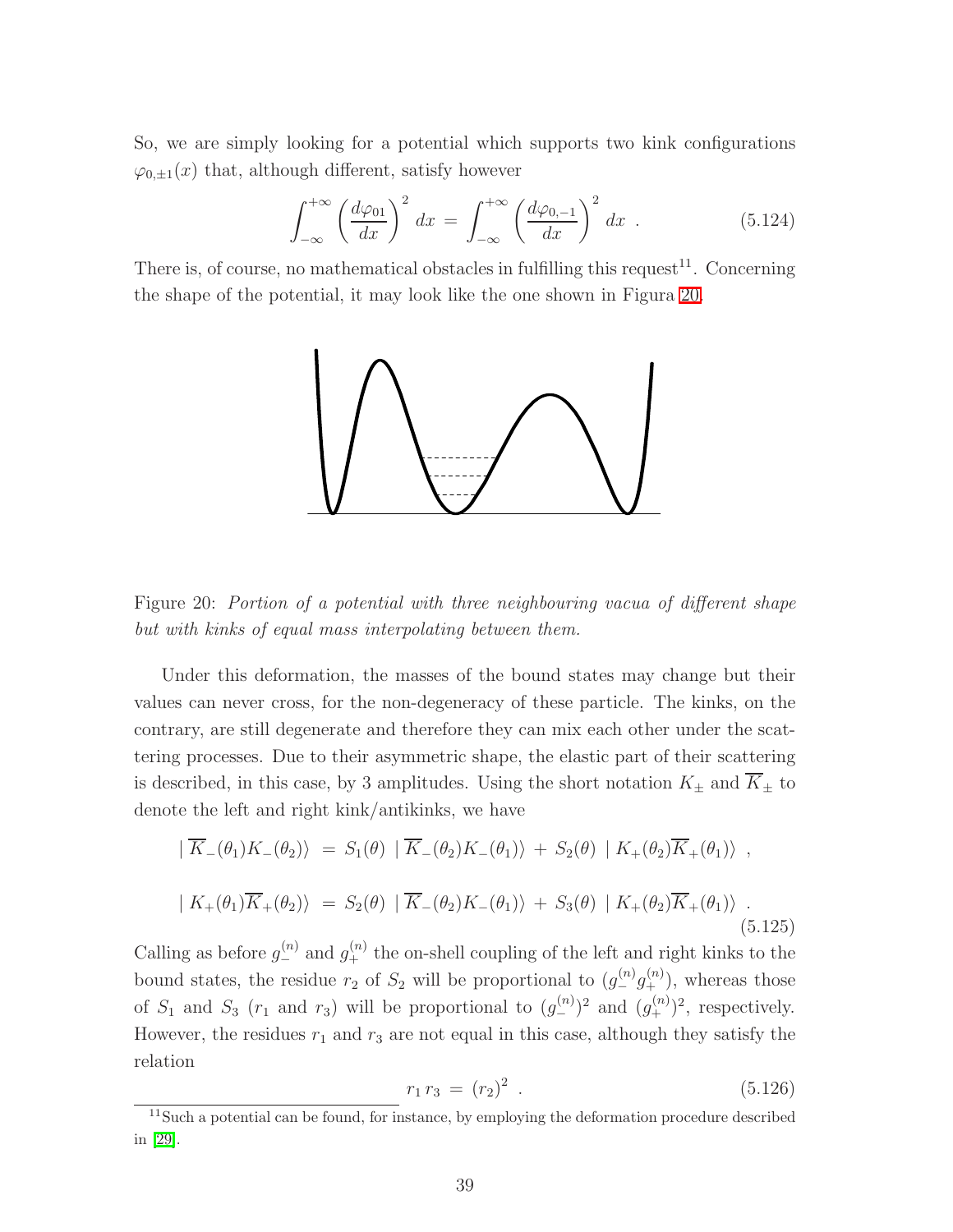Diagonalising the above S-matrix, we have two different phase shifts

$$
e^{i\delta_{\pm}(\theta)} = \frac{1}{2} \left( S_1 + S_3 \pm \sqrt{(S_1 - S_3)^2 + 4(S_2)^2} \right) \tag{5.127}
$$

Accordingly to the relative sign of  $g_{+}^{(n)}$  and  $g_{-}^{(n)}$ , one of the two will have a vanishing residue of the pole of the bound state, as it is easily checked by using eq. [\(5.126\)](#page-39-1). The other amplitude will act, then, as a one-dimensional projector.

An explicit example of an asymmetric 3-vacua kink scattering is provided, for instance, by the following set of functions

$$
S_1(\theta) = \frac{i}{2} S_0(\theta) \frac{\sin\left(\frac{\pi}{5}\right)}{\sin\left(\frac{2\pi}{5}\right)} \sinh\left(\frac{9}{5}\theta - \frac{2\pi}{5}i\right) ,
$$
  
\n
$$
S_2(\theta) = -\frac{i}{2} S_0(\theta) \left(\frac{\sin\left(\frac{\pi}{5}\right)}{\sin\left(\frac{2\pi}{5}\right)}\right)^{1/2} \sinh\frac{9}{5}\theta ,
$$
  
\n
$$
S_3(\theta) = -\frac{i}{2} S_0(\theta) \frac{\sin\left(\frac{\pi}{5}\right)}{\sin\left(\frac{2\pi}{5}\right)} \sinh\left(\frac{9}{5}\theta + \frac{2\pi}{5}i\right) ,
$$
  
\n(5.128)

where  $S_0(\theta)$  is the same of eq. [\(4.106\)](#page-32-1) and ensures the unitarity condition of these amplitudes. It is easy to see that, at  $\theta = 2\pi i/3$ , the residues of  $S_1$  and  $S_2$  are different, although they satisfy the relation [\(5.126\)](#page-39-1).

### 5.3 Semiclassical analysis

Before proceeding with the analysis of the classical kink configurations of the Sine-Gordon theory, let's underline one fact that will be important later. Namely, if we take the limit  $\xi \to 0$  in the exact scattering amplitudes, the S-matrix develops an essential singularity in  $\xi$ . Moreover, it is no longer a meromorphic function of  $\theta$ . The term responsable for this singular behavior is  $S_0(\theta)$ , with the breaking of the analiticity of this function due to the accumulation of its infinite number of poles and zeros when  $\xi \to 0$ . In this limit, its explicit expression can be obtained by using the infinite product representation [\(5.117\)](#page-35-2). It reads as follows [\[1,](#page-65-0) [11,](#page-65-10) [23\]](#page-66-10)

$$
S(\theta) = \exp\left[\frac{\pi}{\xi} \int_0^\pi \log\left[\frac{e^{\theta - i\eta} + 1}{e^{\theta} + e^{-i\eta}}\right] d\eta\right] , \quad \xi \to 0 . \tag{5.129}
$$

Turning now the attention to the semi-classical data of the kinks, the solutions of [\(1.3\)](#page-1-2) are given by

<span id="page-40-0"></span>
$$
\phi_{a,a\pm 1}(x) = \pm \frac{4}{\beta} \arctan(e^{mx}), \qquad (5.130)
$$

with the usual identification of the vacua, modulo  $2\pi/\beta$ . Since the kink and antikink solutions are equal (up to a sign), the semiclassical spectrum on  $|0\rangle$  and on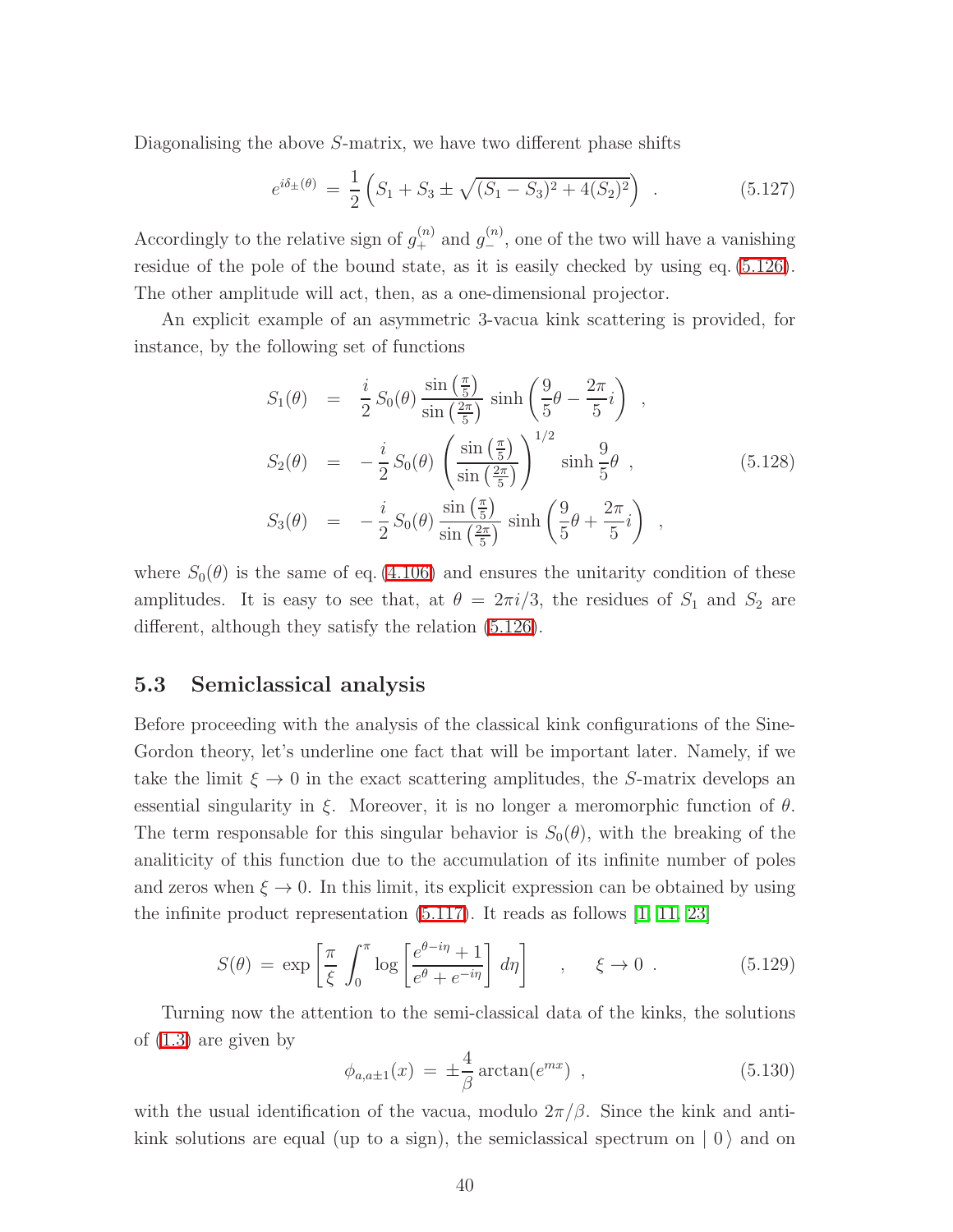its neighrouring vacua are the same, as it is expected from their equivalence. The classical mass of the soliton is given by  $\frac{8m}{\beta^2}$ . Including its first quantum corrections, one has

$$
M = \frac{8m}{\beta^2} - \frac{m}{\pi} = \frac{m}{\pi \xi} \tag{5.131}
$$

Let's now compute the semiclassical Form Factor of an even and an odd operator. For the even one, we can choose, for instance,  $G_+ = \mathcal{A}_+ \cos[\beta \varphi(x)]$ 

$$
f^{(+)}(\theta) = \mathcal{A}_{+} \langle K_{01}(\theta_{1}) | \cos[\beta \varphi(0)] | K_{01} \rangle = \mathcal{A}_{+} \int_{-\infty}^{\infty} dx \, e^{iM\theta x} \cos[\beta \varphi_{01}(x)]
$$
  
=  $-\pi \mathcal{A}_{+} \left(\frac{M}{m}\right) \frac{\frac{\theta}{2}}{\sinh \frac{\theta}{2\xi}}$ , (5.132)

while for the odd one,  $G_{-} = \mathcal{A}_{-} \sin[\beta \varphi(x)]$ 

$$
f^{(-)}(\theta) = \mathcal{A}_{-} \langle K_{01}(\theta_{1}) | \sin[\beta \varphi(0)] | K_{01} \rangle = \mathcal{A}_{-} \int_{-\infty}^{\infty} dx \, e^{iM\theta x} \sin[\beta \varphi_{01}(x)]
$$

$$
= -i \pi \mathcal{A}_{-} \left(\frac{M}{m}\right) \frac{\frac{\theta}{2}}{\cosh \frac{\theta}{2\xi}} . \tag{5.133}
$$

In the final expressions we have isolated the term  $\theta/2$ . The reason comes from a close comparison with the exact expression of the Form Factors of the above operators, which is available in the literature [\[19\]](#page-66-6). By choosing a proper normalization  $\mathcal{A}_{\pm}$  of the operators, they can be written as

$$
f^{(+)}(\theta) = \frac{\theta}{2} \frac{1}{\sinh \frac{\theta}{2\xi}} \quad \longleftrightarrow \quad f^{(+)}_{\text{exact}}(\theta) = \sinh \frac{\theta}{2} \frac{1}{\sinh \frac{\theta}{2\xi}} F_{\text{min}}(\theta)
$$
  

$$
f^{(-)}(\theta) = \frac{\theta}{2} \frac{1}{\cosh \frac{\theta}{2\xi}} \quad \longleftrightarrow \quad f^{(+)}_{\text{exact}}(\theta) = \sinh \frac{\theta}{2} \frac{1}{\cosh \frac{\theta}{2\xi}} F_{\text{min}}(\theta)
$$
(5.134)

where

$$
F_{\min}(\theta) = \exp\left[\int_0^\infty \frac{dt}{t} \frac{\sinh\frac{t}{2}(1-\xi)}{\sinh\frac{\xi t}{2}\cosh\frac{t}{2}} \frac{\sin^2\frac{\theta t}{2\pi}}{\sinh t}\right] \tag{5.135}
$$

We see that, a part of the function  $F_{\text{min}}(\theta)$ , on which we are going to comment soon, the remaining expressions can be made equal by substituting  $\theta/2 \rightarrow \sinh \theta/2$ , and operation which is definetly permitted within the semiclassical approximation.

From a numerical point of view, as far as  $\xi < 1$ , the above substitution is really harmless. In fact, at fixed  $\xi$ , the function  $F_{\text{min}}(\theta)$  asympotically goes as

$$
F_{\min}(\theta) \simeq \exp\left[\frac{\theta}{4}\frac{(1-\xi)}{\xi}\right] \quad , \quad \theta \to \infty \tag{5.136}
$$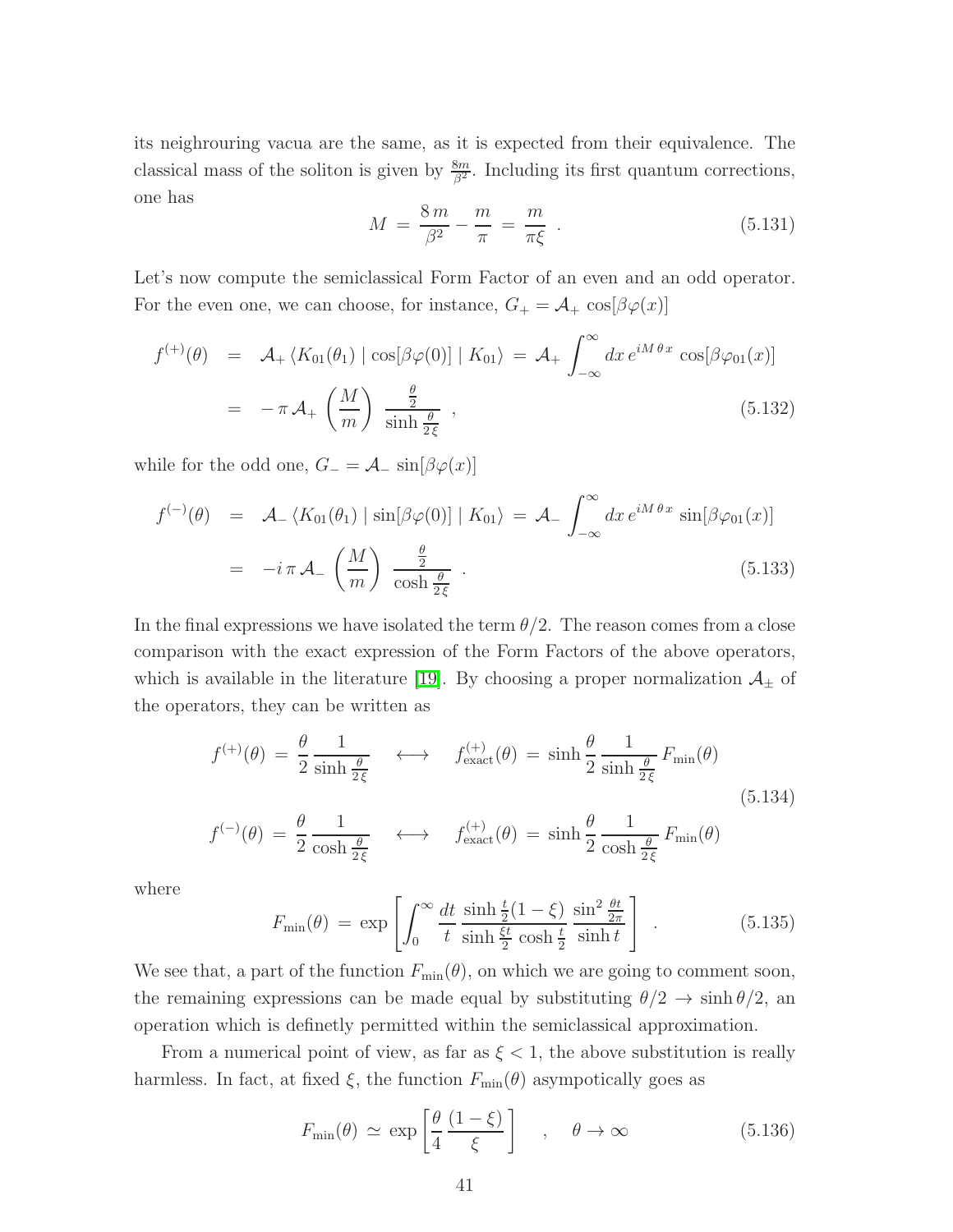and, therefore, for  $\xi < 1$ , the ratio  $F_{\min}(\theta)/\sinh \frac{\theta}{2\xi}$  becomes negligible before one has the possibility to appreciate the difference between the term  $\theta/2$  and  $\sinh(\theta/2)$ : plotting together the semiclassical and the exact expressions, one can hardly distinguish them on the entire infinite range of  $\theta$  (Figure [21\)](#page-42-0).



<span id="page-42-0"></span>Figure 21: Comparison at  $\xi = 0.3$ , between the exact form factor of  $\cos \beta \varphi(x)$ (continous line) and its semiclassical expression (dotted line).

One may have noticed that the form factors  $f^{(\pm)}(\theta)$  of the operators  $\cos \beta(\varphi)$ and  $\cos \beta(\varphi)$  has a finite value at  $\theta = 0$ . The reason is that they are local fields with respect to the kinks. The same is true for all integer harmonics  $\cos(n\beta\varphi(x))$ and  $\sin(n\beta\varphi(x))$ . In fact, the semilocal index  $\gamma_\alpha$  of the exponential operator  $e^{i\alpha\varphi(x)}$ with respect to the kink is [\[5\]](#page-65-4)

$$
\gamma_{\alpha} = \frac{\alpha}{\beta} \tag{5.137}
$$

For the form factor  $g^{\alpha}(\theta) = \langle K(\theta_1) | e^{i\alpha\varphi(0)} | K(\theta_2)$  of these operators,  $\gamma$  is the quantity that rules their residue at  $\theta = 0$ 

$$
\operatorname{Res}_{\theta=0} g^{\alpha}(\theta) = (1 - e^{2\pi i \gamma_{\alpha}}) \langle 0 | e^{i\alpha \varphi(0)} | 0 \rangle . \qquad (5.138)
$$

However, taking the operators  $\cos \frac{\beta}{2}\varphi(x)$  and  $\sin \frac{\beta}{2}\varphi$ , it is easy to see that the form factor of the first operator should have a pole at  $\theta = 0$ , whereas the other should not. This is, indeed, well confirmed by the semiclassical expression of these quantities.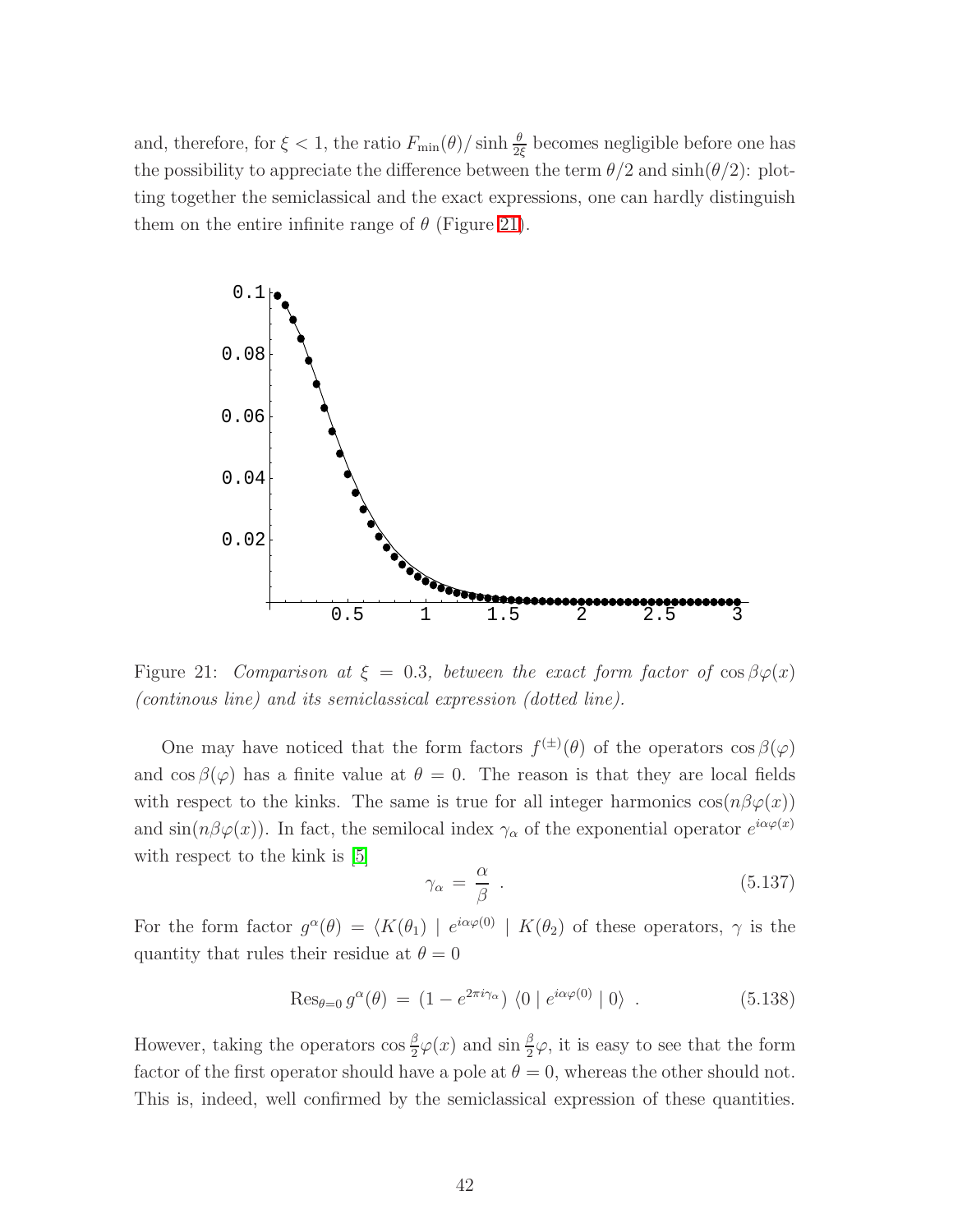For the first, we have in fact

$$
f_{\frac{1}{2}}^{(+)}(\theta) = \langle K_{01}(\theta_1) | \cos \left[\frac{\beta}{2}\varphi(0)\right] | K_{01} \rangle = \int_{-\infty}^{\infty} dx \, e^{iM\theta \, x} \cos \left[\frac{\beta}{2}\varphi_{01}(x)\right]
$$

$$
= -i\,\pi \, \frac{M}{m} \frac{1}{\sinh \frac{\pi M \theta}{2m}} = -\frac{i}{\xi} \frac{1}{\sinh \frac{\theta}{2\xi}} \,, \tag{5.139}
$$

while for the second

$$
f_{\frac{1}{2}}^{(-)}(\theta) = \langle K_{01}(\theta_1) | \sin \left[ \frac{\beta}{2} \varphi(0) \right] | K_{01} \rangle = \int_{-\infty}^{\infty} dx \, e^{iM\theta x} \sin \left[ \frac{\beta}{2} \varphi_{01}(x) \right]
$$
  
=  $\pi \frac{M}{m} \frac{1}{\cosh \frac{\pi M \theta}{2m}} = \frac{1}{\xi} \frac{1}{\cosh \frac{\theta}{2\xi}}$  (5.140)

Concerning the bound states, making the analytic continuation  $\theta \to i\pi - \theta$ , it is easy to see that one obtains the exact spectrum of the bound states [\(5.120\)](#page-35-1), with n even, from the poles of the form factors of the even operators, as for instance  $F^{(+)}(\theta) = f^{(+)}(i\pi - \theta)$ ,. Viceversa, from the poles of the odd operator form factors, like  $F^{(-)}(\theta) = f^{(-)}(i\pi - \theta)$ , one obtains the exact mass of the particles with n odd. This happens because the neutral bound states are eigenvectors of the charge conjugation of the model, with eigenvalues  $(-1)^n$  and, therefore, the two sets couple only to operators with the same parity.

Let's now discuss the issue of the S-matrix. Taking, for instance, the ratios of the semiclassical form factors of the operators  $\cos \frac{\beta}{2}\varphi$  and  $\sin \frac{\beta}{2}\varphi$  computed  $i\pi \mp \theta$ , one obtains

$$
\mathcal{S}^{(+)} = \frac{F_{\frac{1}{2}}^{(+)}(i\pi - \theta)}{F_{\frac{1}{2}}^{(+)}(i\pi + \theta)} = \frac{\sinh \frac{\pi}{2\xi}(i\pi + \theta)}{\sinh \frac{\pi}{2\xi}(i\pi - \theta)},
$$
\n
$$
\mathcal{S}^{(-)} = \frac{F_{\frac{1}{2}}^{(-)}(i\pi - \theta)}{F_{\frac{1}{2}}^{(-)}(i\pi + \theta)} = \frac{\cosh \frac{\pi}{2\xi}(i\pi + \theta)}{\cosh \frac{\pi}{2\xi}(i\pi - \theta)}.
$$
\n(5.141)

Comparing these results with eq. [\(5.122\)](#page-36-1), we see that they are remarkably close to the exact expressions but, nevertheless, they miss the important term  $S(\beta)$ . This is related to the problem, previously discussed, of the impossibility of recovering the correct crossing symmetry of the S by using the semiclassical Form Factors of a generic operator. In this case, however, this problem seems to get even worse for the mathematical nature of the function which is missing, eq. [\(5.129\)](#page-40-0). In fact, this is a function with a branch cut in  $\theta$ , that can only be obtained by an accumulation of infinite number of poles and zeros. Together with its essential singularity at  $\xi = 0$ , its non-analytic behavior makes  $S(\theta)$  completly invisible to the semiclassical formula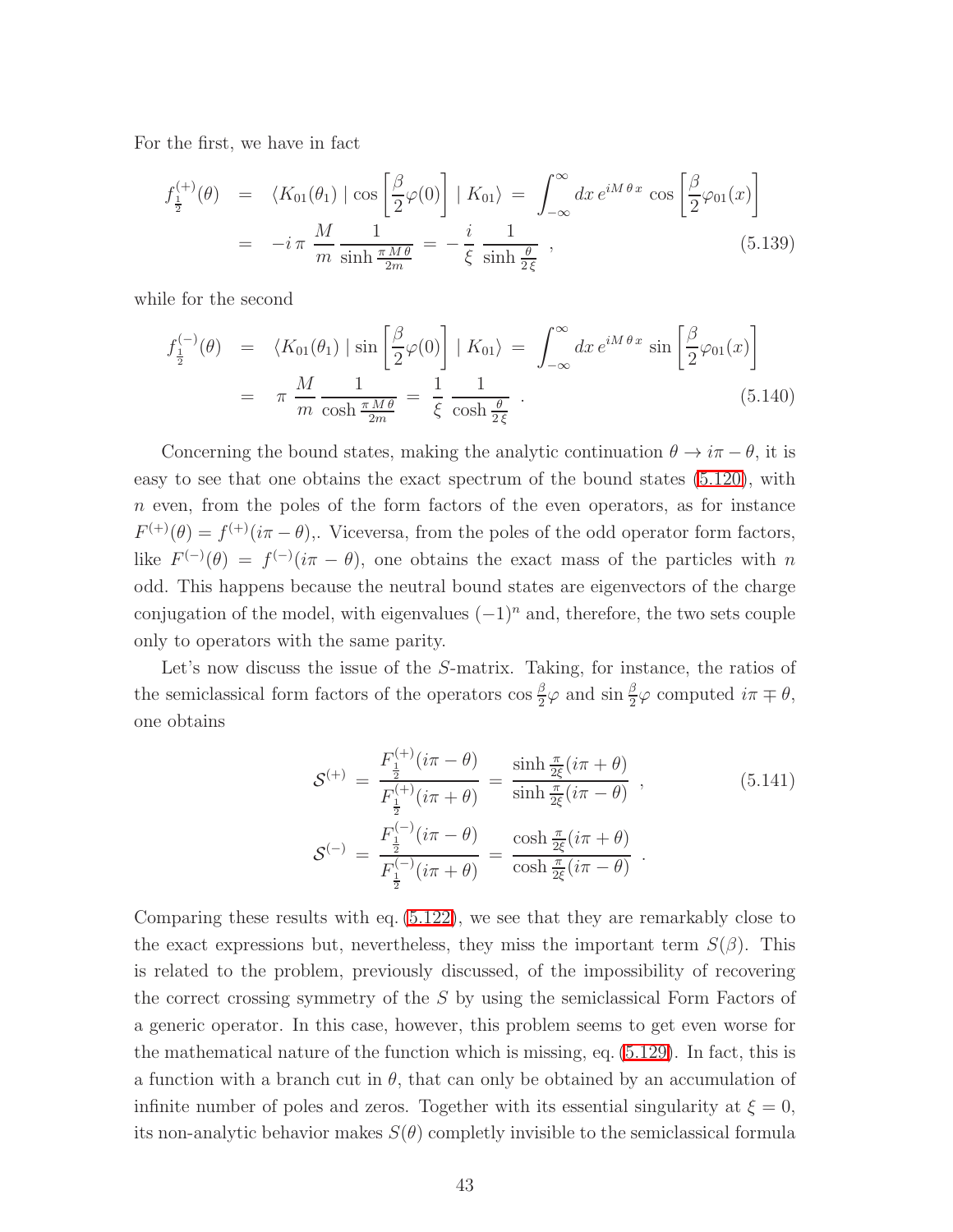[\(2.12\)](#page-6-2) we are using. Saying differently, the term  $S(\theta)$  could only be recovered by the ratio of the functions  $F_{\min}(i\pi \pm \theta)$ . By the exact solution of theory [\[19\]](#page-66-6), we have indeed

$$
F_{\min}(i\pi + \theta) = S(\theta) F_{\min}(i\pi - \theta) , \quad F_{\min}(\theta) = F_{\min}(-\theta) .
$$
 (5.142)

However, in order to obtain the expression [\(5.129\)](#page-40-0), such function should behave, for  $\xi \to 0$ , as

$$
F_{\min}(\theta) = \exp\left[\frac{\pi}{\xi} \sum_{k=1}^{\infty} k \int_0^{\pi} d\eta \log \left[\frac{1 + \left(\frac{\theta}{\pi(2k+2-\eta)}\right)^2}{1 + \left(\frac{\theta}{\pi(2k+2+\eta)}\right)^2}\right]\right].
$$
 (5.143)

It is easy to convince oneself that the semiclassical formula [\(2.12\)](#page-6-2) can never produce such an expression for the form factor of any operator  $G(\varphi(x))$  which is an analytic function of the field  $\varphi(x)$ .

In the end, we would like to close this section with a remark that may lighten the bound states of  $\varphi^4$  theory, analysed in Section [3.](#page-11-2) To do so, it is convenient to rescale the coordinates  $x^{\mu} \to mx^{\mu}$  and the field  $\varphi \to \beta \varphi$  of the Sine-Gordon theory, so that its Lagrangian becomes

$$
\mathcal{L} = \frac{m^2}{\beta^2} \left[ \frac{1}{2} (\partial \varphi)^2 + (\cos \phi - 1) \right] . \tag{5.144}
$$

Under the substitution

$$
\varphi_{\pm}(x,t) = \pi \pm 4 \arctan \Phi(x,t) , \qquad (5.145)
$$

the Lagrangian of the Sine-Gordon model becomes

$$
\mathcal{L} = \frac{m^2}{\beta^2} \frac{1}{(1+\Phi^2)^2} \left[ \frac{1}{2} (\partial \Phi)^2 - \frac{1}{8} (\Phi^2 - 1)^2 \right] . \tag{5.146}
$$

The static solutions of this Lagrangian coincide with those of  $\varphi^4$ , once the coupling constants of the two theories are related as

$$
\frac{\lambda}{m^2} = \frac{\beta}{2} \tag{5.147}
$$

By inserting in this relation the critical value of the coupling of the Sine-Gordon,  $\beta_c = \sqrt{4\pi}$ , we may get a different estimate of the critical value of  $\varphi^4$  theory

$$
\frac{\lambda_c}{m^2} = \sqrt{\pi} = 1.77245... \tag{5.148}
$$

This value is of the same order of magnitude of [\(3.42\)](#page-13-0), previously obtained. It would have been, probably, too ambitious to search a better agreement between the two values. After all, even though the static solutions of the two models are similar, their time dependent solutions are instead rather different (the Sine-Gordon has an integrable dynamics, whereas  $\varphi^3$  does not).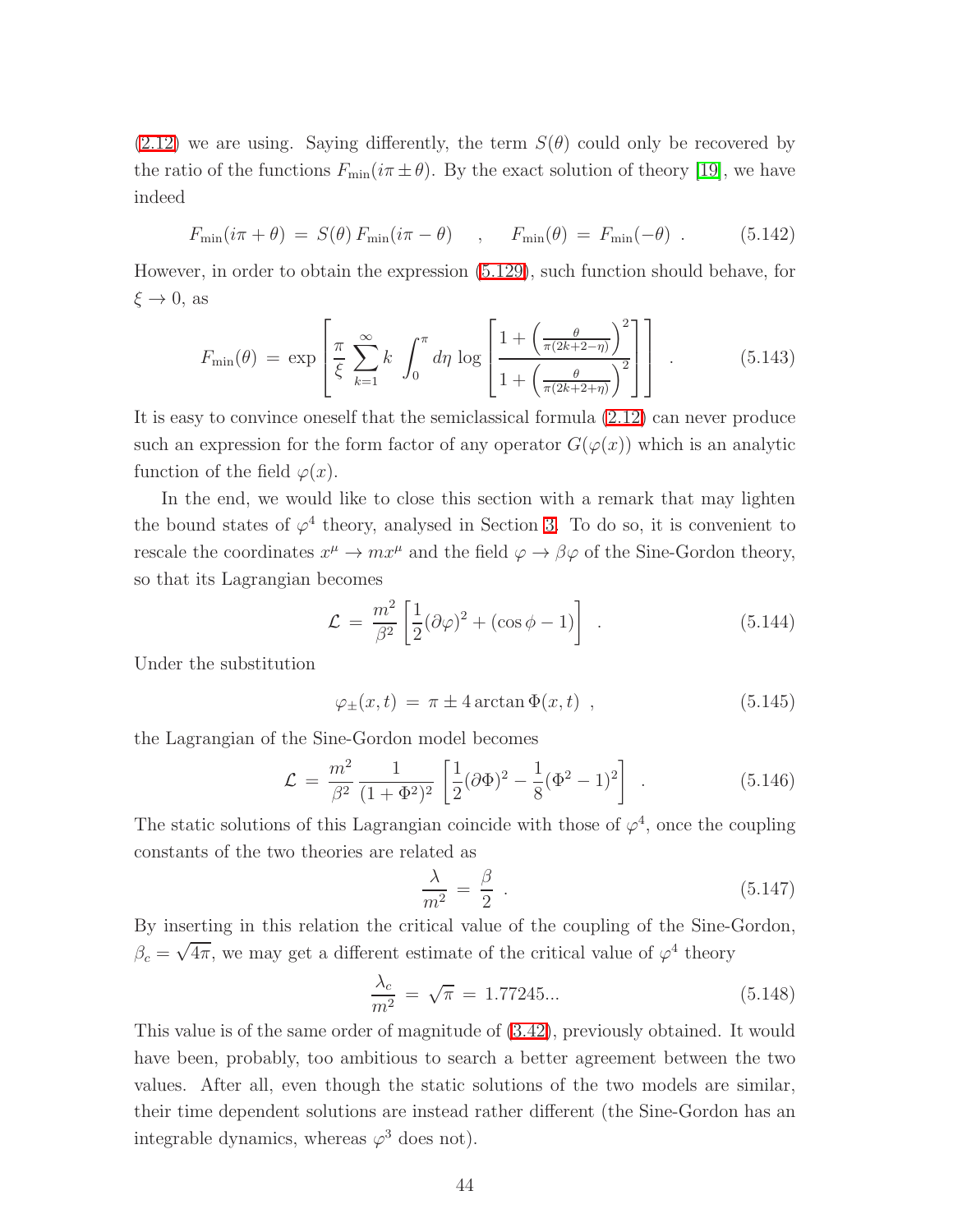### 6 Double Sine-Gordon wells done doubly well

In this section we consider the situation of a vacuum state in communication with two neighboring ones through kinks of different masses. A prototype of this situation is given by the Double Sine-Gordon model, with potential given by

$$
V(\varphi) = -\frac{\mu}{\beta^2} \cos \beta \varphi - \frac{\lambda}{\beta^2} \cos \left(\frac{\beta}{2} \varphi + \delta\right) + C \,. \tag{6.149}
$$

By choosing

$$
\delta = \frac{\pi}{2} \quad , \quad C = \frac{1}{\beta^2} \left( \mu + \frac{\lambda^2}{8\mu} \right) \quad , \tag{6.150}
$$

and by varying  $\lambda$ , the shape of the potential changes as shown in Figure [22.](#page-45-0)



<span id="page-45-0"></span>Figure 22: Shapes of the Double Sine Gordon potential by varying  $\lambda$ .

There are two regions, qualitatively different, in the space of parameters, the first given by  $0 < \lambda < 4\mu$  and the second given by  $\lambda > 4\mu$ . They are separated by the value  $\lambda = 4\mu$  (where the curvature at the minima vanishes) which can be identified as a phase transition point [\[5\]](#page-65-4).

Let's focus our analysis in the coupling constant region where  $\lambda < 4\mu$ . Switching on  $\lambda$ , there are several effects on the potential: the original minima of the Sine-Gordon, located at  $\varphi_{\min} = 0, \frac{2\pi}{\beta}$  $\frac{2\pi}{\beta}$  (mod  $\frac{4\pi}{\beta}$ ), remain degenerate but they move to  $\varphi_{\rm min} \;=\; -\varphi_0, \, \frac{2\pi}{\beta} + \varphi_0 \;({\rm mod}\, \frac{4\pi}{\beta}), \text{ with } \varphi_0 \;=\; \frac{2}{\beta}$  $\frac{2}{\beta}$  arcsin  $\frac{\lambda}{4\mu}$ . The different minima has, however, the same curvature, given by

<span id="page-45-1"></span>
$$
m^2 = \mu - \frac{1}{16} \frac{\lambda^2}{\mu} \,. \tag{6.151}
$$

In correspondance with the above shifts, there are two different types of kinks, one called "large kink" and interpolating through the higher barrier between  $-\phi_0$  and  $\frac{2\pi}{\beta} + \phi_0$ , the other called "small kink" and interpolating through the lower barrier between  $-\frac{2\pi}{\beta} + \phi_0$  and  $-\varphi_0$ . Their classical expressions were explicitly given in the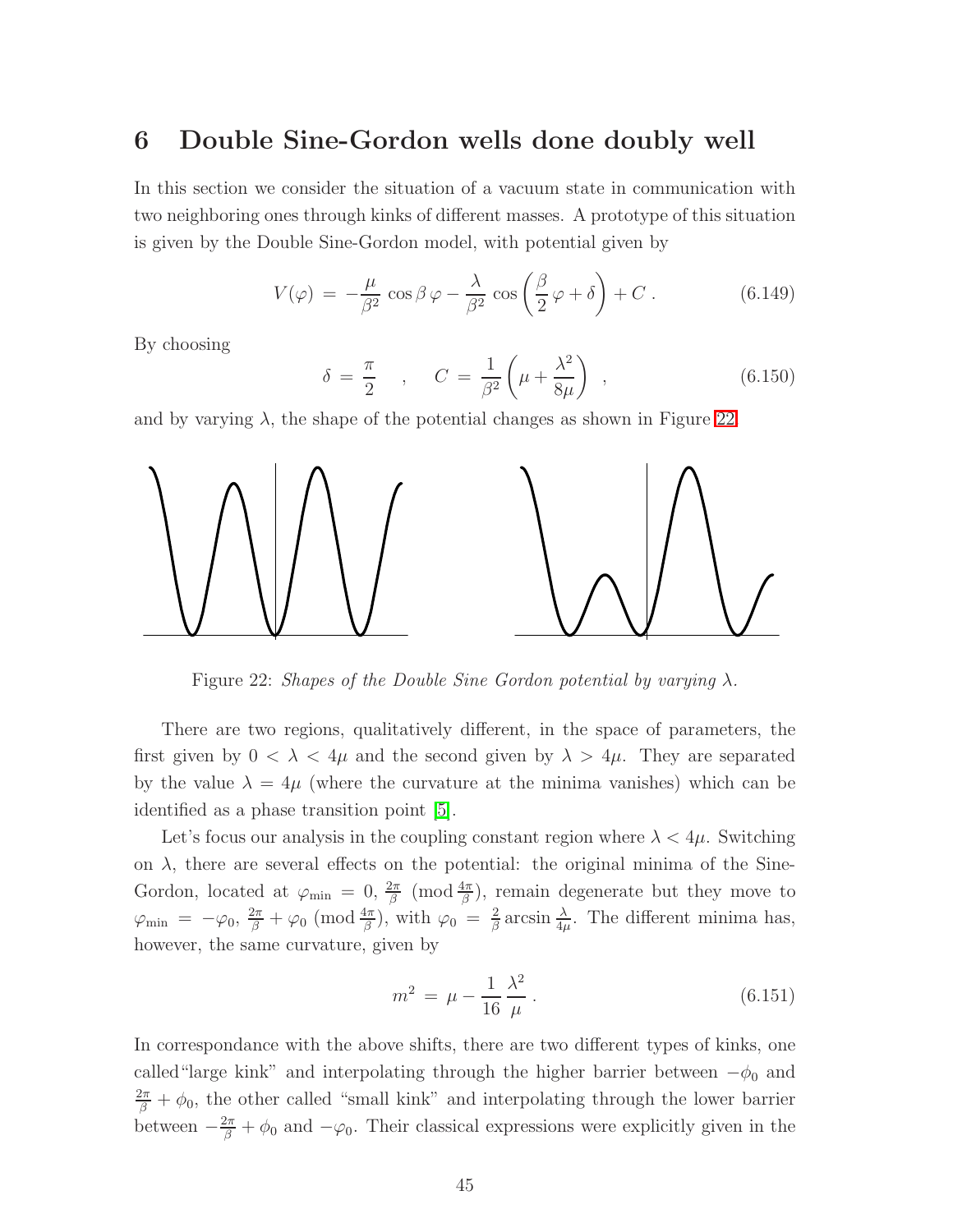<span id="page-46-2"></span><span id="page-46-0"></span>reference [\[24\]](#page-66-11)

$$
\varphi_L(x) = \frac{\pi}{\beta} + \frac{4}{\beta} \arctan\left[\sqrt{\frac{4\mu + \lambda}{4\mu - \lambda}} \tanh\left(\frac{m}{2}x\right)\right] \qquad \text{(mod } \frac{4\pi}{\beta}, \tag{6.152}
$$

$$
\varphi_S(x) = -\frac{\pi}{\beta} + \frac{4}{\beta} \arctan\left[\sqrt{\frac{4\mu - \lambda}{4\mu + \lambda}} \tanh\left(\frac{m}{2}x\right)\right] \qquad (\text{mod } \frac{4\pi}{\beta}).
$$
 (6.153)

For the following considerations, we can neglect the periodic structure of this po $tential<sup>12</sup>$  and concentrate our attention only on the three vacua around the origin, here denoted by  $|0\rangle$  (the one near the origin) and  $| \pm 1\rangle$  (the other two). Around the vacuum  $|0\rangle$ , the admitted quantum kink states are

$$
| L \rangle = | K_{0,1} \rangle
$$
 and  $|\overline{S}\rangle = | K_{0,-1} \rangle$ ,

together with the corresponding antikink states  $| \overline{L} \rangle = | K_{1,0} \rangle$  and  $| S \rangle = | K_{-1,0} \rangle$ . The topological charges of these kinks are different, and given by

<span id="page-46-1"></span>
$$
Q_L = -Q_{\overline{L}} = 1 + \frac{\beta \phi_0}{\pi} ,
$$
  
\n
$$
Q_S = -Q_{\overline{S}} = 1 - \frac{\beta \phi_0}{\pi} .
$$
\n(6.154)

The classical masses of the large and small kink get splitted when we switch on  $\lambda$ , and their exact value can be easily computed

$$
M_{L,S} = \frac{8m}{\beta^2} \left\{ 1 \pm \frac{\lambda}{\sqrt{16 \mu^2 - \lambda^2}} \left( \frac{\pi}{2} \pm \arcsin \frac{\lambda}{4\mu} \right) \right\} \quad . \tag{6.155}
$$

The expansion of this formula for small  $\lambda$  is given by

$$
M_{L,S} \xrightarrow[\lambda \to 0]{} \frac{8\sqrt{\mu}}{\beta^2} \pm \frac{\lambda}{\beta^2} \frac{\pi}{\sqrt{\mu}} + O(\lambda^2) , \qquad (6.156)
$$

where the first term is the classical mass of the unperturbed Sine-Gordon kink.

#### 6.1 The embarassment of the riches

Let's now apply the semiclassical formula [\(2.12\)](#page-6-2) for obtaining the spectrum of the neutral particles at the vacuum  $|0\rangle$ . For the form factor  $F_L^{\varphi}$  $L_L^{\varphi}(\theta) = f_{LL}^{\varphi}(i\pi - \theta)$  of the large kink [\(6.152\)](#page-46-0) (with  $\lambda < 4\mu$ ) we have

$$
F_{L\bar{L}}^{\varphi}(\theta) = i \frac{4\pi}{\beta} \frac{1}{i\pi - \theta} \frac{\sinh\left[\alpha \frac{M_L}{m} (i\pi - \theta)\right]}{\sinh\left[\pi \frac{M_L}{m} (i\pi - \theta)\right]},
$$
\n(6.157)

 $12$ The periodicity of the potential obviously implies that the following analysis applied as well to any other vacuum of this theory.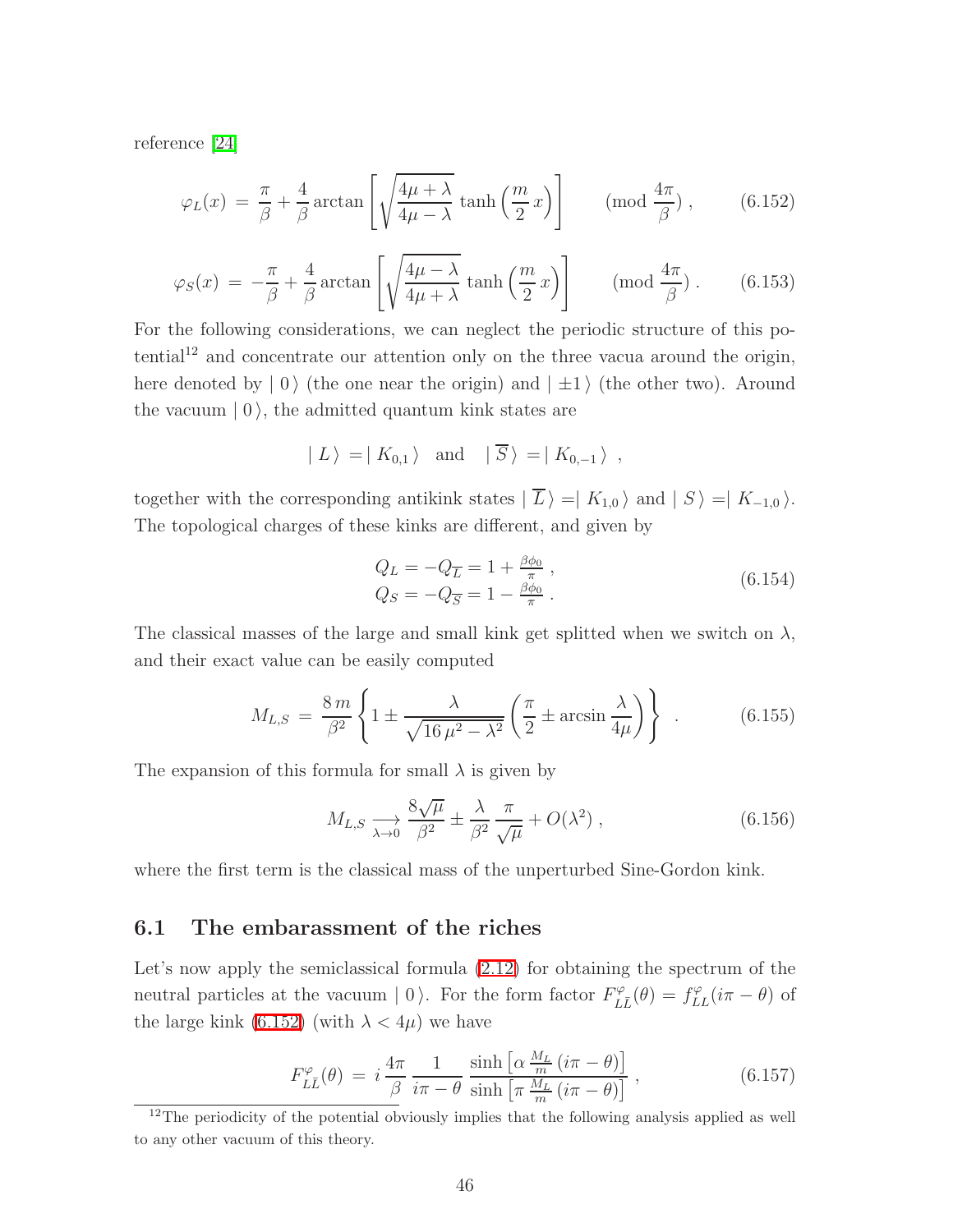where

$$
\alpha\,=\,2\arctan\sqrt{\frac{4\mu+\lambda}{4\mu-\lambda}}\,,
$$

while m and  $M_L$  are given by [\(6.151\)](#page-45-1) and [\(6.155\)](#page-46-1), respectively. For the form factor  $F_{S}^{\varphi}$  $S_{\overline{S}}^{\varphi}(\theta) = f_{SS}^{\varphi}(i\pi - \theta)$  of the small kink [\(6.153\)](#page-46-2) (with  $\lambda < 4\mu$ ) we have instead

$$
F_{SS}^{\varphi}(\theta) = -i \frac{4\pi}{\beta} \frac{1}{i\pi - \theta} \frac{\sinh\left[\alpha \frac{M_S}{m} (i\pi - \theta)\right]}{\sinh\left[\pi \frac{M_S}{m} (i\pi - \theta)\right]},
$$
(6.158)

where

$$
\alpha = 2 \arctan \sqrt{\frac{4\mu - \lambda}{4\mu + \lambda}} ,
$$

while m and  $M<sub>S</sub>$  are given by [\(6.151\)](#page-45-1) and [\(6.155\)](#page-46-1), respectively.

By looking at the poles of these expressions within the physical strip, it seems that there are two towers of neutral particles at the vacuum  $\mid 0 \rangle$ : the one coming from the bound states of the  $|LL\rangle$ 

<span id="page-47-1"></span><span id="page-47-0"></span>
$$
m_{(L)}^{(n)} = 2M_L \sin\left(n_L \frac{m}{2M_L}\right) \quad , \quad 0 < n_L < \pi \frac{M_L}{m} \,, \tag{6.159}
$$

the other coming from the bound states of  $| \overline{S} S \rangle$ 

$$
m_{(S)}^{(n)} = 2M_S \sin\left(n_S \frac{m}{2M_S}\right) \quad , \quad 0 < n_S < \pi \frac{M_S}{m} \,. \tag{6.160}
$$

As a matter of fact, this situation is not peculiar of the Double Sine Gordon model but it occurs each time that there are kinks of different masses originating from the same vacuum. Consider, for instance, a simplified version of a three vacua configuration, realised by the potential (Figure [23\)](#page-48-0)

$$
V(\varphi) = \frac{m^2}{2} \begin{cases} (\varphi + 2b)^2 & , \varphi \le -b ; \\ \varphi^2 & , -b \le \varphi \le a ; \\ (\varphi - 2a)^2 & , \varphi > a . \end{cases}
$$
 (6.161)

The explicit configurations of the long and short kink of this potential are pretty simple

$$
\varphi_L(x) = \begin{cases} a e^{mx} , & x \le 0 ,\\ 2a - a e^{-mx} , & x \ge 0 \end{cases}, \quad \varphi_{\bar{S}}(x) = \begin{cases} -b e^{mx} , & x \le 0 ,\\ -2b + b e^{-mx} , & x \ge 0 \\ 6.162 \end{cases}
$$

and their classical masses are

$$
M_L = m a^2 \quad , \quad M_S = m b^2 \quad . \tag{6.163}
$$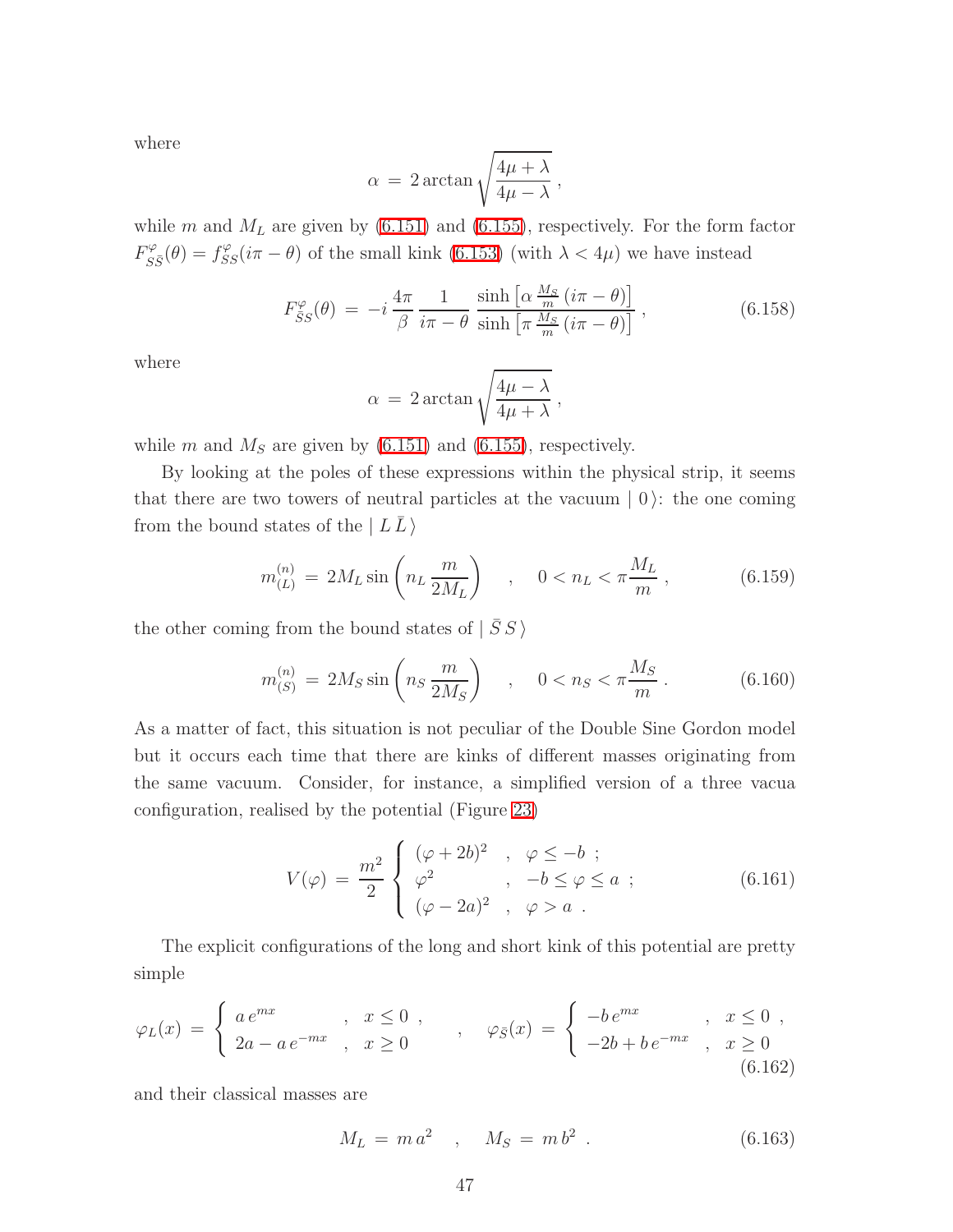

<span id="page-48-0"></span>Figure 23: Shape of  $V(\varphi)$  with  $a = b$  (left hand side) and with  $a > b$  (right hand side).

The form factors can be easily computed

$$
F_{L\bar{L}}^{\varphi}(\theta) = \frac{i}{M_L(i\pi - \theta)} \left[ \frac{1}{\theta - i\pi(1 - \xi_L)} - \frac{1}{\theta - i\pi(1 + \xi_L)} \right], \quad (6.164)
$$

$$
F_{\bar{S}S}^{\varphi}(\theta) = -\frac{i}{M_S(i\pi - \theta)} \left[ \frac{1}{\theta - i\pi(1 - \xi_S)} - \frac{1}{\theta - i\pi(1 + \xi_S)} \right],
$$

where

$$
\xi_L = \frac{m}{\pi M_L} = \frac{1}{\pi a^2} \quad , \quad \xi_S = \frac{m}{\pi M_S} = \frac{1}{\pi b^2} \quad . \tag{6.165}
$$

<span id="page-48-1"></span>By looking at the pole in the physical strip of the above amplitudes, it seems then that there are two particles on the vacuum  $\vert 0 \rangle$ , whose masses are expressed by the formulas

$$
m_L = 2m a^2 \sin \frac{\pi}{2a^2} , \quad m_S = 2m b^2 \sin \frac{\pi}{2b^2} . \tag{6.166}
$$

When  $a = b$ , the two masses coincide but, as we discussed in the introduction, the corresponding state cannot be degenerate. Hence, one of the two spectra in [\(6.166\)](#page-48-1) has to be spurious. The same conclusion applies, as well, to the mass formulas  $(6.159)$  and  $(6.160)$  of the Double Sine Gordon model<sup>13</sup>. But, what went wrong in this case with the semiclassical formula?

To understand the origin of this discrepancy, notice that each kink solution knows only half of the shape of the vacuum state from which it originates: for instance, the long kink starts its "motion" from the minimum at the origin, but its next values are determined only by the shape of the potential on its right. As far as this kink solution is concerned, the shape of the potential to the left of the origin could be arbitrarly changed without effecting the behavior of this solution. The same

<sup>&</sup>lt;sup>13</sup>The argument concerning the non-degeneracy of the neutral states invalidates the conclusions previously reached on the spectrum of the Double Sine Gordon model [\[15\]](#page-66-2), and it makes somehow obvious the finding of the numerical analysis on this model presented in [\[17\]](#page-66-5).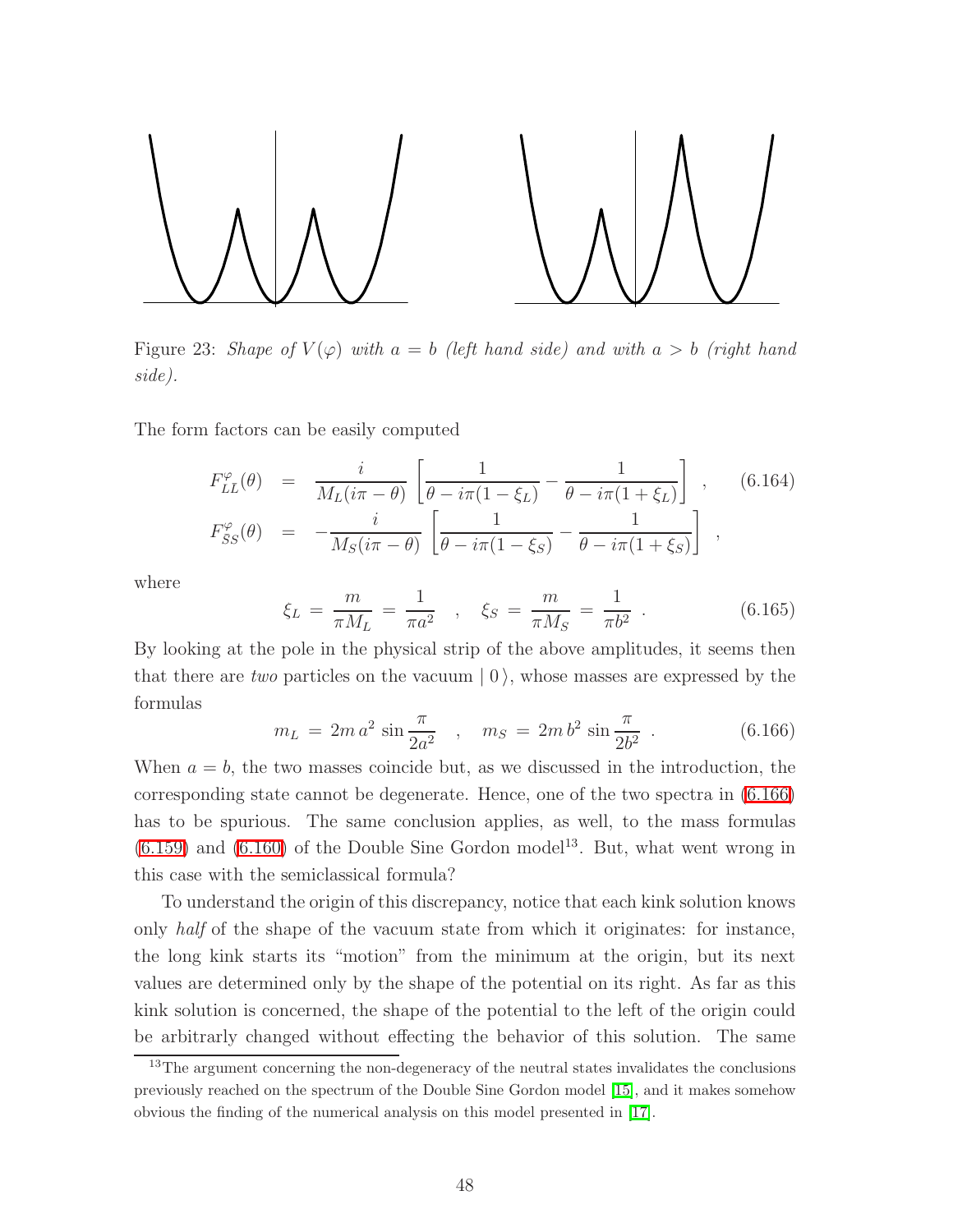considerations also apply to the short kink, which is determined only by the shape of the potential on the left of the origin.

The above observation means that, when we employ the long-kink solution to extract the mass spectrum, it is as we are referring to a potential which is not the actual one. It is rather a potential  $U_L(\varphi)$ , whose values for  $\varphi < 0$  are obtained by the specular image of those for  $\varphi > 0$  of the original potential. Viceversa, when we employ the short-kink solution, it is as we are referring to a potential  $U_R(\varphi)$ , whose values for  $\varphi > 0$  are the specular image of those for  $\varphi < 0$ , which determine the short-kink solution. For the long and short kinks of the above example, the fictitious potentials  $V_L(\varphi)$  and  $V_S(\varphi)$  reconstructed by the semiclassical solutions are the ones shown in Figure [24.](#page-50-0) Similar fictitious potentials can be extracted, as well, for the Double Sine-Gordon model. Hence, no wonder that employing eq. [\(2.12\)](#page-6-2) in the case of kinks with different mass, each of them gives rise to a different spectrum of bound states on the same vacuum.

Saying the things differently, at the leading order in the coupling constant in which the semiclassical form factor  $(2.12)$  was computed, the short and long kink states are invisible each other. They start to be aware of the existence of the other only at the next leading order in the coupling constant. For instance, in the expression [\(2.25\)](#page-8-0) involving the long-kink, the first subleading terms are given by the matrix elements with a couple of short kink and antikink state, as

$$
\langle L(\theta_1) | \varphi(0) | L\bar{S}S \rangle \langle L\bar{S}S | \varphi(0) | L \rangle \dots \langle L | \varphi(0) | L(\theta_2) \rangle . \tag{6.167}
$$

With  $M_L > M_S$ , these terms (as well as all the others, obtained by insering more times the couples  $SS$ ) are always present, no matter which are the values of the external rapidities  $\theta_1$  and  $\theta_2$  of the long kink. In this case, it becomes then rather artificial to pin down their presence by simply appealing to the perturbation expansion in the coupling constant. Their presence, however, spoil the possibility of obtaining a close differential equation for the form factors of the kink, as the one that has led to the semiclassical expression [\(2.12\)](#page-6-2). In principle, they can be taken in acccount by employing the path integral formalism discussed, for instance, in [\[25\]](#page-67-1) but, in practise, this can be a rather paintful and ferociously complicated procedure. So, for the purpose of this paper, much better to content ourselves with the possibility of identifying the mass spectrum according to the heuristic considerations of the next section.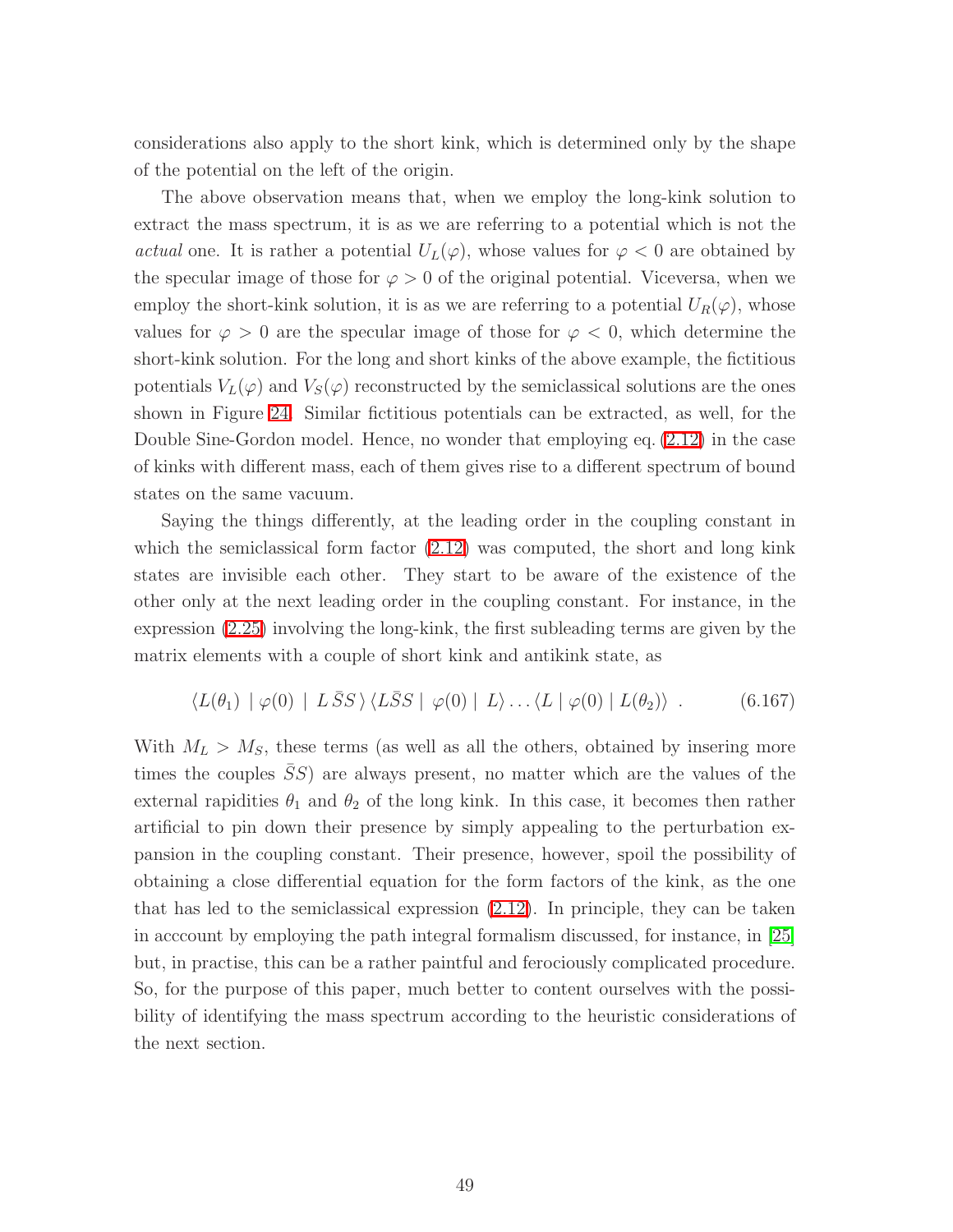

<span id="page-50-0"></span>Figure 24: Fictitious potentials  $V_L(\varphi)$  (A) and  $V_S(\varphi)$  (B) The dashed line gives the values of the original potential in the regions not seen by the each kink.

#### 6.2 The importance of being small

Once it has been clarified the origin of the discrepancy of the spectra coming from the two kink solutions, it remains to understand what is the correct spectrum of bound states. Although the exact expression of the mass formula has remained elusive to us, we would like to show that the spectrum can be studied, in a relatively simple way, at least in two different cases: (a) when the asymmetric kinks have approximately the same mass; (b) when the mass of one of them is much smaller than the mass of the other.

Let's consider first the case (a). This situation can be realised starting by a symmetric configuration of the potential (which we assume to be an even function  $V(\varphi) = V(-\varphi)$  and slightly deforming it by an infinitesimal deformation  $\lambda \delta V(\varphi)$ , with  $\delta V(\varphi)$  odd under  $\varphi \to -\varphi$ . Switching on  $\lambda$ , the effect of the new term is to decrease one the maxima of the potential and to increase the other. This is, for instance, what happens in the Double Sine-Gordon for small value of  $\lambda$ . Under this deformation, the masses of the kinks changes as  $M_{L,S} \simeq M \pm \lambda \mathcal{M}$ . Denote by  $|b\rangle_L$  and by  $|b\rangle_S$  the bound state of the long and the short kinks which, in the unperturbed theory, have equal mass. The actual breather of the unperturbed theory is a linear combination of these two "half-breathers"  $|b\rangle_{L,S}$  – a combination that can be determined by imposing that the state is an eigenvector of the parity transformation  $P(P^2 = 1)$ . Let's assume, for instance, that the bound state is expressed by the combination

<span id="page-50-2"></span><span id="page-50-1"></span>
$$
|B\rangle = \frac{|b\rangle_L - |b\rangle_R}{\sqrt{2}} . \tag{6.168}
$$

In the unperturbed potential, its mass can be equivalently written as

$$
m_B = \frac{1}{2}(m_L + m_S) \tag{6.169}
$$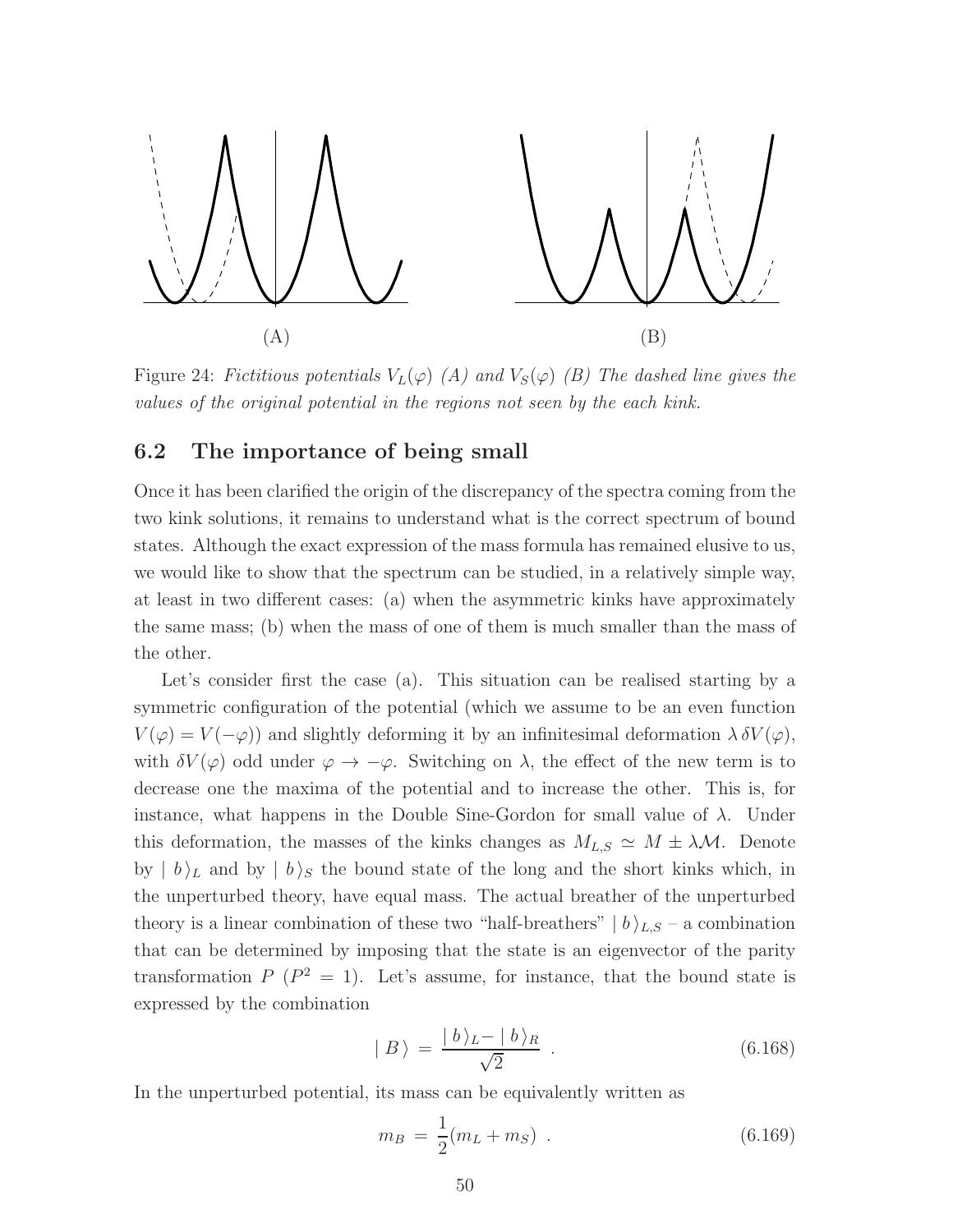Switching now  $\delta V$ , at the first order in  $\lambda$  the state [\(6.168\)](#page-50-1) does not change. The masses  $m<sub>L</sub>$  and  $m<sub>R</sub>$  receive, instead, a linear correction of opposite sign,

$$
\delta_{L,S} \simeq \pm \left( 2 \sin \left( \frac{m}{2M} \right) - \frac{m}{M} \cos \left( \frac{m}{2M} \right) \right) \tag{6.170}
$$

Plugging these corrections into [\(6.169\)](#page-50-2), the mass of the breather remains then unchanged. This result matches with the first order Form Factor Perturbation Theory [\[16,](#page-66-4) [17\]](#page-66-5), as it can be seen by employing the parity operator P

$$
\lambda \langle B | \delta V(\varphi) | B \rangle = \lambda \langle B | P (P \delta V(\varphi) P) P | B \rangle = -\lambda \langle B | \delta V(\varphi) | B \rangle = 0.
$$
\n(6.171)

Let's consider now the case (b), i.e. when one of the kink is much heavier than the other. We would like to present a series of arguments in favour of the thesis that, in this circumstance, the semiclassical spectrum is essentially determined by the short-kink solution, i.e.

<span id="page-51-0"></span>
$$
m_{(S)}^{(n)} \simeq 2M_S \sin \left( n_S \frac{m}{2M_S} \right) \quad , \quad 0 < n_S < \pi \frac{M_S}{m} \,, \tag{6.172}
$$

with the stable part of the spectrum obtained only for  $n<sub>S</sub> \leq 2$ . The arguments are the following

- 1. The actual mass of the bound state depends on both  $M_S$  and  $M_L$ . However, repeating the argument presented in Section [3.1,](#page-17-1) the correction induced by the long kink is expected to be suppressed with respect to the one of the short kink by the ratio  $\left(\frac{M_S}{M_L}\right)$  $M_L$  $\int_{0}^{2}$ . Therefore, making heavier the mass of the long kink, it can be forseen that its influence on the mass of the neutral particle should becomes less and less relevant. In particular, when  $M_L \to \infty$ , the long kink decouples from the theory and the masses of the breathers are only determined by the dynamics of the remaining short kink.
- 2. Another argument in favour of the formula [\(6.172\)](#page-51-0) directly comes from the Watson equations satisfied by the form factors of the short and long kink solutions. Let's first consider the scattering process of the small kink-antikink state  $| \bar{S}(\hat{\theta}_1)S(\hat{\theta}_2) \rangle$ . As far as we have the inequality

<span id="page-51-2"></span><span id="page-51-1"></span>
$$
M_S \cosh \hat{\theta} < M_L \cosh \theta \tag{6.173}
$$

in the center of mass (defined by  $\frac{\theta}{2} \equiv \theta_1 = -\theta_2$  and  $\frac{\hat{\theta}}{2} \equiv \hat{\theta}_1 = -\hat{\theta}_2$ ), there is no possibility of converting the above state into a  $| L(\theta_1) L(\theta_2) \rangle$ . Therefore the scattering process of this short kink-antikink state can only be elastic

$$
|\bar{S}(\hat{\theta}_1) S(\hat{\theta}_2) \rangle \longrightarrow |\bar{S}(\hat{\theta}_1) S(\hat{\theta}_2) \rangle . \qquad (6.174)
$$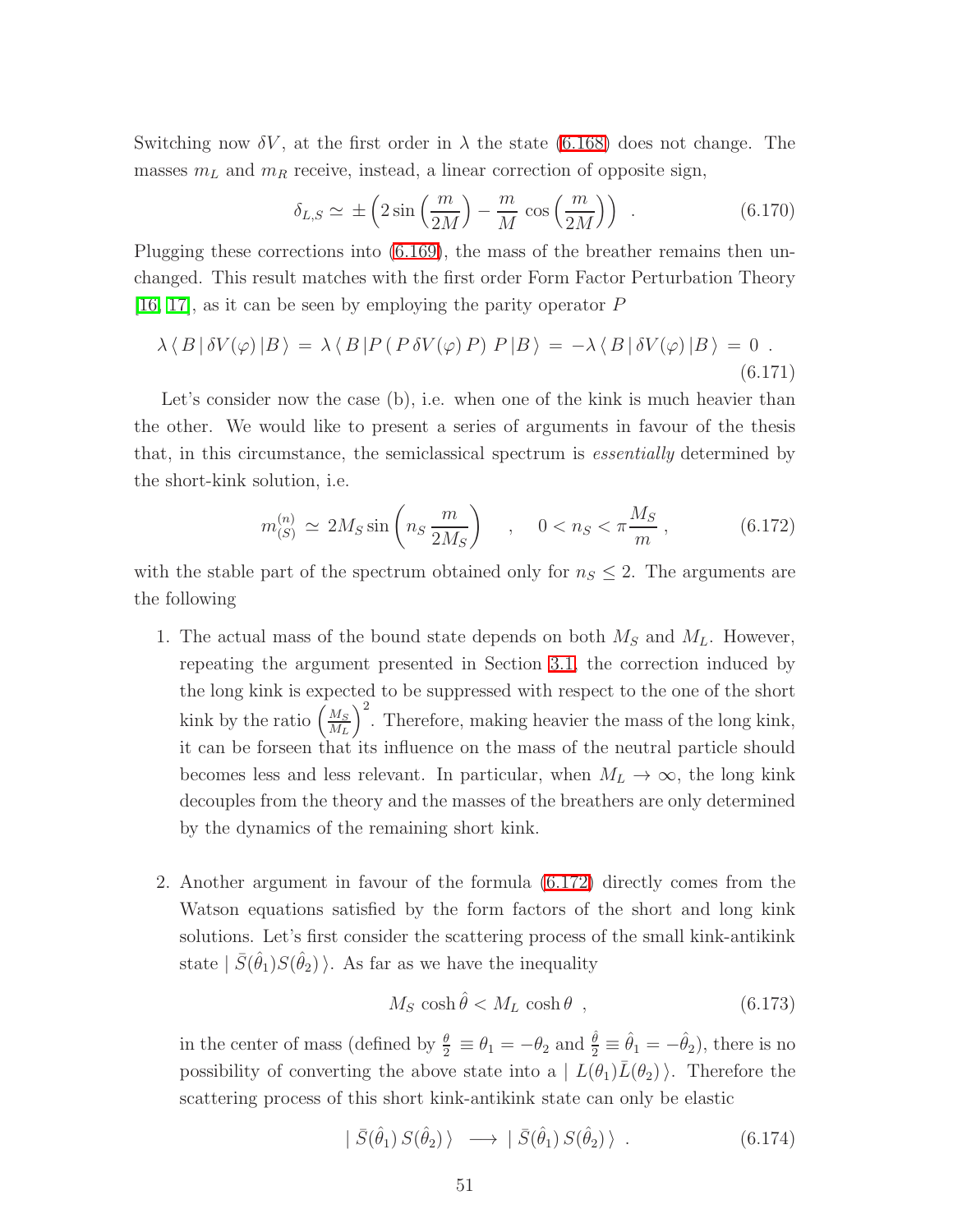

<span id="page-52-0"></span>Figure 25: Elastic scattering amplitude of the short kink-antikink state.

The elastic range of  $\hat{\theta}$  obviously enlarges by making the mass of the long kink heavier. In this region, the Watson equation which is satisfied by any form factor of the short kink-antikink state becomes then

<span id="page-52-1"></span>
$$
F_{\bar{S}S}^{\mathcal{O}}(\hat{\theta}) = S_{SS}(\hat{\theta}) F_{\bar{S}S}^{\mathcal{O}}(-\hat{\theta}) , \qquad (6.175)
$$

where  $S_{SS}(\hat{\theta})$  is the elastic S-matrix of the process [\(6.174\)](#page-51-1). Assuming that this elastic process leads through the exchange of the scalar particles, we have the diagram of Figure [25.](#page-52-0)

Eq. [\(6.175\)](#page-52-1) implies that the ratio  $F_{\bar{S}S}^{\mathcal{O}}(\hat{\theta})/F_{\bar{S}S}^{\mathcal{O}}(-\hat{\theta})$  is a pure phase for the real values of  $\theta$  below the inelastic threshold given by eq. [\(6.173\)](#page-51-2), perfectly in agreement with the semiclassical result. If we now trust the semiclassical result of the form factors also for complex values of the rapidity (in particular for those concerning the location of their poles), we arrive to the mass spectrum [\(6.172\)](#page-51-0).

Consider now the long kink-antikink scattering. First of all, notice that for the non-integrability of the theory, the scattering processes of the state  $| L(\theta_1) \bar{L}(\theta_2) \rangle$  always involve, as a final state,  $| \bar{S}(\hat{\theta}_1) S(\hat{\theta}_2), \rangle$ 

<span id="page-52-2"></span>
$$
| L(\theta_1) \bar{L}(\theta_2) \rangle \longrightarrow | \bar{S}(\hat{\theta}_1) S(\hat{\theta}_2) \rangle . \qquad (6.176)
$$

i.e. the production process is always present.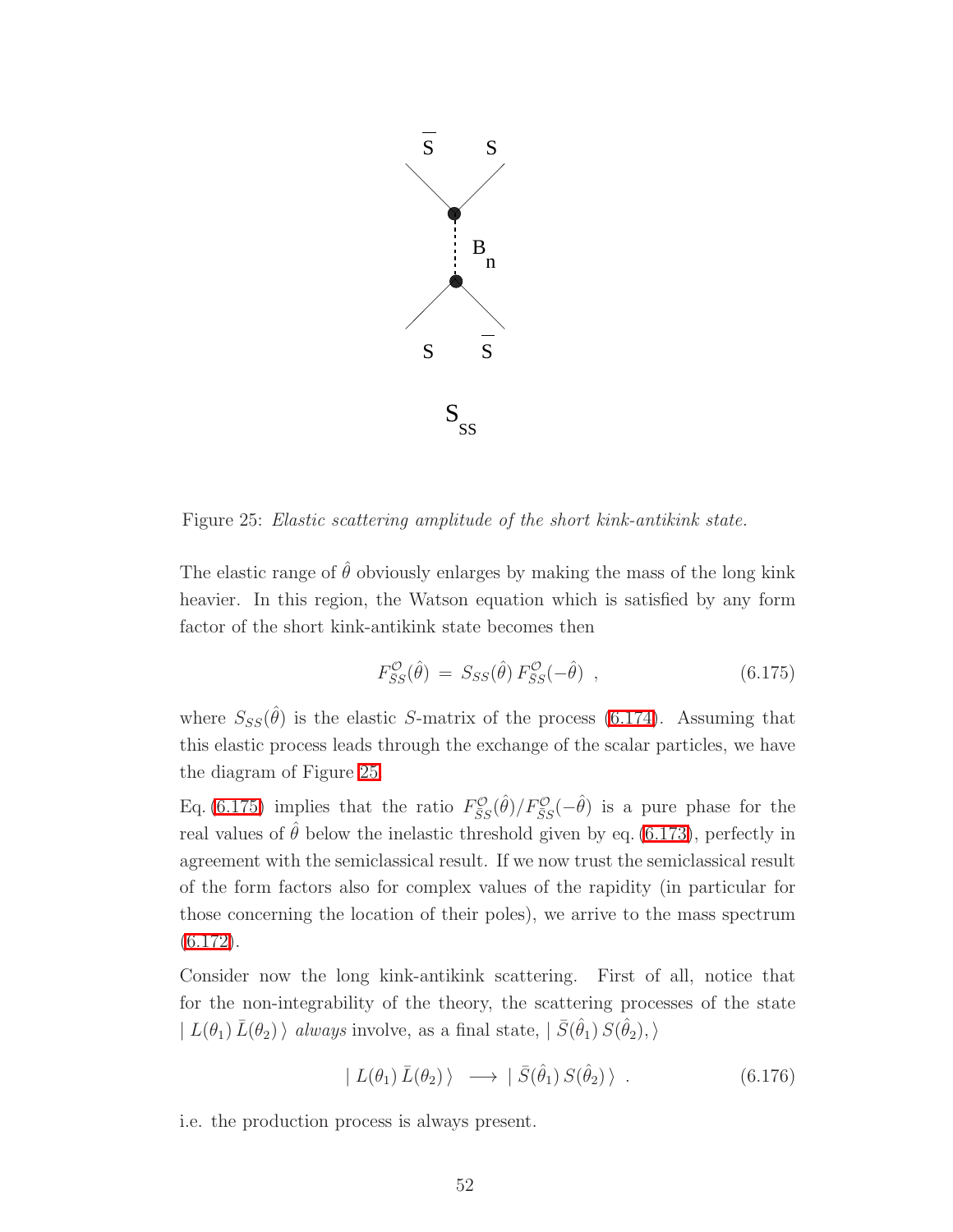

<span id="page-53-1"></span>Figure 26: Elastic and production amplitudes of the long kink-antikink scatterings.

Going to the center of mass, the rapidity of the outcoming small kink-antikink state is determined by

<span id="page-53-0"></span>
$$
M_S \cosh \hat{\theta} = M_L \cosh \theta \tag{6.177}
$$

In addition to the production process, in the scattering of the long kinkantikink state, there is also its elastic part

$$
| L(\theta_1) \bar{L}(\theta_2) \rangle \longrightarrow | L(\theta_1) \bar{L}(\theta_2) \rangle . \qquad (6.178)
$$

For values of  $\theta$  below other inelastic thresholds, the Watson equation satisfied by the form factors of the long kink-antikink state is then

$$
F_{L\bar{L}}^{\mathcal{O}}(\theta) = S_{LL}(\theta) F_{L\bar{L}}^{\mathcal{O}}(-\theta) + S_{LR}(\theta) F_{\bar{S}S}^{\mathcal{O}}(-\hat{\theta}) \quad , \tag{6.179}
$$

where  $S_{LL}(\theta)$  is the S-matrix relative to the process [\(6.178\)](#page-53-0), whereas  $S_{LR}(\theta)$ is the one of [\(6.176\)](#page-52-2). Assuming that, also in this case, the scattering processes are dominated by the exchange of the scalar particles, we have the diagrams of Figure [26.](#page-53-1) In contrast with the short kink case, this time the ratio  $F_{L\bar{L}}^{\mathcal{O}}(\theta)/F_{L\bar{L}}^{\mathcal{O}}(-\theta)$  can never be a pure phase, not even for real values of  $\theta$ . Hence the semi-classical result cannot be the correct one: in fact, from the ratio of the long kink form factors, one always gets a pure phase expression.

Notice that in the production diagram  $| L\bar{L} \rangle \rightarrow | \bar{S}S \rangle$  it appears the same 3-particle coupling than in the elastic scattering  $|\bar{S}S\rangle \rightarrow |\bar{S}S\rangle$ . This implies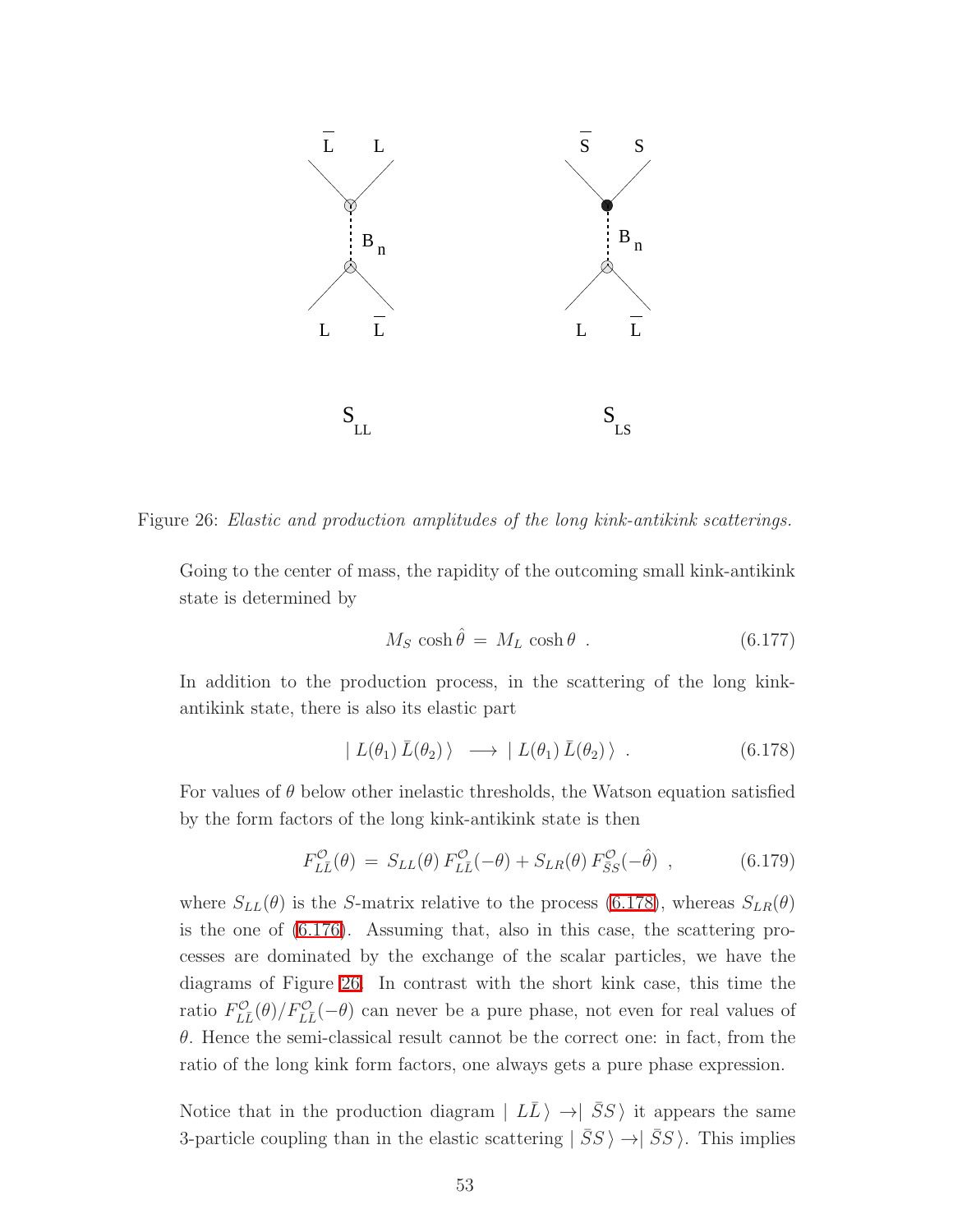

<span id="page-54-0"></span>Figure 27: Relation between the resonance angles of the short and long kink-antikink state.

that the intermediate particles of the two processes are the same. Assuming that their masses are those extracted by the short kink-antikink bound states, we can predict where the correct position of the poles of the long kink-antikink form factors should be: denoting the position of these poles by  $iu_{\overline{S}S}^n = i\pi(1 \xi_{\bar{S}S}^n$ ), with  $\xi_{\bar{S}S}^n = n \frac{m}{M_S}$  $\frac{m}{M_S}$ , and  $iu_{L\bar{L}}^n = i\pi (1 - \xi_{L\bar{L}}^n)$ , the resonance value  $\xi_{L\bar{L}}^n$  is determined by the relation

$$
M_L \sin\left(\frac{u_{L\bar{L}}^n}{2}\right) = M_R \sin\left(\frac{u_{\bar{S}S}^n}{2}\right) , \qquad (6.180)
$$

shown in Figure [\(27\)](#page-54-0). It is easy to see that this relation is similar to the law of refraction of light between two media of refraction indices  $M_L$  and  $M_R$ .

3. In order to extract the spectrum of the neutral particles at a given vacuum  $|a\rangle$ , the actual thing to do is, of course, to quantize the time-dependent solution nearby the corresponding minimum  $\varphi_a^{(0)}$  of the potential. To this aim, one initially needs to solve the equation of motion

<span id="page-54-1"></span>
$$
\frac{\partial^2 \varphi}{\partial t^2} - \frac{\partial^2 \varphi}{\partial x^2} = -\frac{dU}{d\varphi} \quad , \tag{6.181}
$$

by requiring the following properties of the solution:

- To be a periodic function in time, with a certain frequency  $\omega$ .
- To be localised around the minimum  $\varphi_a^{(0)}$  of the potential.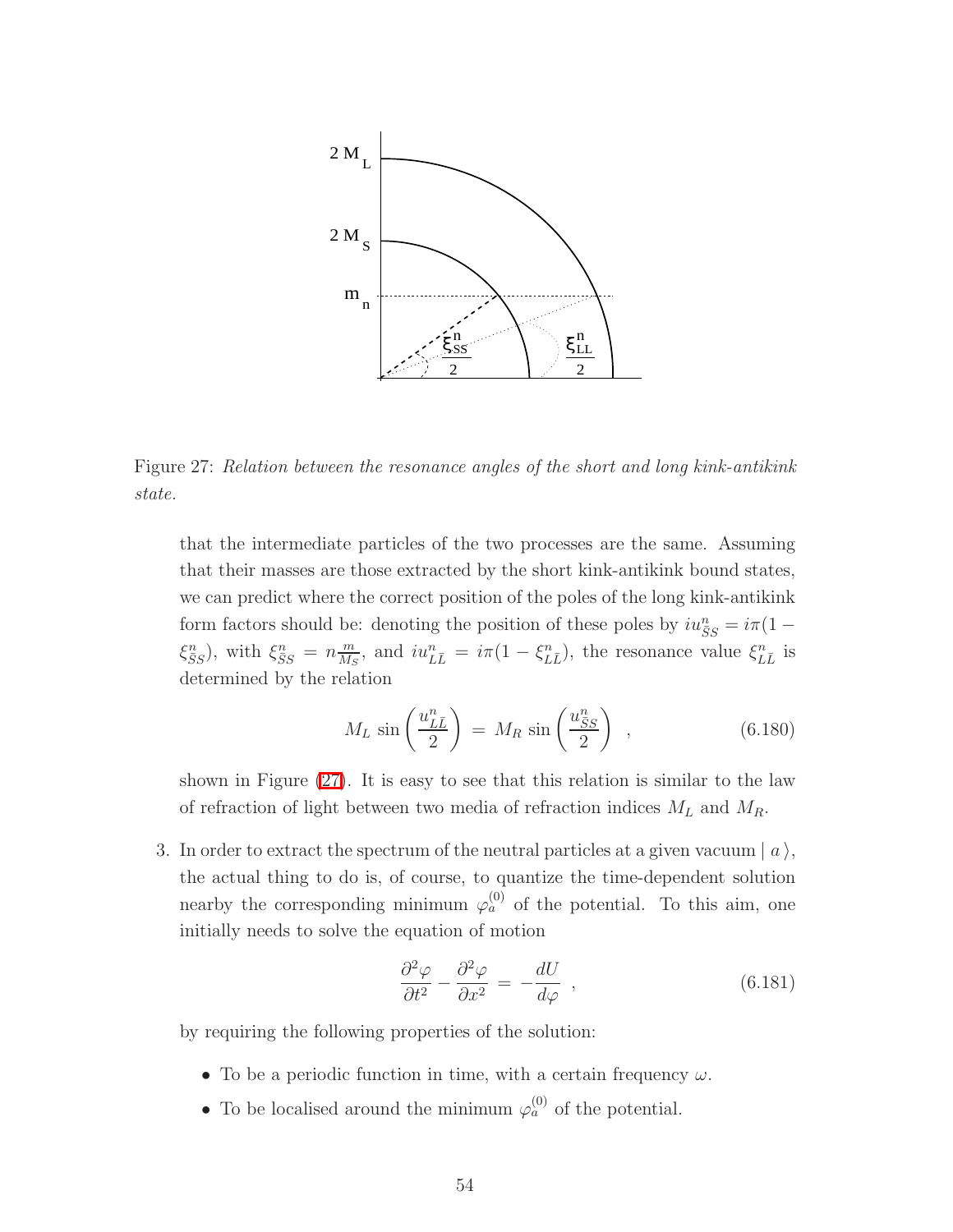• To have a finite value of its energy, given by

$$
E = \int_{-\infty}^{\infty} \left[ \frac{1}{2} \left( \frac{\partial \varphi}{\partial t} \right)^2 + \frac{1}{2} \left( \frac{\partial \varphi}{\partial x} \right)^2 + U(\varphi) \right] dx . \tag{6.182}
$$

The finiteness of the energy implies that, at  $x \to \pm \infty$ , the solution should necessarily go to  $\varphi_a^{(0)}$ , where the potential vanishes. However, we must also require that  $E \leq 2M_S$ , which is the lowest energy threshold in the neutral sector. Without this condition, in fact, the asymptotical time evolution of the solution will consist of a state of small kink and small antikink, moving a part with respect each other, with a velocity fixed by the excess of energy with respect to their rest mass. This is the classical equivalence of a decay process.

Having stated these conditions, the problem of solving eq. [\(6.181\)](#page-54-1) is equivalent to find the small oscillation of a string in the funnel of the potential  $U(\varphi)$ relative to the minimum  $\varphi_a^{(0)}$ , with its ends (at  $x = \pm \infty$ ) kept fixed at the value of its bottom (Figure [28\)](#page-56-0). During its swinging, the string explores and probes the shape of the potential nearby the valley of the minimum  $\varphi_a^{(0)}$ . The oscillations, however, cannot be too wide, otherwise the motion will violate the energy condition  $E < 2M_s$ . Notice that, in this analogy, the static kink solutions are nothing else than strings which, at  $x = -\infty$  are at the bottom of one valley, whereas at  $x = \infty$ , after overpassing one of the peaks of the potential landscape, are in a neighbouring one.

In order to solve [\(6.181\)](#page-54-1), let's pose  $\varphi(x,t) = \varphi_a^{(0)} + \eta(x,t)$  and expand correspondingly the potential near this minimum

<span id="page-55-0"></span>
$$
U(\varphi_a^{(0)} + \eta) = \frac{1}{2}\omega_0^2 \eta^2 + \frac{\lambda_3}{3} \eta^3 + \frac{\lambda_4}{4} \eta^4 + \frac{\lambda_5}{5} \eta^5 + \cdots
$$
 (6.183)

Notice that the asymmetry of the potential with respect to its two barriers (i.e. the mere fact that there exist the small and the long kink) is encoded in the non-zero coefficients of the odd powers of  $\eta$ . Any smooth, real-valued solution of  $(6.181)$  that is periodic in time with frequency  $\omega > 0$  has a Fourier representation

$$
\eta(x,t) = \sum a_n(x) \exp(in\omega t) , \quad a_{-n}(x) = a_n^*(x) . \tag{6.184}
$$

All the coefficients  $a_n(x)$  must be localised, i.e. they should vanish when  $x \to \pm \infty$ . Substituting this expansion into [\(6.181\)](#page-54-1) and using eq. [\(6.183\)](#page-55-0), one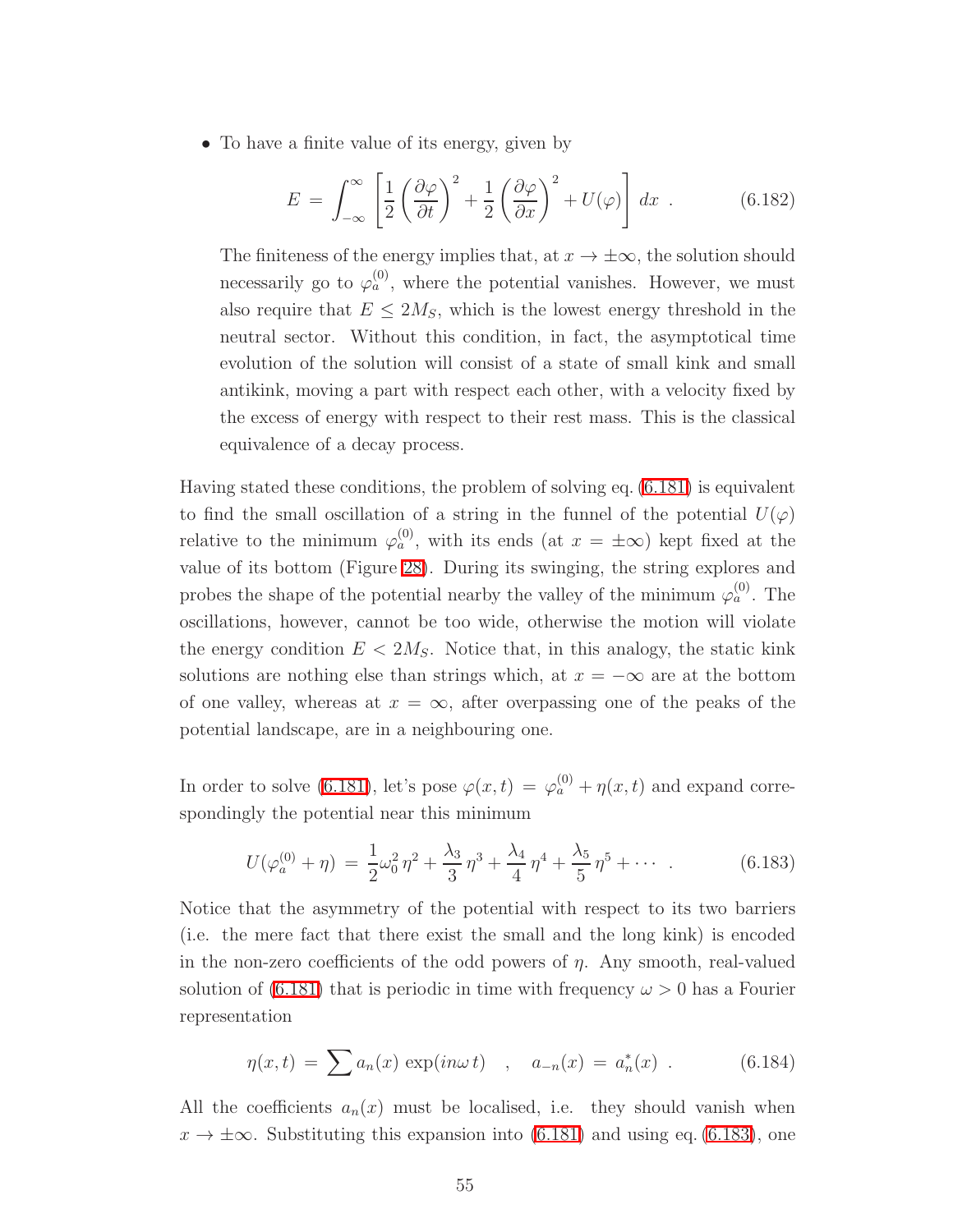

<span id="page-56-0"></span>Figure 28: Landscape of the potential seen by a string oscillating in the central valley, relative to the minimum  $\varphi_a^{(0)}$ .

reaches the non-linear equations for  $a_n$ 's

<span id="page-56-1"></span>
$$
(\partial_x^2 + n^2 \omega^2 - \omega_0^2) a_n = -\lambda_3 \sum_m a_m a_{n-m} - \lambda_4 \sum_k \sum_m a_k a_m a_{n-k-m} + \cdots
$$
\n(6.185)

Spatially uniform infinitesimal solution of [\(6.181\)](#page-54-1) oscillate with frequency  $\omega_0$ , and it is possible to prove that [\(6.181\)](#page-54-1) admits no breather solution for  $\omega > \omega_0$ [\[26\]](#page-67-2). Classically, this result is expressing the fact that the actual mass is always smaller than the one fixed by the curvature of the potential. Hence, one can focus on the interval  $0 < \omega < \omega_0$ . In order to find a small parameter  $\epsilon$  to make a reasonable expansion, previous studies of this equation<sup>14</sup> (see, for instance, [\[9,](#page-65-7) [27,](#page-67-3) [28\]](#page-67-4)) suggest to use

$$
\epsilon \equiv (1 - \omega^2/\omega_0^2)^{1/2} \tag{6.186}
$$

and to introduce a slightly modified asymptotic expansion in terms of the

<sup>&</sup>lt;sup>14</sup>It is interesting to observe that in [\[27,](#page-67-3) [28\]](#page-67-4), the authors actually argue about the *non-existence*, stricly speaking, of a stable solution of eq. [\(6.181\)](#page-54-1). However, the stability breaking of the solution occurs through exponentially small terms, invisible to any perturbative orders, which correspond to a radiation rate of the perturbative solution. Due to the extremely slow decay of these processes, for any practical purpose, one can safely ignore this mathematical subtlety, as also admitted by the same authors.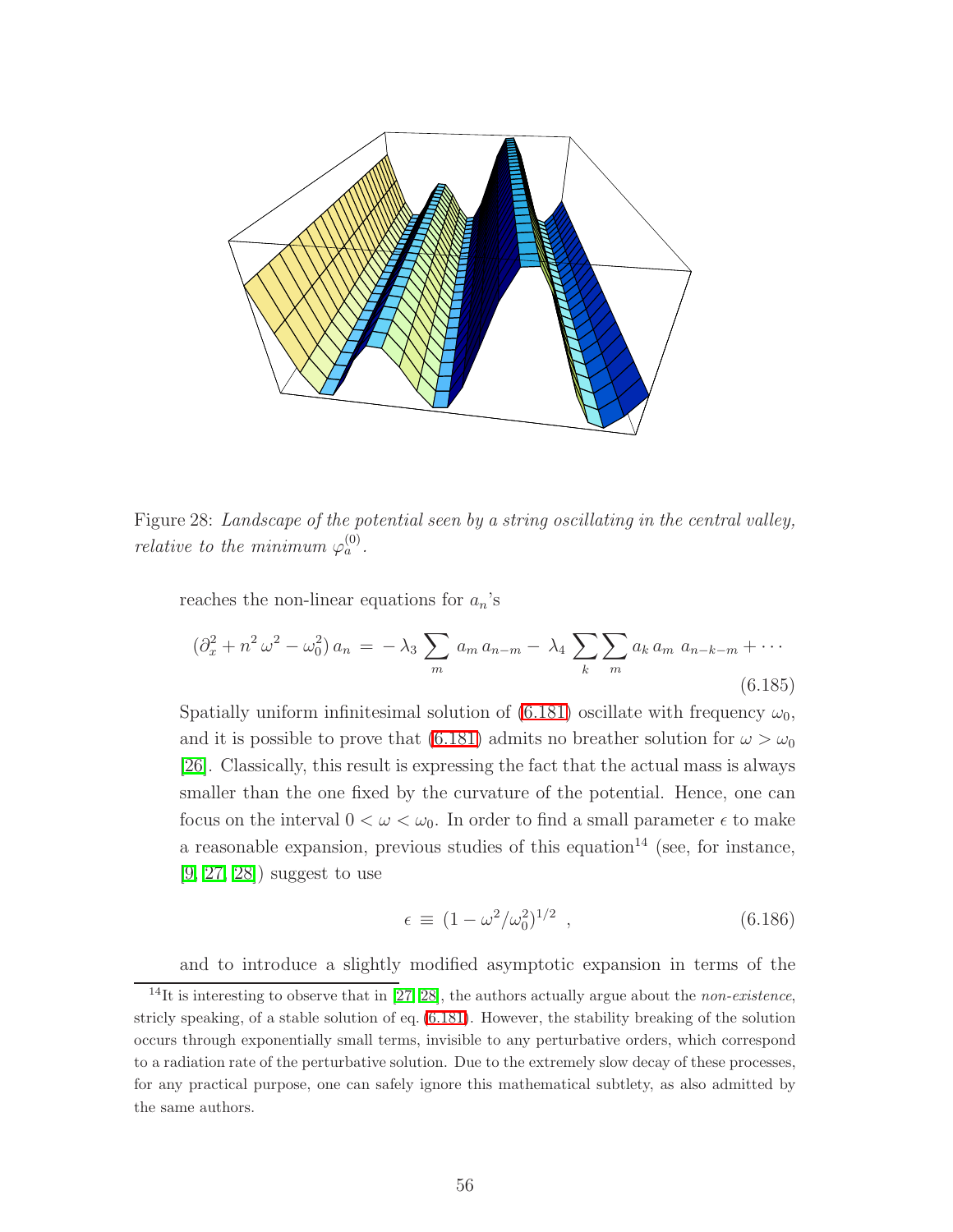dimensionless variables:

$$
\xi = \frac{\epsilon \omega_0 x}{\sqrt{1 + \epsilon^2}} \quad , \quad \tau = \frac{\omega_0 t}{\sqrt{1 + \epsilon^2}} \quad . \tag{6.187}
$$

The solution of [\(6.185\)](#page-56-1) will be expressed in terms of a series expansion in  $\epsilon$  of all the terms  $a_n$ . For instance, in the case of Sine-Gordon model, the breather mode (at the leading order in  $\epsilon$ ) is given by [\[18,](#page-66-3) [28\]](#page-67-4)

$$
\varphi(x,t) = \frac{4}{\beta} \arctan\left(\frac{\epsilon \sin(\omega_0 t/\sqrt{1+\epsilon^2})}{\cosh(\epsilon \omega_0 x/\sqrt{1+\epsilon^2})}\right)
$$
(6.188)  

$$
\approx \frac{4}{\beta} \operatorname{sech}\xi \sin[\tau(1-\epsilon^2/2)] + \cdots
$$

Once such solution of [\(6.185\)](#page-56-1) has been found, the next steps will be to compute its classical energy  $E$  and its action

$$
W = \int_{-\infty}^{\infty} dx \int_{0}^{T} \left(\frac{\partial \varphi}{\partial t}\right)^{2} dt , \qquad (6.189)
$$

along one period. Referring once again to the Sine-Gordon model, the results are

$$
E = 2M \left( \epsilon - \frac{\epsilon^3}{3} + \cdots \right) , \qquad (6.190)
$$
  

$$
W = \frac{4\pi M}{m} \left( \epsilon - \frac{\epsilon^3}{3} + \cdots \right) ,
$$

where  $M$  is the mass of the soliton, alias the heights (per unit length) of the barriers of the potential landspace. Eliminating now  $\epsilon$ , one has

<span id="page-57-0"></span>
$$
E = m\left(\frac{W}{2\pi} - \frac{1}{24}\left(\frac{m}{M}\right)^2 \left(\frac{W}{2\pi}\right)^3 + \cdots\right) \tag{6.191}
$$

The familiar mass spectrum of the Sine-Gordon model is finally obtained by imposing the quantization condition

$$
W = 2\pi n \tag{6.192}
$$

If the same calculations are repeated for  $\varphi^4$  theory [\[9,](#page-65-7) [28\]](#page-67-4), one finds

$$
\varphi(x,t) \simeq \frac{m}{\sqrt{\lambda}} \left[ \frac{2\epsilon}{\sqrt{3}} \operatorname{sech}\xi \, \cos \tau - \epsilon^2 \operatorname{sech}^2 \xi \right] + \frac{e^2}{3} \operatorname{sech}^2 \xi \, \cos 2\tau + \frac{\epsilon^3}{6\sqrt{3}} \operatorname{sech}^4 \xi \, \cos 3\tau + \cdots \right] , \quad (6.193)
$$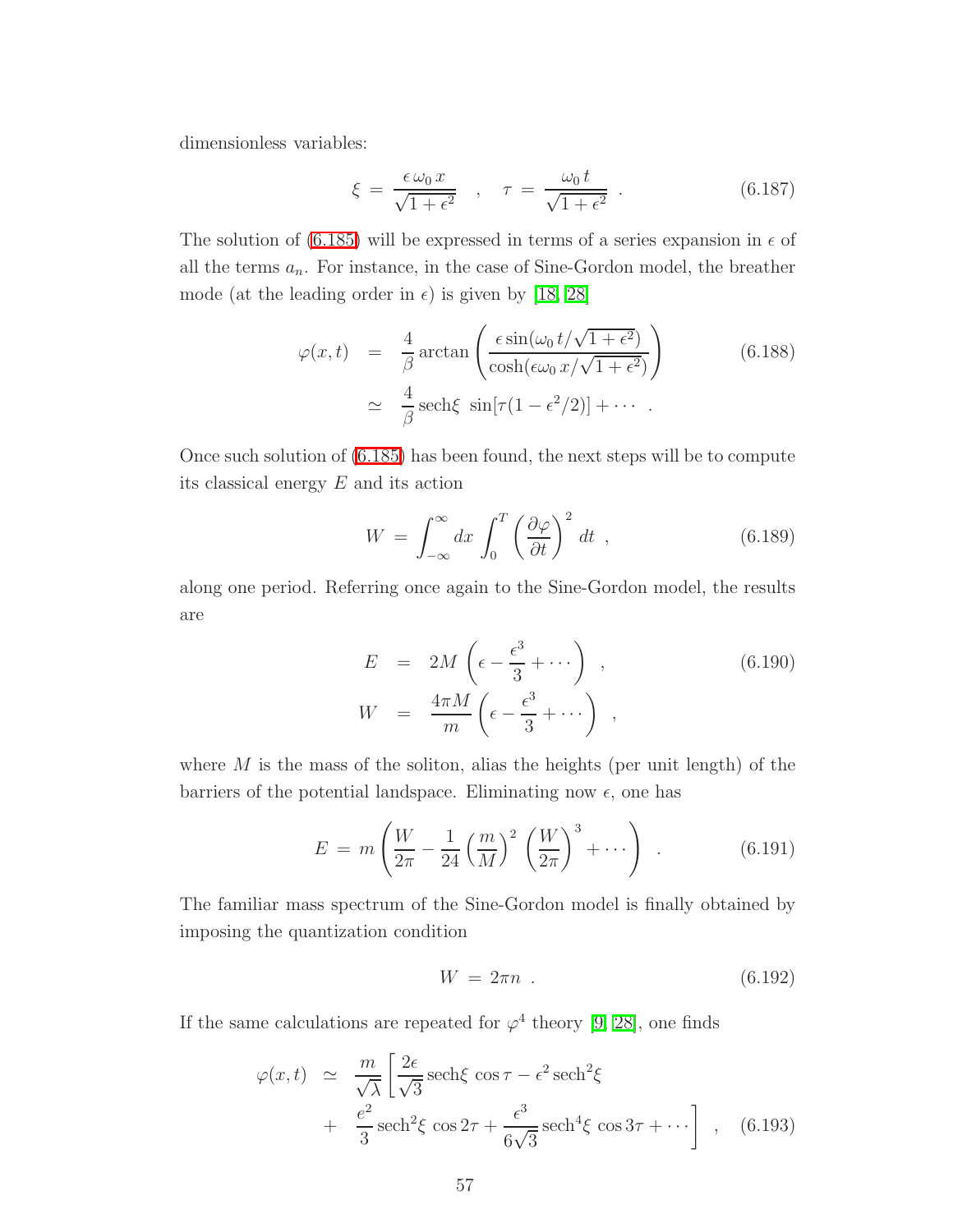with the classical energy and the action of the swinging string in the valley of this potential given by

$$
E = M\left(2\epsilon + \frac{37}{27}\frac{\epsilon^3}{3} + \cdots\right) , \qquad (6.194)
$$

$$
W = \frac{2\pi M}{\sqrt{2}m}\left(2\epsilon + \frac{46}{27}\frac{\epsilon^3}{3} + \cdots\right)
$$

As in the Sine-Gordon model, also in this case the energy is expressed in terms of the mass of the soliton, alias in terms of the height of the barrier of the potential. Eliminating  $\epsilon$  and imposing the quantizion condition [\(6.192\)](#page-57-0), one arrives, as before, to the series expansion of the usual formula  $m_n =$  $2M \sin\left(n \frac{m}{2M}\right)$  $\frac{m}{2M}$ .

The two examples above should have made clear that, in the general case, the energy and the action of the classical solution will be expressed in terms of the lowest heights of the potential, a feature which is pretty intuitive. In the case in which these heights are the same (like the Sine-Gordon case), there is only one energy scale, given by the mass of the soliton. But, also in the case of  $\varphi^4$ , there is only one energy scale, given by the height of the potential between the two vacua: on the left (or on the right) of each of them, there is in fact an infinite barrier.

The same one-scale situation is expected to be valid when the potential has a barrier much higher than the other: in this case, the small oscillations of the string will be essentially determined by the barrier given by the lowest peak (the other barrier wll only induce corrections at higher order in  $\epsilon$ ). Correspondingly, the spectrum of the neutral bound states should essentially coincide with the one extracted by the lowest kink.

This discussion should also clarify the reason of the difficulty to find an exact expression of the mass spectrum when the kinks have a comparable mass. In this case, in fact, there are two scales in the problem, i.e.  $M_L$  and  $M_S$ , and the energy together with the action of the string will be non-trivial functions thereof. To find their expression, at least in a concrete example, is an interesting open problem on which we hope to come back in the future. From a practical point of view, notice that, when  $M_L$  is not much larger than  $M_S$ , the masses obtained by employing either eq. [\(6.159](#page-47-0) or eq. [\(6.160\)](#page-47-1) are always very close each other and they can provide an indication on the actual value of the masses of the bound states.

Even though it seems rather difficult, in general, to determine where the crossover from the two-scale scenario to the one-scale scenario takes place,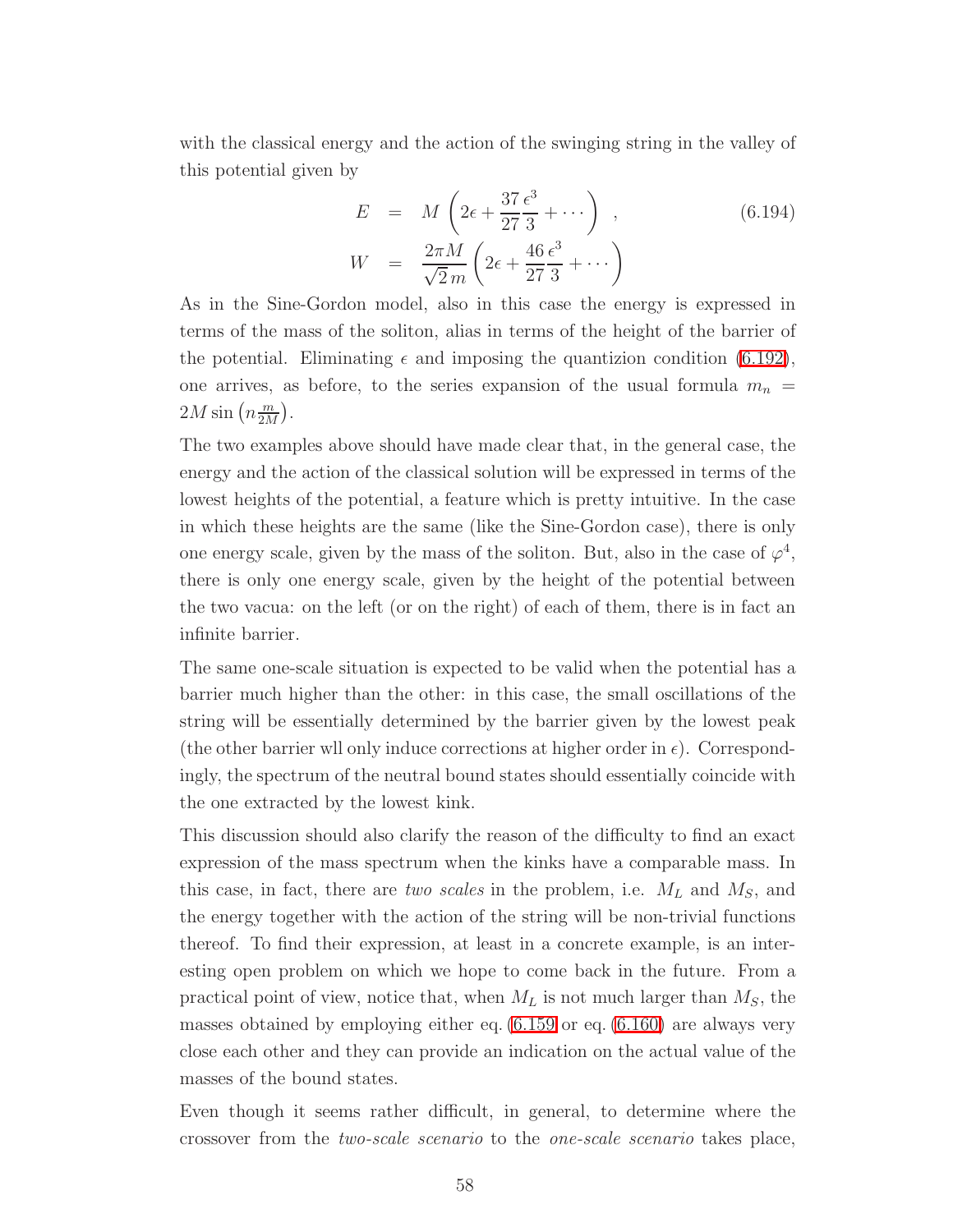when  $M_L/M_S > 2$  one should be relatively safe by taking  $M_S$  as the only scale of the problem<sup>15</sup>.

# 7 The BLLG potentials

In this section we will briefly discuss the particle content of an interesting class of potentials, introduced by Bazeia et al. in [\[29\]](#page-67-0). These potentials, which can be expressed in terms of the Chebyshev polynomials of second kind, are closely related to the  $\varphi^4$  potential (in its broken phase). In fact, they are obtained from this theory by using the so-called deformation procedure, explained in [\[29\]](#page-67-0). In the following we denote them as BLLG potentials. In terms of the dimensionless coordinates and the dimensionless field  $\varphi$  previously used  $(x^{\mu} \to mx^{\mu}, \varphi \to \frac{\sqrt{\lambda}}{m})$  $(\frac{\sqrt{\lambda}}{m}\varphi)$ , the Lagrangian of the BLLG models is given by

$$
\mathcal{L} = \frac{m^4}{\lambda} \left[ \frac{1}{2} (\partial_\mu \varphi)^2 - U_a(\varphi) \right] , \qquad (7.195)
$$

where

$$
U_a(\varphi) = \frac{1}{2a^2} (1 - \varphi^2)^2 V_{a-1}^2(\varphi) ,
$$
  
\n
$$
V_a(\varphi) = \frac{\sin[(a+1)\arccos\varphi]}{\sin(\arccos\varphi)} .
$$
\n(7.196)

The potentials of these theories fall in two classes, depending whether a is an odd or an even integer: those with a odd are like  $\varphi^4$  in its broken phase, i.e. with a maximum at the origin, whereas those with a even are like  $\varphi^6$  potential, with a zero at the origin. Some of these potentials are drawn in Figure [29.](#page-60-0) Following the analysis done in [\[29\]](#page-67-0), let's briefly summarise their main properties.

The minima of the above potentials are localised at

$$
\varphi_k^{(0)} = \cos\left(\frac{k-1}{a}\pi\right) \quad , \quad k = 1, 2, \dots, 2a+1 \quad . \tag{7.197}
$$

By taking into account the periodicities  $\varphi_k^{(0)} = -\varphi_{a+}^{(0)}$  $_{a+2-k}^{(0)}$  and  $\varphi_{a+k}^{(0)} = \varphi_{a+k}^{(0)}$  $_{a+2-k}^{(0)}$ , it is easy to see that the number of distinct (positive) values are  $a+1$ , all negative values obtained by reflection. For a even, one has this set of zeros

$$
\{\varphi_1^{(0)} = 1, \varphi_2^{(0)}, \dots, \varphi_{\frac{a}{2}}^{(0)}, \varphi_{\frac{a}{2}+1}^{(0)} = 0, -\varphi_{\frac{a}{2}}^{(0)}, \dots, -\varphi_2^{(0)}, -\varphi_1^{(0)} = -1\},\tag{7.198}
$$

<sup>&</sup>lt;sup>15</sup>The string oscillations are localised in a region order  $\epsilon$ . It is hard to immagine a string oscillating twice higher than the first barrier, whose height for unit length is expressed by  $M<sub>S</sub>$ , still keeping its energy lower than  $2M<sub>S</sub>$ .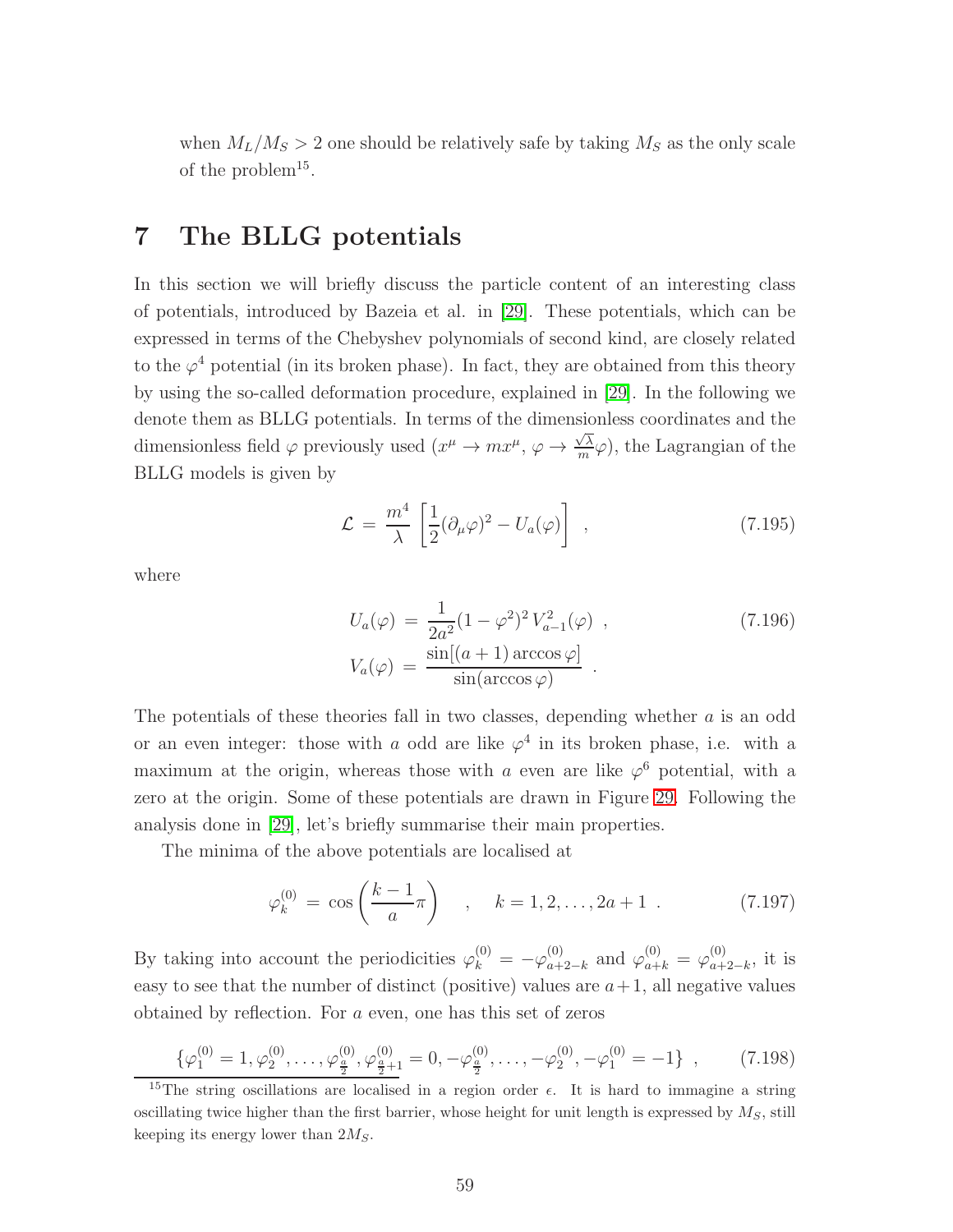

<span id="page-60-0"></span>Figure 29: BLLG potentials  $U_8(\varphi)$  (A) and  $U_9(\varphi)$  (B).

whereas for a odd

$$
\{\varphi_1^{(0)} = 1, \varphi_2^{(0)}, \dots, \varphi_{\frac{\alpha}{2}}^{(0)}, \varphi_{\frac{\alpha+1}{2}}^{(0)}, -\varphi_{\frac{\alpha+1}{2}}^{(0)}, \dots, -\varphi_2^{(0)}, -\varphi_1^{(0)} = -1\} .
$$
 (7.199)

These minima are the vacuum states  $| k \rangle (k = 1, 2, \ldots, a + 1)$  of the corresponding quantum theory.

The nice thing about these potentials is that, thanks to the deformation procedure, all kink solutions are explicitly known. They are expressed as

$$
\varphi_k(x) = \cos \frac{\psi(x) + (k-1)\pi}{a} , \qquad (7.200)
$$

where  $k = 1, 2, ..., a$  and  $\psi(x) \in [0, \pi]$  is the principal determination of arccos tanh $(x)$ . These topological configurations interpolate between the vacua  $\varphi_{k+1}^{(0)}$  (reached at  $x = -\infty$ ) and  $\varphi_k^{(0)}$  $\mathcal{L}_{k}^{(0)}$  (reached at  $x = \infty$ ). The solutions  $\varphi_{k+a}(x)$  are the corresponding anti-kink configurations. In order to compute their mass, it is useful to introduce the so-called super-potential  $W_a(\varphi)$  and write the potential  $U_a(\varphi)$  as

$$
U_a(\varphi) = \frac{1}{2} \left( \frac{dW_a}{d\varphi} \right)^2 \tag{7.201}
$$

This is always possibile since  $U_a(\varphi) \geq 0$ . For  $a \neq 2$ , the explicit expression of  $W_a(\varphi)$ is

$$
W_a(\varphi) = \frac{1}{a^2(a^2 - 4)} \left[ (a^2(1 - \varphi^2) - 2) \cos(a \arccos \varphi) \right]
$$
 (7.202)  

$$
-2a\varphi \sqrt{1 - \varphi^2} \sin(a \arccos \varphi) \right],
$$

<span id="page-60-1"></span>whereas, for  $a = 2$ ,

$$
W_2(\varphi) = \frac{1}{4}\varphi^2 (2 - \varphi^2) . \qquad (7.203)
$$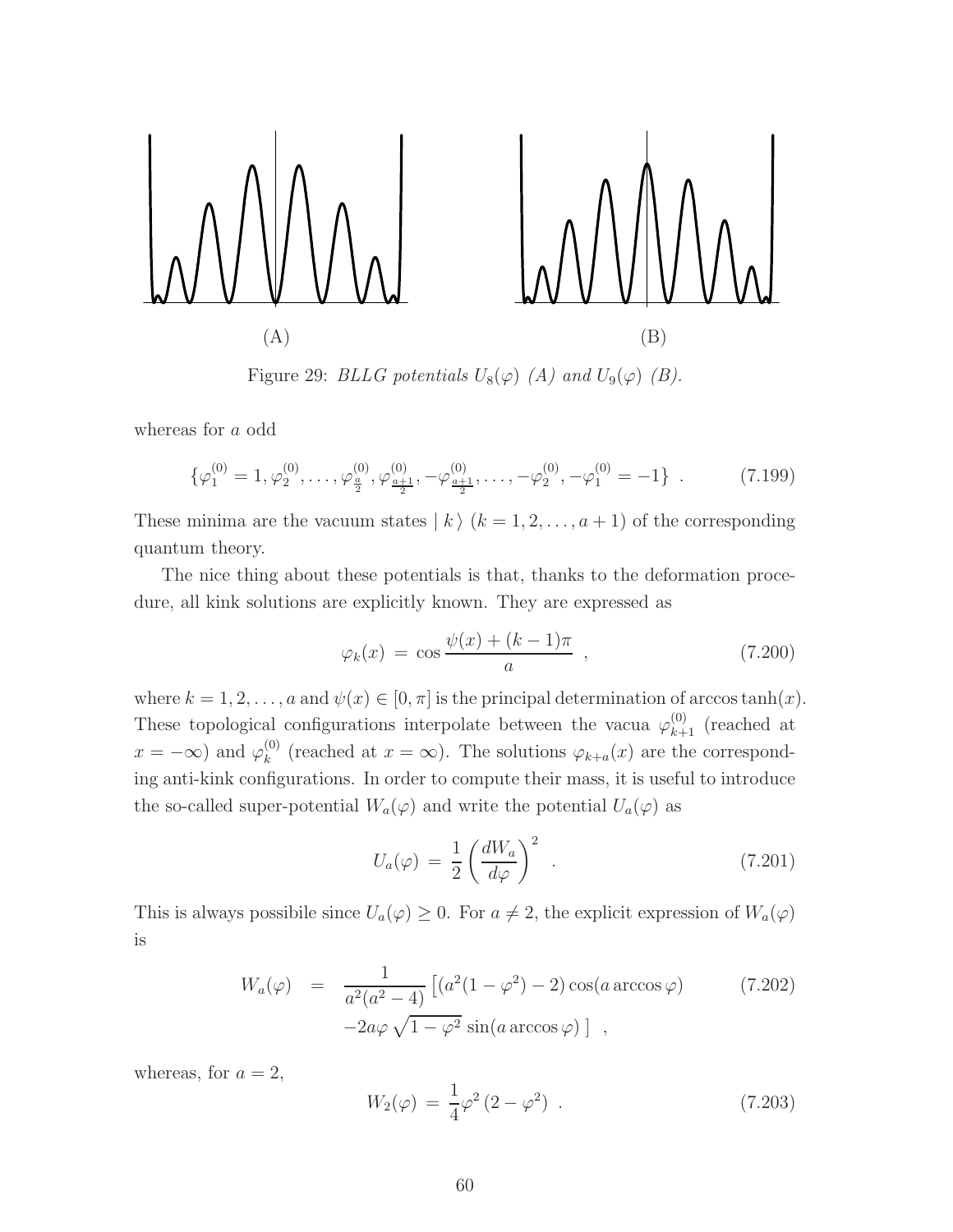

<span id="page-61-0"></span>Figure 30: Masses of the kinks in the BLLG potentials  $U_8(\varphi)$  (A) and  $U_9(\varphi)$  (B).

In terms of the super-potential, the mass of the k-th kink is given by<sup>16</sup>

$$
M_k = \frac{m^3}{\lambda} \mid W_a(\varphi_k^{(0)}) - W_a(\varphi_{k+1}^{(0)}) \mid . \tag{7.204}
$$

By using [\(7.203\)](#page-60-1), we arrive to the final expression of the kink masses

$$
M_k = \frac{m^3}{\lambda} \frac{1}{a^2(a^2 - 4)} \left| a^2 \left( \sin^2 \left( \frac{(k-1)\pi}{a} \right) + \sin^2 \left( \frac{k\pi}{a} \right) \right) - 4 \right| \quad , \quad a \neq 2
$$
\n(7.205)

whereas  $M_1 = \frac{1}{4}m^3/\lambda$  for  $a = 2$ .

The kink with the lower mass is the one connecting the farthest vacua of the potential, either on the left or on the right. The kinks with the higher mass are, instead, the ones related to the vacua nearby the origin. Since the masses of the kinks are proportional to the heights of the potential, by making an istogram of the their values – each of them placed at the middle of the two vacua interpolated by the corresponding kink – one expects to get a scheleton form of the original potential, as it is indeed the case, see Figure [30.](#page-61-0)

Let's discuss now the spectrum of the neutral particles at each vacuum  $| k \rangle$ . Notice that all vacua, except the most external ones, have the same curvature. More precisely, reintroducing the correct dimensional units and denoting the curvature by  $\omega^2$ , one has

$$
\omega_1^2 = \omega_{a+1}^2 = 4m^2 \quad , \quad \omega_k^2 = m^2 \quad . \tag{7.206}
$$

The perturbative mass of the neutral particles at the vacua  $| 1 \rangle$  and  $| a + 1 \rangle$  is twice larger than the one at the other vacua. Together with the lowest value of the mass of the kink that originates from the most external minima, it is clear than the most sensitive situation for the existence of the neutral particles happens at the two farthest vacua.

<sup>&</sup>lt;sup>16</sup>In this formula we have restored the original dimensional quantities.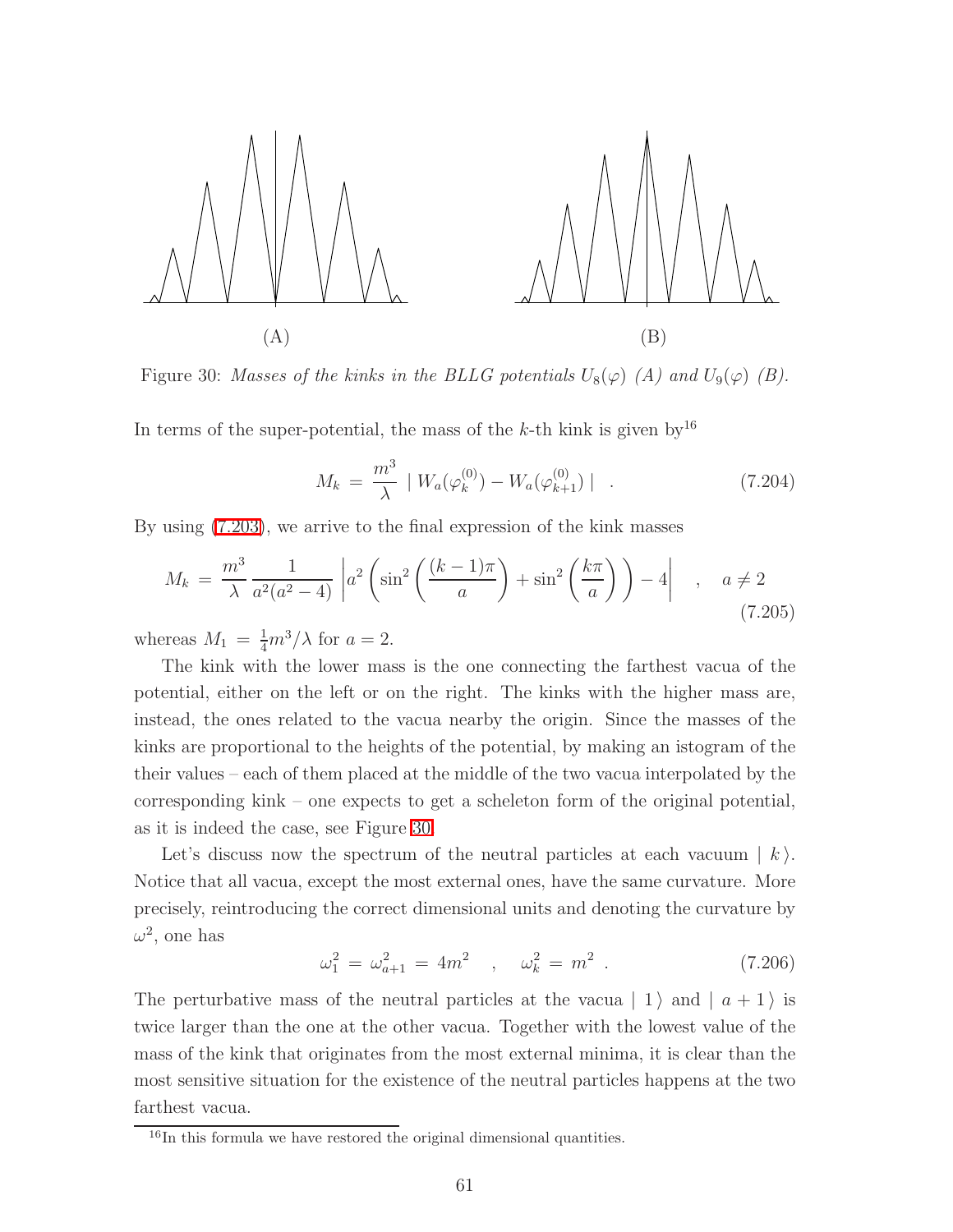Referring to the discussion of the previous section, as far as the mass of the large kink is much higher than the mass of the short kink, the spectrum of the neutral particles at the corresponding vacuum is determined by the smallest one. If these masses are comparable, if one prefers, can use instead their average. The conditions on the relative weigths of the masses can be easily checked for the BLLG potential. Since, in both cases, it is always the lowest mass that matters, we can simplify the notation, at least, by always employing the masses of the smaller kinks. To have neutral particles at the vacuum  $\mid k \rangle$ , one has then to check the condition

$$
\xi_k = \frac{\omega_k}{M_k^{(S)}} < \pi \quad , \tag{7.207}
$$

where  $M_k^{(S)}$ <sup>(3)</sup> is the mass of the small kink (or antikink) which has the vacuum  $|k\rangle$ as asymptotic limit at  $x \to -\infty$ . Specializing the above formula to the vacua | 1) and  $|a+1\rangle$ , one has

$$
\xi_1 = \frac{2 a^2 (a^2 - 4)}{4 - a^2 \sin^2 \frac{\pi}{a}} \frac{\lambda}{m^2} \tag{7.208}
$$

Concerning the values of  $\xi_k$  at the other vacua, notice that for all vacua  $|k\rangle$  to the left of the origin, the small kink are always the antikink of  $\varphi_k(x)$ . For those to the right of the origin, the small kink is instead the kink  $\varphi_k(x)$  itself. We have

$$
\xi_k = \frac{a^2(a^2 - 4)}{4 - a^2 \left(\sin^2 \frac{(k-1)\pi}{a} + \sin^2 \frac{(k-2)\pi}{a}\right)} \frac{\lambda}{m^2}, \quad k = 2, ..., \tilde{a} \quad (7.209)
$$
\n
$$
\xi_k = \frac{a^2(a^2 - 4)}{4 - a^2 \left(\sin^2 \frac{k\pi}{a} + \sin^2 \frac{(k-1)\pi}{a}\right)} \frac{\lambda}{m^2}, \quad k = \tilde{a} + 1, ..., a + 1
$$

where  $\tilde{a} = \frac{a}{2} + 1$  for a even, whereas  $\tilde{a} = \frac{a+1}{2}$  $\frac{+1}{2}$  for a odd. For instance, in the case of the potential  $U_9(\varphi)$ , with the notation  $\tilde{\xi} = \xi m^2/(\pi \lambda)$ , one finds

$$
\begin{array}{rcl}\n\tilde{\xi}_1 &= 725.2. \\
\tilde{\xi}_2 &= 362.6. \\
\tilde{\xi}_3 &= 50.98. \\
\tilde{\xi}_4 &= 22.06. \\
\tilde{\xi}_5 &= 14.67. \\
\tilde{\xi}_6 &= 14.67. \\
\tilde{\xi}_7 &= 22.06. \\
\tilde{\xi}_8 &= 50.98. \\
\tilde{\xi}_9 &= 362.6. \\
\tilde{\xi}_{10} &= 725.2.\n\end{array} \tag{7.210}
$$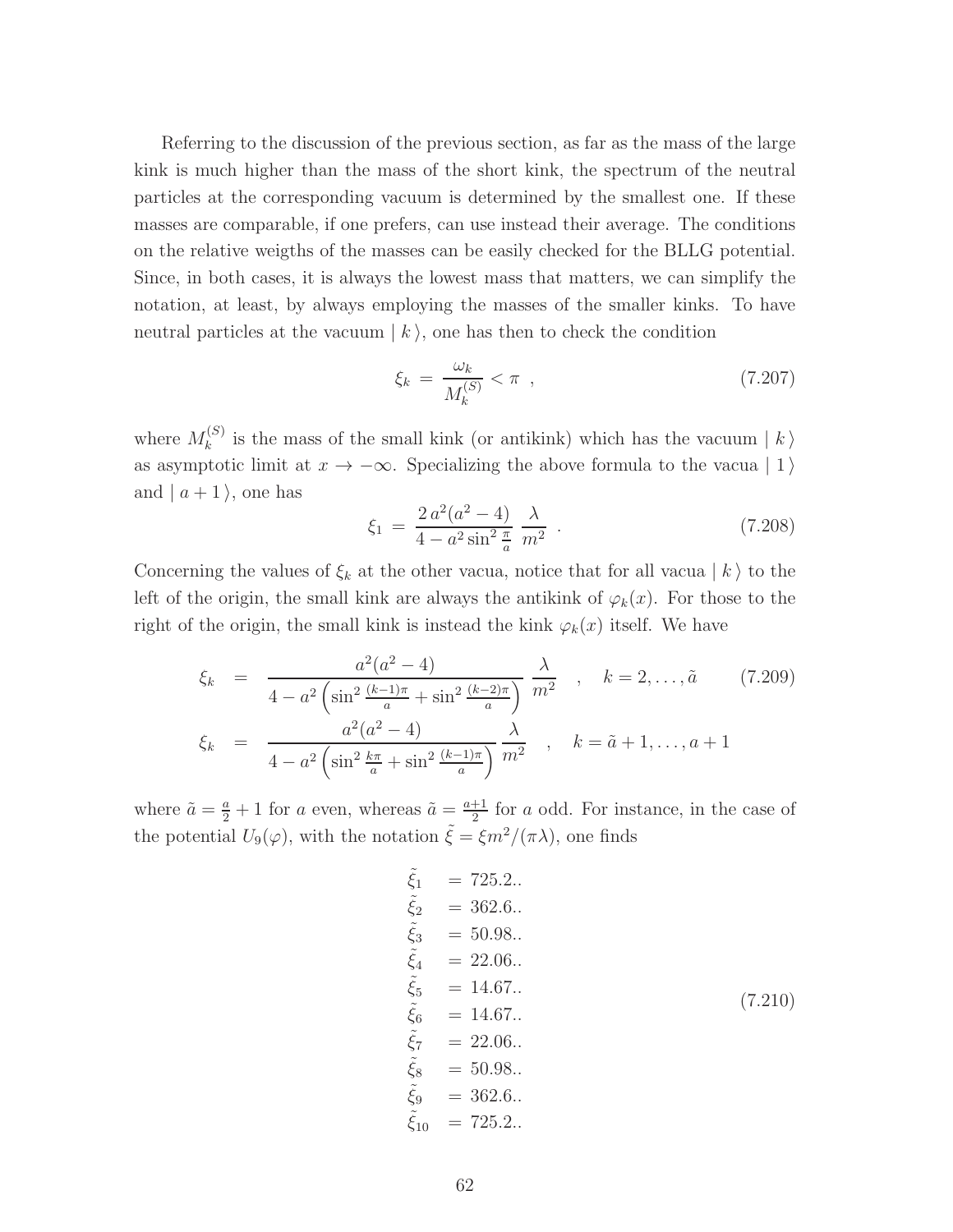Hence, there are a series of nested equations relative to the bound states on the various vacua: for instance, if

$$
\frac{\lambda}{m^2} < \tilde{\xi}_1^{-1} \enspace,
$$

there is one particle on the vacua  $| 1 \rangle$  and  $| 10 \rangle$  and two particles on all the others. Increasing the value of  $\xi$  to the interval

$$
\tilde{\xi}_1^{-1} \, < \, \frac{\lambda}{m^2} \, < \, \tilde{\xi}_2^{-1} \, \; ,
$$

the farthest vacua do not have neutral excitations any longer, the vacua  $|2\rangle$  and  $| 9 \rangle$  have one particle, while all the other have two bound states. Increasing  $\xi$ , there is a progressive emptying of particles on the various vacua, so that, when

$$
\frac{\lambda}{m^2} > \tilde{\xi}_5^{-1} ,
$$

there are no more neutral particles on all vacua.

# 8 Conclusions

In this paper we have used simple arguments of the semi-classical analysis to investigate the spectrum of neutral particles in a quantum field theory with kink excitations. Leaving apart the exact values of the quantities extracted by the semiclassical methods, it is perhaps more important to underline some general features which have emerged through this analysis. One of them concerns, for instance, the existence of a critical value of the coupling constant, beyond which there are no neutral bound states. Another result is about the maximum number  $n \leq 2$  of neutral particles living on a generica vacuum of a non-integrable theory. An additional aspect is the role played by the asymmetric vacua and by the asymmetric kinks.

There are several interesting open problems which deserve a further investigation. An important open question is to find the exact mass formula (if it exists) when the asymmetric kinks have a comparable value of their masses. This goes together with the problem of finding a convenient way of taking into account higher order terms in the form factor expression of the kinks. Another challenging aspect concerns the refinement of the analysis of the resonances and of the corresponding decay processes. Under this respect, it may be possible that useful insights will come in the future from a numerical analysis.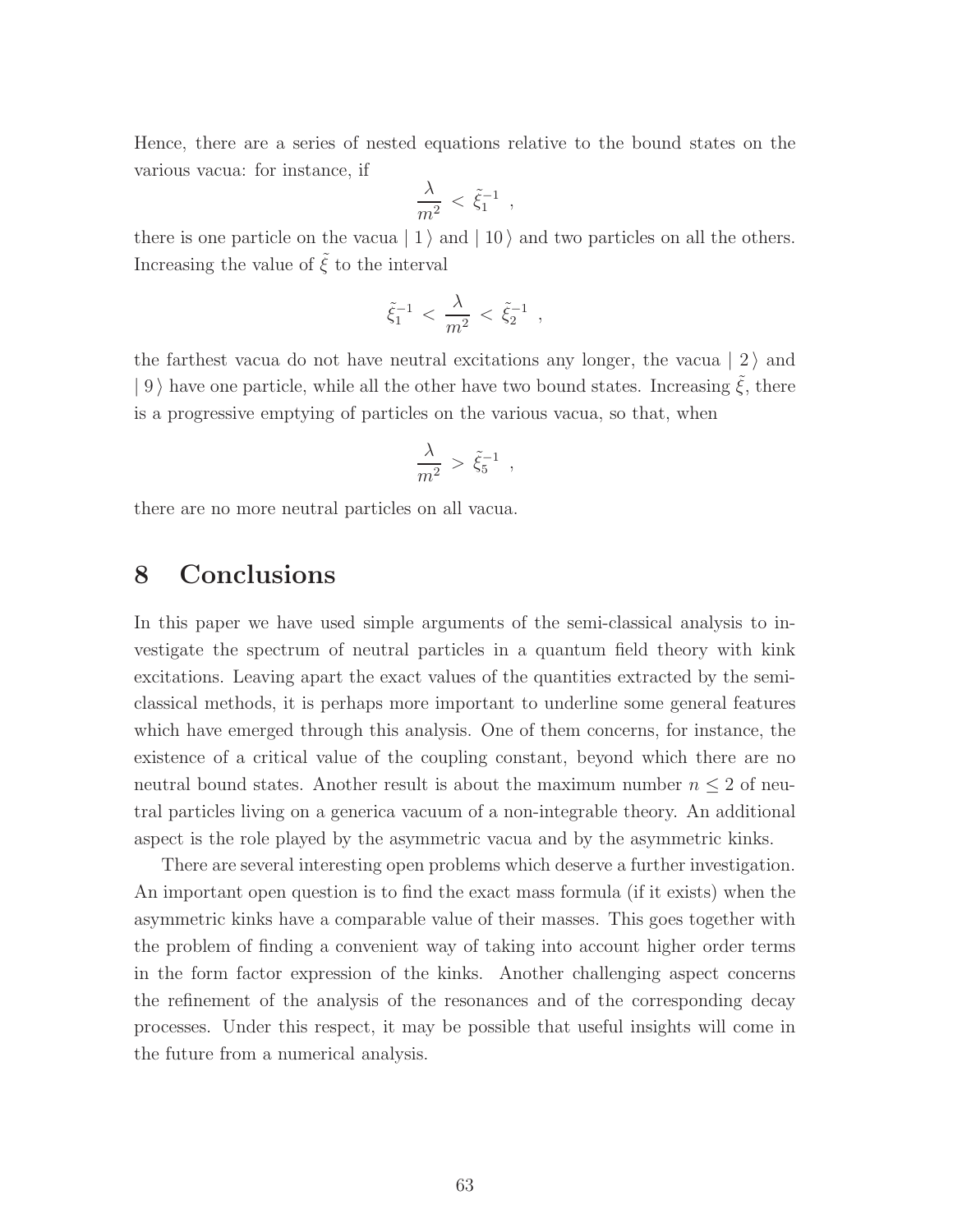### Acknowledgements

I would like to thank G. Delfino, K. Gawedski, J.M. Maillet, D. Serre and V. Riva for interesting discussions. I am particularly grateful to M. Peyrard for very useful and enjoyable discussions on solitons. This work was done under partial support of the ESF grant INSTANS. It also falls in the scopes of the European Commission TMR programme HPRN-CT-2002-00325 (EUCLID).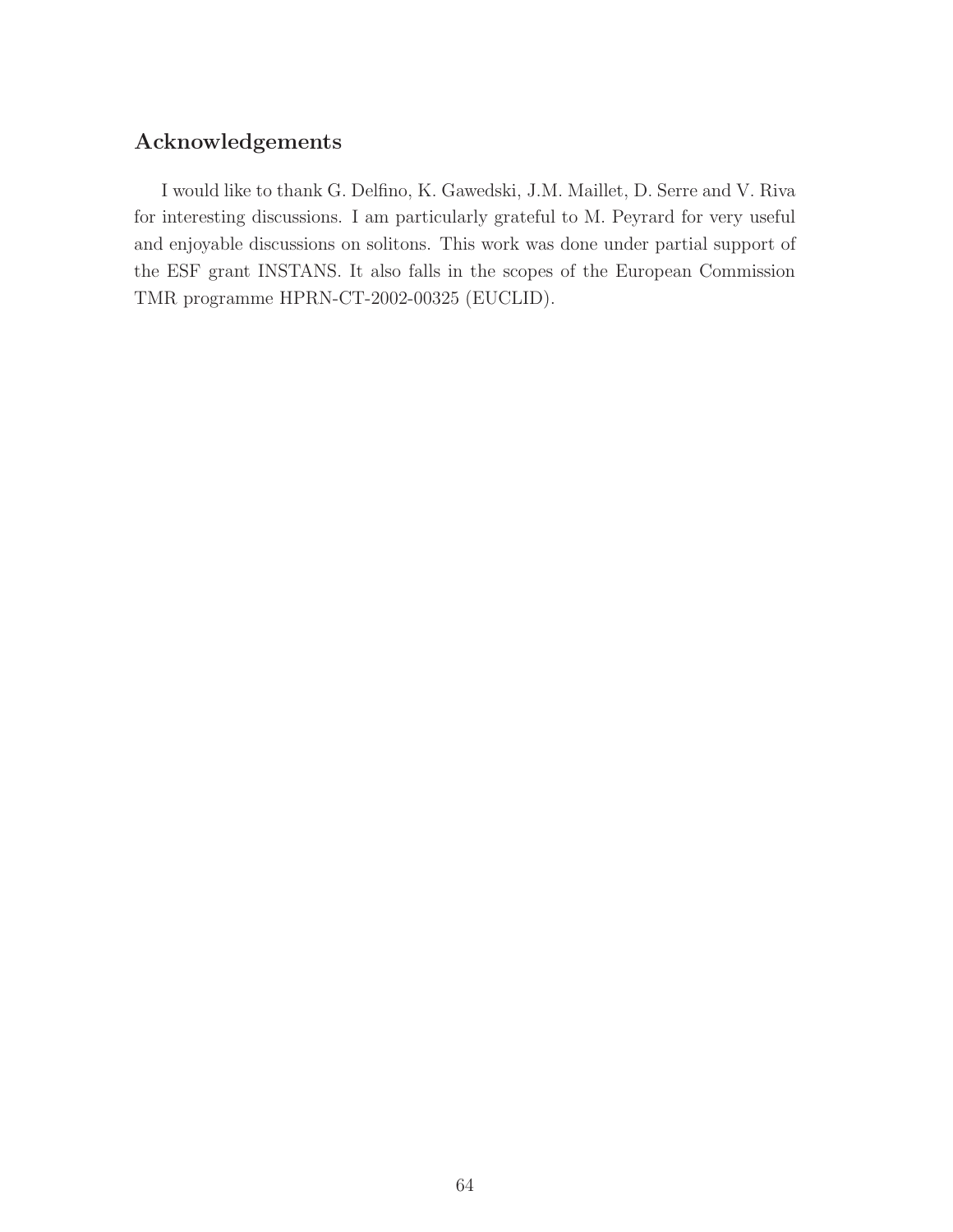# <span id="page-65-0"></span>References

- [1] A.B. Zamolodchikov and Al.B. Zamolodchikov, Factorized S matrices in two dimensions as the exact solutions of certain relativistic quantum field models, Ann. Phys. 120 (1979) 253.
- <span id="page-65-2"></span><span id="page-65-1"></span>[2] A.B. Zamolodchikov, Integrable field theory from conformal field theory, Adv. Stud. Pure Math. 19 (1989), 641.
- <span id="page-65-3"></span>[3] G. Mussardo, Off critical statistical models: Factorized scattering theories and bootstrap program Phys. Rept 218 (1992), 215.
- <span id="page-65-4"></span>[4] G. Delfino, G. Mussardo and P. Simonetti, Nonintegrable quantum field theories as perturbations of certain integrable models, Nucl. Phys. B 473 (1996), 469.
- <span id="page-65-5"></span>[5] G. Delfino and G. Mussardo, Nonintegrable aspects of the multifrequency Sine-Gordon model Nucl. Phys. B 516 (1998),675
- [6] D. Controzzi and G. Mussardo, Mass generation in perturbed massless integrable models, Phys. Lett. B 617 (2005), 133. D. Controzzi and G. Mussardo, On the mass spectrum of the two-dimensional  $O(3)$  sigma model with theta term, Phys. Rev. Lett. 92 (2004), 021601.
- <span id="page-65-11"></span><span id="page-65-6"></span>[7] G. Delfino, P. Grinza and G. Mussardo, Decay of particles above threshold in the Ising field theory with magnetic field, Nucl. Phys. B 737 (2006), 291.
- <span id="page-65-7"></span>[8] B. Pozsgay and G. Takacs, Characterization of resonances using finite size effects, e-Print Archive: [hep-th/0604022](http://arxiv.org/abs/hep-th/0604022)
- [9] R.F.Dashen, B.Hasslacher and A.Neveu, Nonperturbative methods and extendedhadron models in field theory. II. Two-dimensional models and extended hadrons, Phys. Rev. D 10 (1974) 4130;

R.F.Dashen, B.Hasslacher and A.Neveu, Particle spectrum in model field theories from semiclassical functional integral techniques, Phys. Rev. D 11 (1975) 3424.

- <span id="page-65-10"></span><span id="page-65-8"></span>[10] J. Goldstone and R. Jackiw, Quantization of nonlinear waves, Phys.Rev. D 11 (1975) 1486.
- <span id="page-65-9"></span>[11] R. Jackiw and G. Woo, Semiclassical scattering of quantized nonlinear waves, Phys. Rev. D 12 (1975), 1643.
- [12] G. Mussardo, V. Riva and G. Sotkov, Finite volume form-factors in semiclassical approximation, Nucl. Phys.B 670 (2003), 464.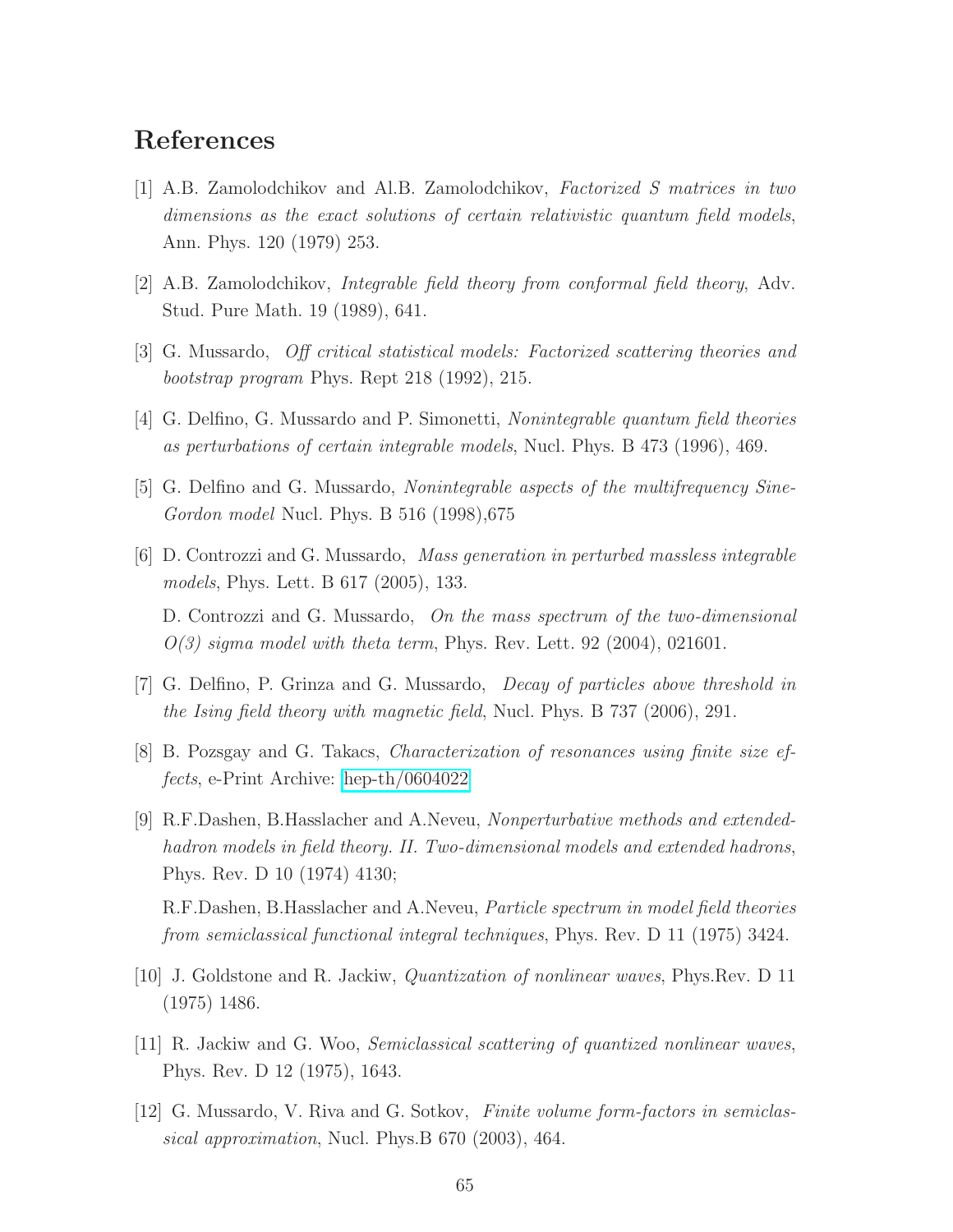- <span id="page-66-0"></span>[13] G. Mussardo, V. Riva and G. Sotkov, Semiclassical scaling functions of sine-Gordon model, Nucl. Phys.B 699 (2004),545. G. Mussardo, V. Riva and G. Sotkov, Semiclassical energy levels of sine-Gordon model on a strip with Dirichlet boundary conditions, Nucl. Phys.B 705 (2005), 548
- <span id="page-66-2"></span><span id="page-66-1"></span>[14] G. Mussardo, V. Riva, G. Sotkov, G. Delfino, Kink scaling functions in 2-D non-integrable quantum field theories, Nucl. Phys.B 736 (2006), 259
- <span id="page-66-4"></span>[15] G. Mussardo, V. Riva and G. Sotkov, Semiclassical particle spectrum of double Sine-Gordon model, Nucl. Phys.B 687 (2004), 189
- <span id="page-66-5"></span>[16] Z. Bajnok, L. Palla, G. Takacs and F. Wagner, Nonperturbative study of the two frequency sine-Gordon model, Nucl. Phys. B 601 (2001), 503.
- <span id="page-66-3"></span>[17] G. Takacs and F. Wagner, Double sine-Gordon model revisited, Nucl. Phys. B 741 (2006), 353.
- <span id="page-66-6"></span>[18] R.Rajaraman, Solitons and instantons, Amsterdam, North Holland, 1982.
- [19] M. Karowski and P. Weisz, *Exact form factors in*  $(1+1)$ -dimensional field theoretic models with soliton behaviour, Nucl.Phys. B 139 (1978) 455;

F.A. Smirnov, Form factors in completely integrable models of quantum field theory, Advanced series in mathematical physics, 14, World Scientific (1992).

- <span id="page-66-8"></span><span id="page-66-7"></span>[20] R. Koberle and J.A. Swieca, *Factorizable*  $Z(N)$  *Models*, Phys. Lett. B 86 (1979), 209.
- <span id="page-66-9"></span>[21] M. Lassig, G. Mussardo and J.L. Cardy, The scaling region of the Tricritical Ising Model in Two Dimensions, Nucl. Phys. B 348 (1991), 591.
- [22] F. Colomo, A. Koubek and G. Mussardo, The S-matrix of the Sub-leading Magnetic Deformation of the Tricritical Ising Model in Two Dimensions, Int. Journ. Mod. Phys. A 7 (1992), 5281.
- <span id="page-66-10"></span>[23] V.E. Korepin, P.P. Kulish and L.D. Faddev, Pis'ma Zh. Eksp. Teor. Fiz. 21 (1975), 302;

V. E. Korepin and L.D. Faddev, Teor. Mat. Fiz. 25 (1975), 3424

<span id="page-66-11"></span>[24] D.K. Campbell, M. Peyrard, P. Sodano, Kink-antikink interactions in the Double Sine-Gordon Equation, Physica 19 D (1986), 165.